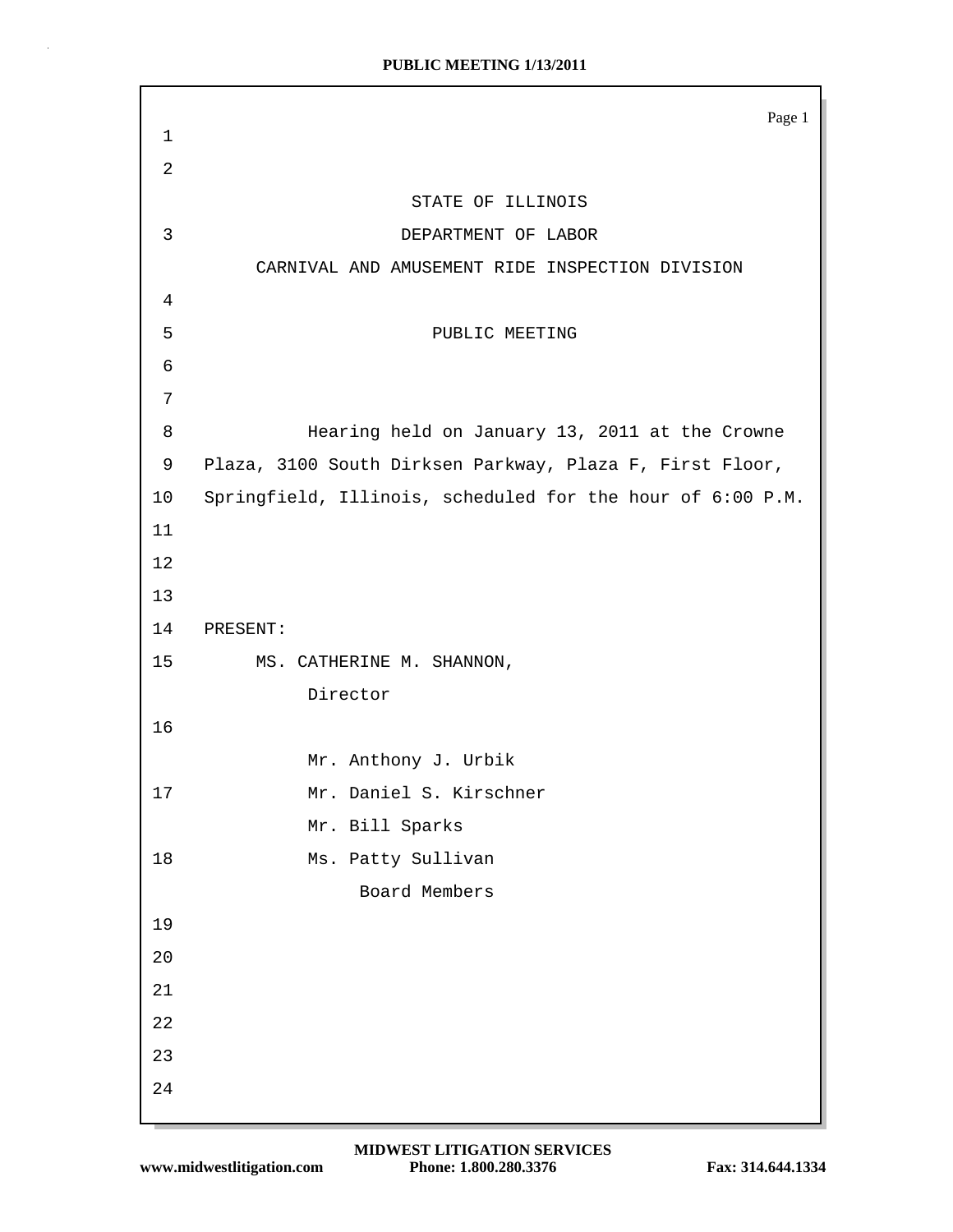```
Page 2
 1 APPEARANCES:
 2 MS. KATHERINE ANTHONY
          Chief Legal Counsel
 3 Illinois Department of Labor
          Michael A. Bilandic Building
 4 160 North LaSalle Street, Suite C-1300
          Chicago, Illinois 60601
 5
               Appeared on behalf of the Department of Labor.
 6
 7
 8
 9
10
    ALSO PRESENT:
11
          Mr. Doug Rathbun, Manager
12 Mr. Bill Szerletich, Inspector
          Mr. Brian Brown, Inspector
13 Ms. Marcia Joiner, Administrative Assistant
14
15
16
17 MIDWEST LITIGATION SERVICES
          15 South Old State Capitol Plaza
18 Springfield, Illinois 67201
          (217) 523-8244
19 1-800-280-3376
20 By: Cynthia M. Smith, Illinois CSR
               License No. 084-003540
21
22
23
24
```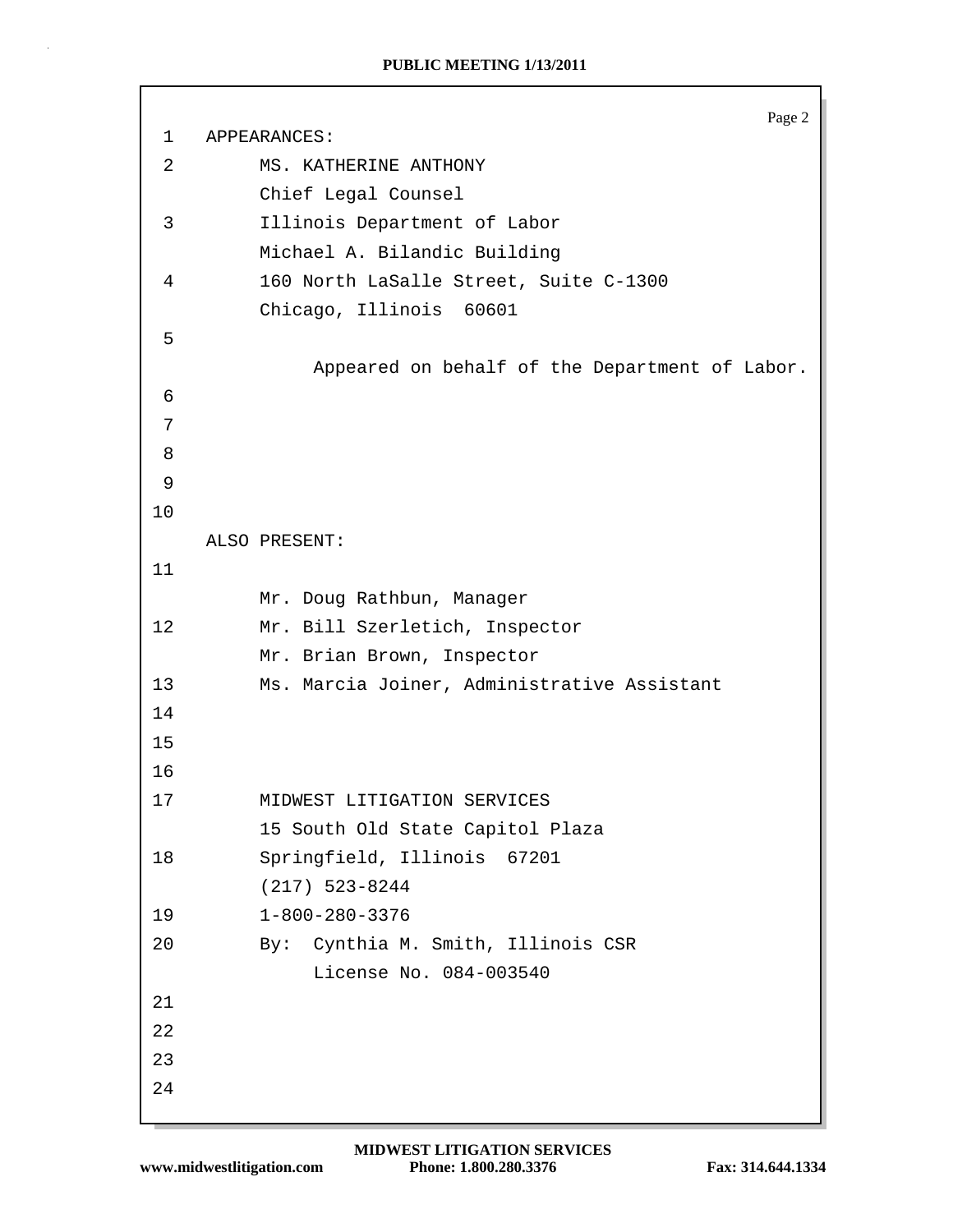| 1       | Page 3<br>(Hearing started                               |
|---------|----------------------------------------------------------|
| 2       | at $6:00 P.M.$ )                                         |
| 3       | DIRECTOR SHANNON: All right. I think that we are         |
| 4       | ready to get started. Hopefully everyone found us.       |
| 5       | This is a Carnival and Amusement Safety Board            |
| 6       | Meeting. And this is -- this is our public meeting where |
| 7       | people have an opportunity to ask questions or to make   |
| 8       | comments.                                                |
| 9       | So the first thing that I would like to do is -- and     |
| $10 \,$ | I'm Catherine Shannon, the Director of the Department of |
| 11      | Labor and the chair of the Carnival and Amusement Safety |
| 12      | Board.                                                   |
| 13      | And the first item I would like to do is to introduce    |
| 14      | the board members or to call the roll, whatever.         |
| 15      | So we have here -- in a yellow sweatshirt, we have       |
| 16      | Bill Sparks.                                             |
| 17      | MR. SPARKS: (Nods affirmatively.)                        |
| 18      | DIRECTOR SHANNON: To my left is Daniel Kirschner.        |
| 19      | MR. KIRSCHNER: Good evening.                             |
| 20      | DIRECTOR SHANNON: Then we have Patty Sullivan.           |
| 21      | MS. SULLIVAN: (Indicates.)                               |
| 22      | DIRECTOR SHANNON: And we have Anthony Urbik.             |
| 23      | MR. URBIK: (Indicates.)                                  |
| 24      | DIRECTOR SHANNON: And we have five board members in      |

Г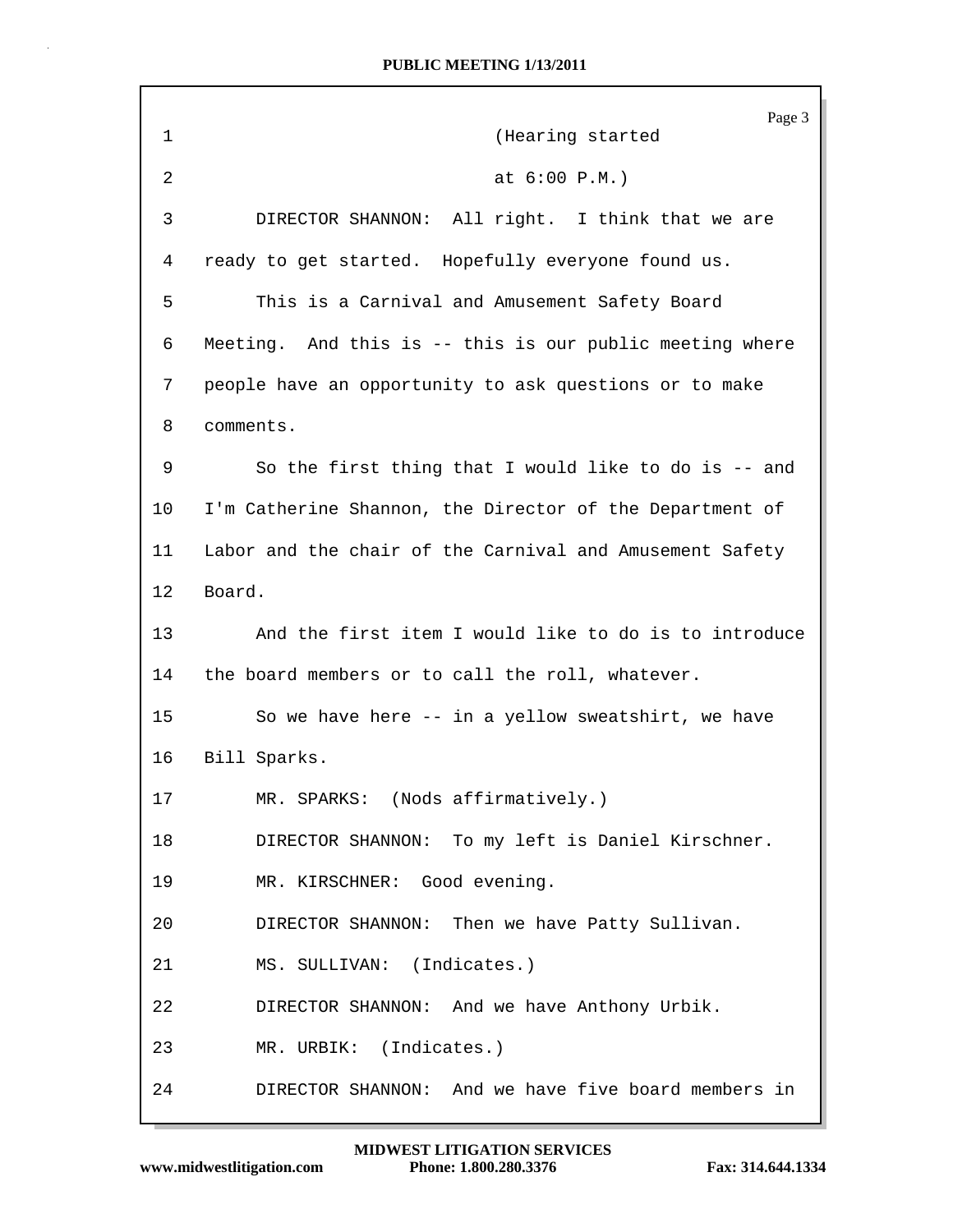| 1  | Page 4<br>attendance. I would also like to introduce our staff. |
|----|-----------------------------------------------------------------|
|    |                                                                 |
| 2  | Seated to my left is Doug Rathbun. He is the manager            |
| 3  | of the Carnival and Amusement Inspection Division.              |
| 4  | Seated to my right is Katherine Anthony. And she is             |
| 5  | our new chief legal counsel.                                    |
| 6  | Marcia Joiner is in the red sweater here. And she is            |
| 7  | the -- she is the administrative assistant who does so          |
| 8  | much of the support work and handling of the applications       |
| 9  | and all of the -- and the preparing of all of the board         |
| 10 | packets.                                                        |
| 11 | And we have Bill Szerletich who is one of our                   |
| 12 | carnival inspectors seated in the front row. If you want        |
| 13 | to waive to the folks, Bill.                                    |
| 14 | MR. SZERLETICH: (Indicates.)                                    |
| 15 | DIRECTOR SHANNON: And then seated to the -- next to             |
| 16 | Bill is our newest inspector for the Southern Region,           |
| 17 | Brian Brown. And, in Doug's report, he will be giving an        |
| 18 | introduction to Brian. So I will let him do that.               |
| 19 | The first item or order of business is to approve the           |
| 20 | agenda. And we have a public board agenda in your binders       |
| 21 | right before Section 1. So the board members can review         |
| 22 | that and I will entertain a motion to approve the agenda        |
| 23 | as presented.                                                   |
| 24 | MS. SULLIVAN: So moved.                                         |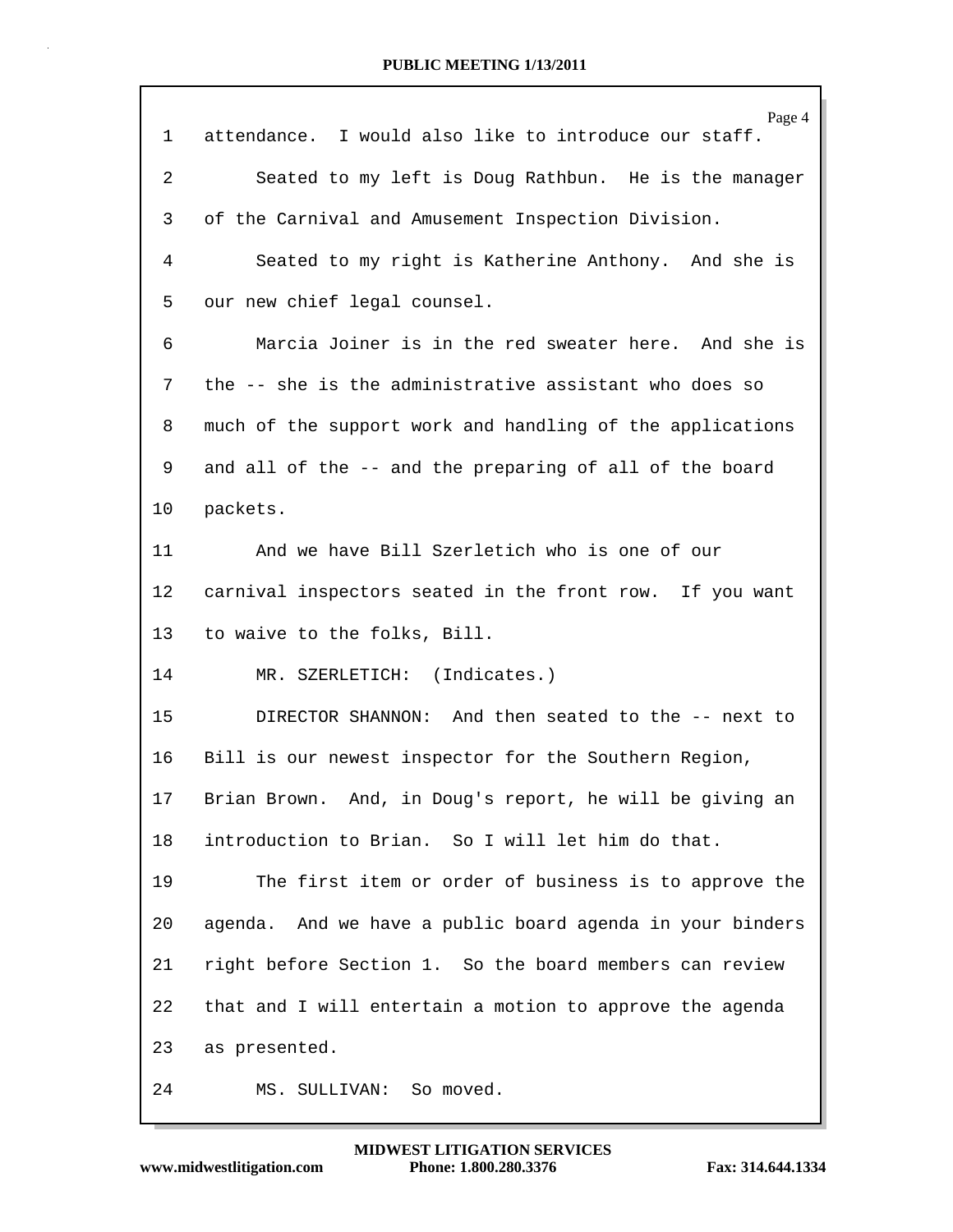Page 5 1 MR. URBIK: Second it. 2 DIRECTOR SHANNON: All in favor say aye. 3 (Group response.) 4 DIRECTOR SHANNON: No? 5 (No response.) 6 DIRECTOR SHANNON: The ayes have it. The agenda is 7 approved. 8 The first item on the agenda is to go over -- 9 actually, tomorrow we have a meeting. The formal board 10 meeting is tomorrow. It begins at 8:30. And that will be 11 held on the third floor in the Capital 2 Meeting Room. So 12 not here and not where we had it last year, but the third 13 floor Capital 2 Meeting Room. 14 Marcia, have you been there? 15 MS. JOINER: I haven't. I have no idea where it is. 16 MR. URBIK: I have. It's easy to find. It's off the 17 elevators to the right. 18 DIRECTOR SHANNON: So that will be tomorrow at 8:30 19 A.M. 20 And some of the other items that are on the agenda 21 for tomorrow is that we will have the approval of the 22 minutes. And the minutes are in your binders after tabbed 23 Section 1. So if you are having trouble sleeping this 24 evening, you can review the minutes. Or if you have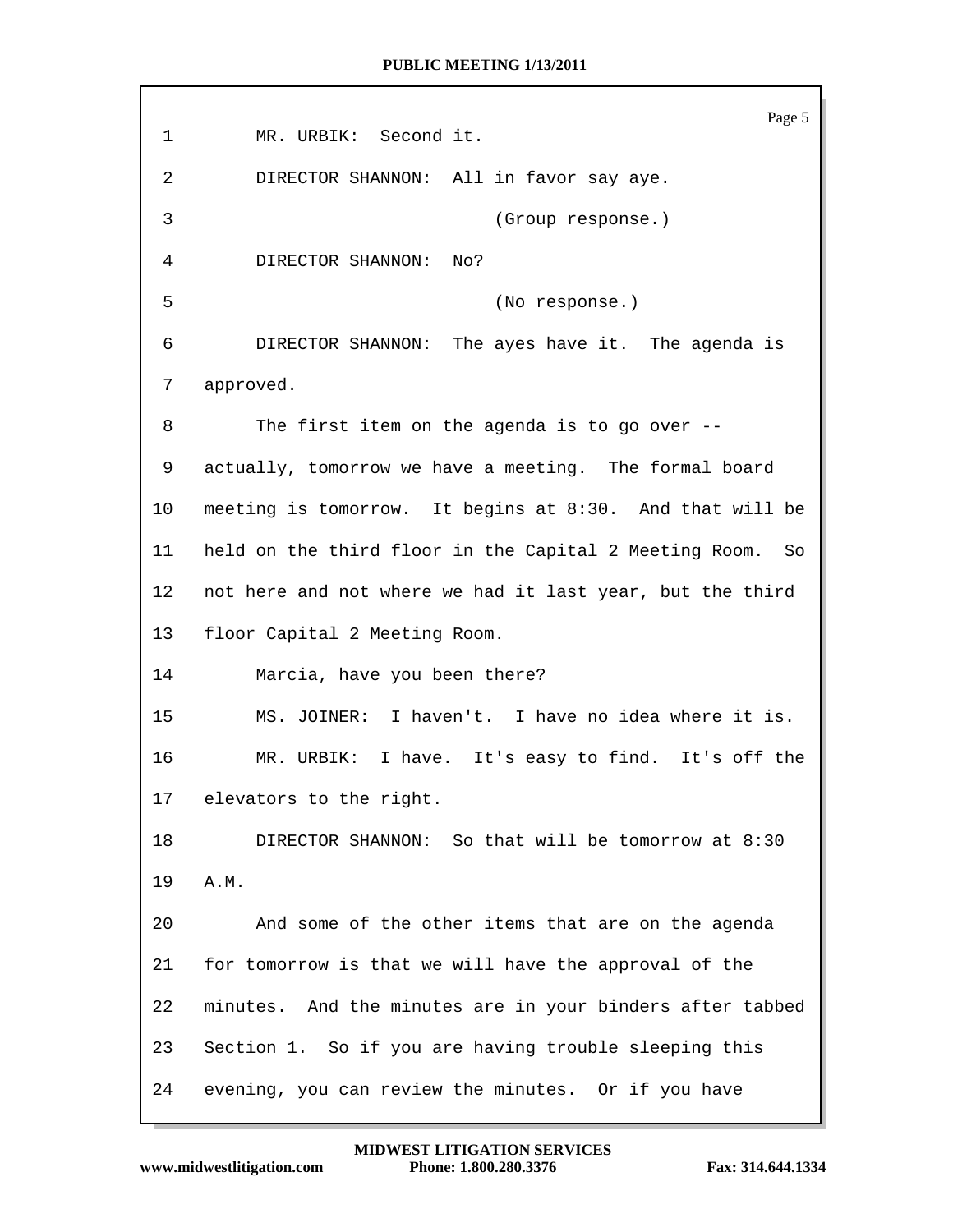Page 6 1 already done so, that's fine. 2 Then we have old business. We will talk a little bit 3 about the fee increase implementation and how that is 4 going. Sara Scherer, our legislative director will do a 5 rule update because we had to amend the rules to do a fee 6 increase. 7 And Doug Rathbun will discuss again the monster truck 8 issue that we've been discussing the last year and a half 9 or two years. So we will get an update on that. 10 Then Doug will give the division report discussing 11 our objectives and some training activities. He will give 12 us a haunted house update and some new items such as Wow 13 Balls. Which sounds pretty exciting. So he will be doing 14 an update on that. 15 Then if there is any new business and then you will 16 have board discussion, other business and adjourn. So 17 it's a fairly light agenda for tomorrow morning. 18 This evening I was going to begin by just giving 19 you -- because some of you may not be able to be there 20 tomorrow, I was going to just give you an update on the 21 fee increase. And then Doug will give an operational 22 update. And then we will take any public comments or 23 questions. 24 I would ask that if the public has comments or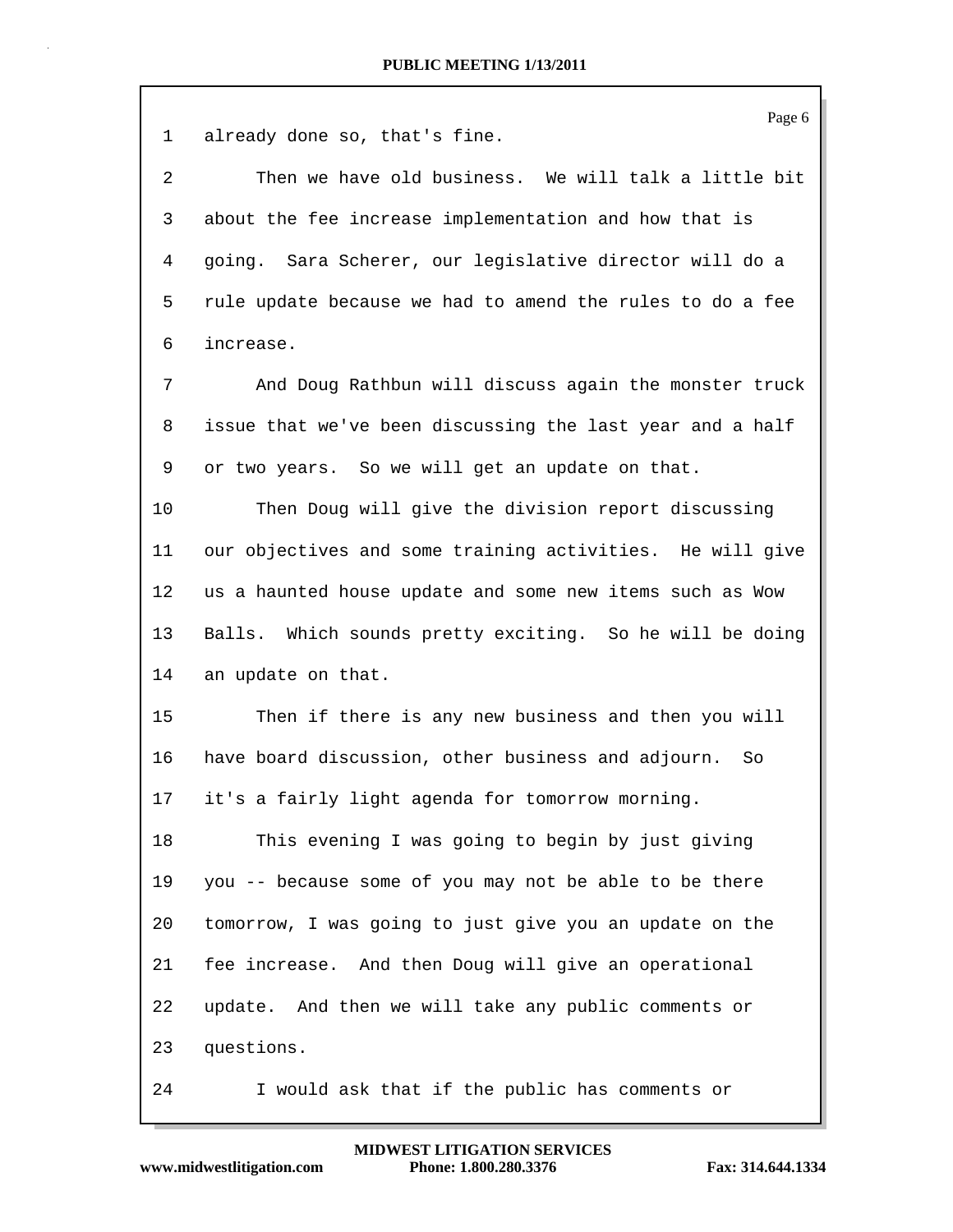| 1  | Page 7<br>questions that you can, please, maybe stand or you know |
|----|-------------------------------------------------------------------|
| 2  | act somehow so that we don't have a lot of people                 |
| 3  | speaking. And that is so that the Court Reporter can keep         |
| 4  | it all straight. And please announce your name and keep           |
| 5  | your remarks or comments to two minutes. I don't think            |
| 6  | that we've generally had a problem with that, but if we           |
| 7  | can do that, that would be appreciated.                           |
| 8  | So with that the first item that I wanted to talk                 |
| 9  | about -- and for the board members, you do have the pink          |
| 10 | sheet. Which I think it was this color in the                     |
| 11 | application, too. It stands out. But as many of you who           |
| 12 | were here last year know, we had an issue that we needed          |
| 13 | to address. Which was the fact that the -- the fees that          |
| 14 | we were taking in were -- for our division to cover the           |
| 15 | cost of our division's expenses were not meeting what we          |
| 16 | needed in terms of our expenses. And they were off by a           |
| 17 | little over \$400,000 I believe was the amount.                   |
| 18 | So last year we discussed a proposal to increase the              |
| 19 | fees for Kiddie Rides, Inflatables and Major Attractions,         |
| 20 | Roller Coasters and et cetera. And we had many meetings           |
| 21 | about this. We first, again, discussed it last January            |
| 22 | and then we had meetings in May and in June. We had a             |
| 23 | public hearing in August and then we finally adopted the          |
| 24 | current fee proposal at our meeting in -- I think it was          |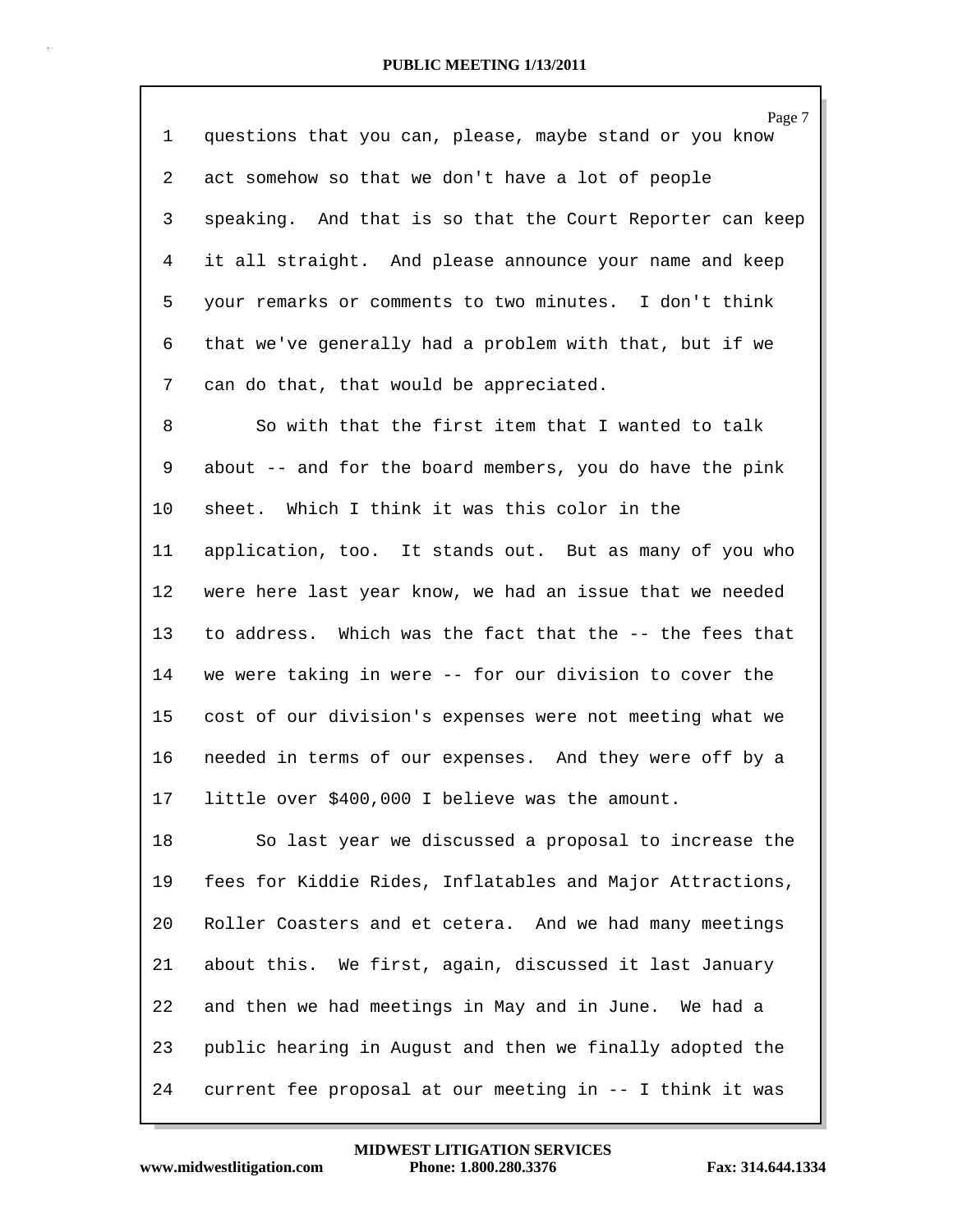1 August the 31st. 2 So you know we had many opportunities for people to 3 provide comment on that. And, as a result of that, we 4 have increased the fees for Kiddie Rides -- effective 5 January the 1st Kiddie Rides and Inflatables have gone up 6 from \$35 to \$55. Major Rides and Amusement Attractions 7 have gone from \$85 to \$130. Ski Lifts and Aerial Trams 8 have gone from \$85 to \$390 along with large coasters. 9 They are the same thing, 85 to 390. And then Intermediate 10 Roller Coasters have gone from \$85 to \$260. 11 So all of this was included in the applications that 12 we sent out I believe in -- it was in November I believe. 13 MS. JOINER: Yes. 14 DIRECTOR SHANNON: In November. 15 And you know we, also, did have our rules, which we 16 filed with JCAR. Which is the Joint Committee on 17 Administrative Rules. The rules were filed and published 18 September the 24th of 2010. We filed both emergency and 19 proposed rules. And the emergency rules became effective 20 in September and are effective until February the 6th. 21 The proposed rules became effective January the 1st. 22 And they were already considered by the Joint Committee. 23 We received no public comments on the proposed rules. So 24 those rules are in effect.

Page 8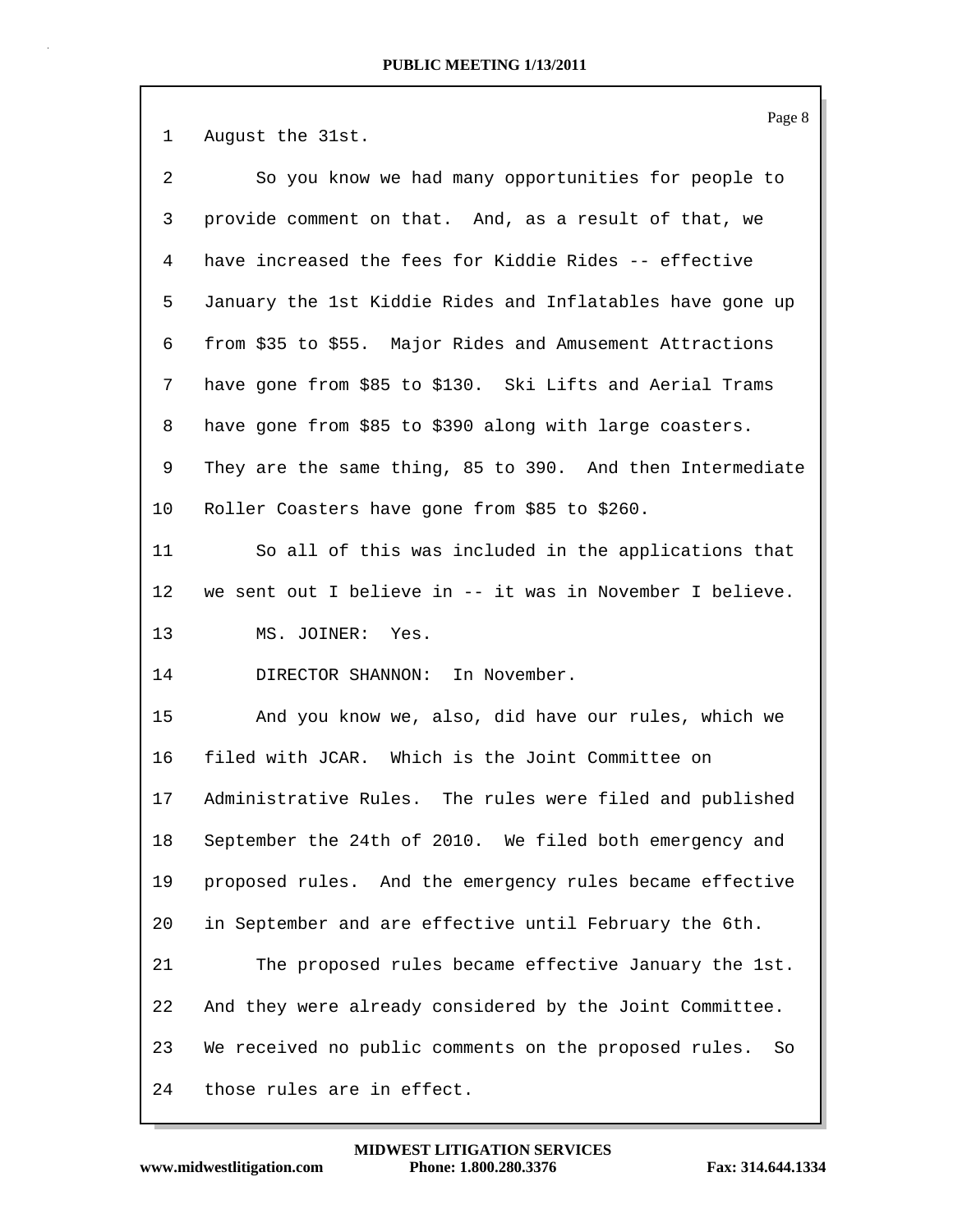| $\mathbf{1}$   | Page 9<br>So so far I think it's gone fairly smoothly.<br>I think |
|----------------|-------------------------------------------------------------------|
| $\overline{2}$ | Marcia and Doug have indicated that we have -- all of the         |
| 3              | fees we've increased so far have gone smoothly. Correct?          |
| 4              | MS. JOINER: Uh-huh.                                               |
| 5              | MR. RATHBUN: (Nods affirmatively.)                                |
| 6              | DIRECTOR SHANNON: And I know that it's never easy to              |
| 7              | have your fees increased, but we think that this was a            |
| 8              | reasonable solution to the needs that we have. And, as a          |
| 9              | result, we now have a fifth inspector for the Southern            |
| 10             | Region. Which was really the whole deal about increasing          |
| 11             | the fees so that we could continue to have adequate staff         |
| 12             | or the staff that -- I don't know if adequate is the right        |
| 13             | word, but the staff that we had had historically for              |
| 14             | inspections throughout the State of Illinois. So now we           |
| 15             | have five inspectors plus Doug Rathbun as the division            |
| 16             | manager who also does inspections.                                |
| 17             | So on your -- on your brochure -- and I think Marcia              |
| 18             | has extra copies up at the table -- there is a list of            |
| 19             | each of the -- of all of the division staff with the              |
| 20             | Carnival and Amusement Ride Safety Division Staff and             |
| 21             | their cell phones and the territories that they cover.            |
| 22             | So we have two in the Northern Region that cover that             |
| 23             | area. They are Margaret and Chuck. They cover the                 |
| 24             | Northern Region and the Chicago metro area. Math Rohman           |

www.midwestlitigation.com Phone: 1.800.280.3376 Fax: 314.644.1334 **MIDWEST LITIGATION SERVICES**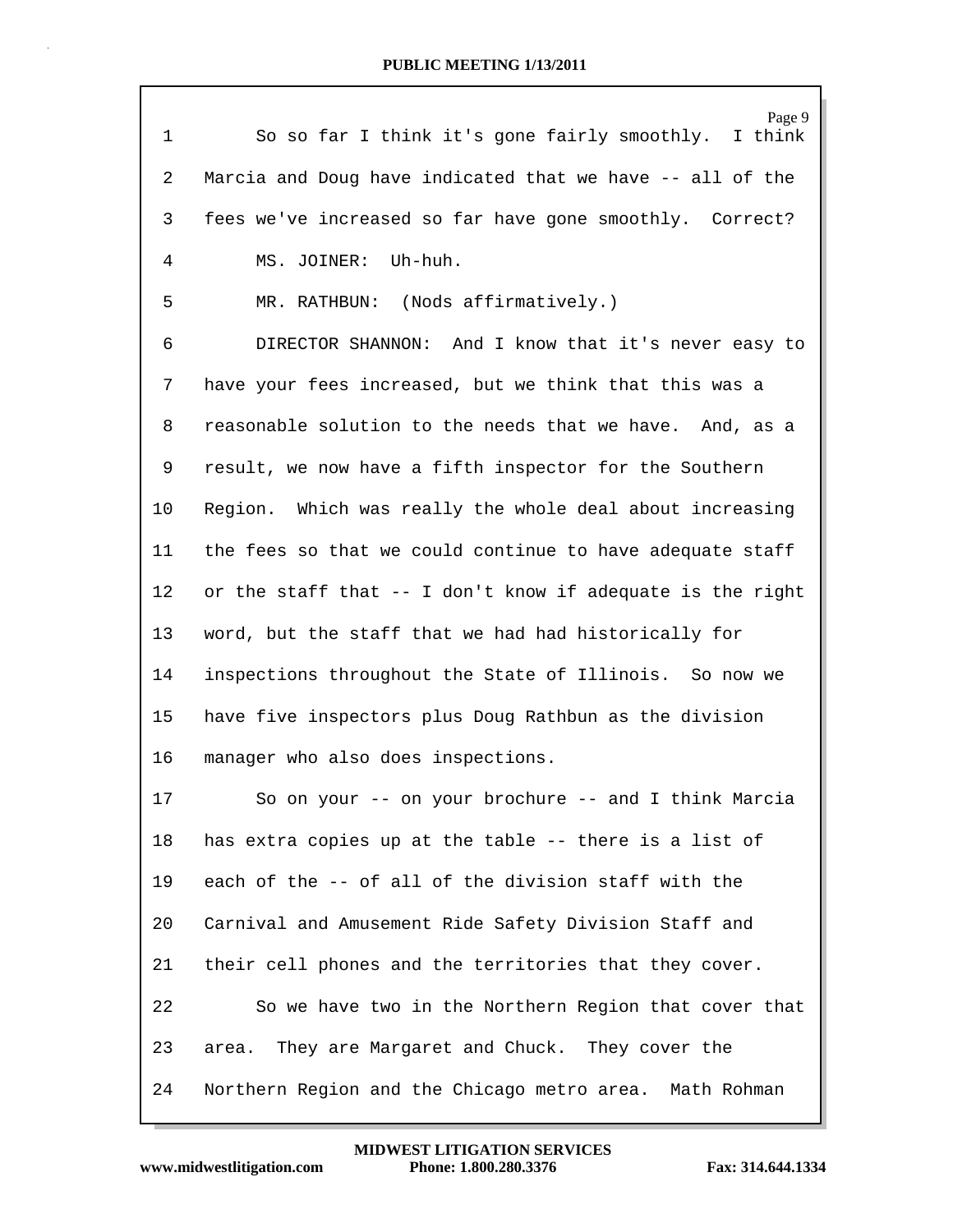| 1  | Page 10<br>covers Western Illinois and Central and Northern Illinois. |
|----|-----------------------------------------------------------------------|
| 2  | And Bill Szerletich covers the Central Illinois are.<br>And           |
| 3  | Brian Brown will be covering Southern Illinois.                       |
| 4  | So does anyone have any questions regarding the fees?                 |
| 5  | Are there any questions from any of the board members?                |
| 6  | MR. KIRSCHNER:<br>No.                                                 |
| 7  | DIRECTOR SHANNON: We discussed it a lot. So --                        |
| 8  | All right. Well, with that then, Doug, I think that                   |
| 9  | I will turn this over to you for the operation update.                |
| 10 | MR. RATHBUN: Okay. It's nice to see some familiar                     |
| 11 | faces.                                                                |
| 12 | I really don't know who is happier, Brian or Bill                     |
| 13 | about Brian getting the job because Bill had to cover his             |
| 14 | territory. And those of you that operate in the south                 |
| 15 | last year probably got to see Bill a lot. And so Brian is             |
| 16 | with us.                                                              |
| 17 | I've had an opportunity to work with him for a few                    |
| 18 | days out in the field. It's been very nice. Brian is                  |
| 19 | over 21, but not quite old enough to retire. He is the                |
| 20 | father of three and the grandfather of nine. He was born              |
| 21 | and raised on a farm outside of Effingham. He spent two               |
| 22 | tours in the Navy. One was as a jet engine mechanic and               |
| 23 | the other one was as a hydraulic mechanic on the F-14                 |
| 24 | Tomcat. He has thirty years plus as a machine operator in             |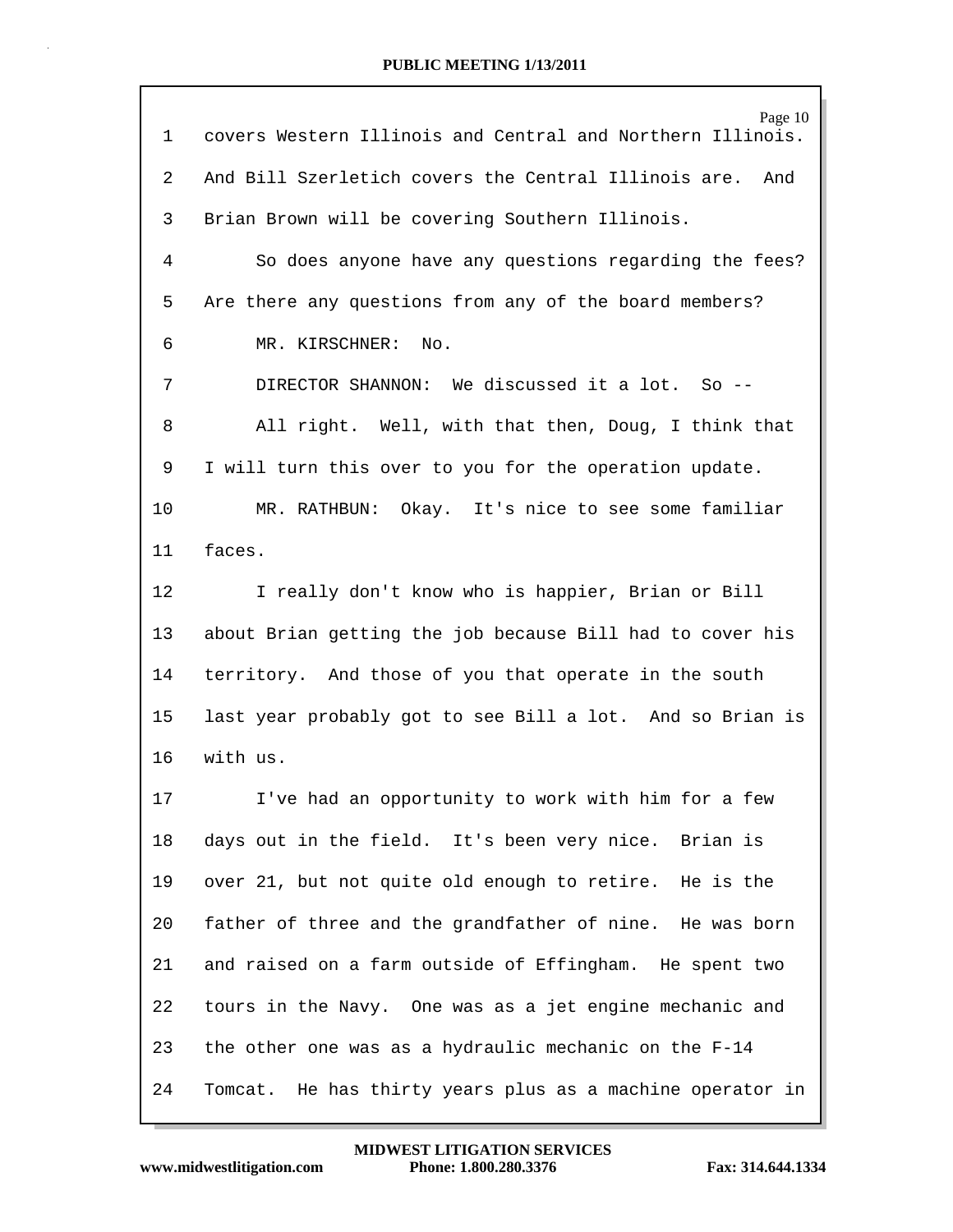Page 11 1 a magazine factory where he was the safety officer and the 2 departmental training officer. He has an Associates 3 degree in mechanical and electrical technology and 4 computer integrated manufacturing. And he enjoys deer 5 hunting and putting around on his Harley and spoiling his 6 grandkids. So we are very happy to have him. And you all 7 can stop by and say hi after you get done. I'm sure that 8 he would love to meet you.

9 As far as monster -- as far as testing, you have 10 dates of updates. There are very few. We have I think 11 four or five. We've added Advantage and Highlight. Both 12 require the ten year overhaul. If you have those, come 13 and talk to me afterwards. We just realized that we are 14 trying to get the word out. We've been very good at 15 getting the word out on the Venture rides. Everybody 16 should have already received the revised letter. And we 17 actually have discussed it at the last meeting I believe. 18 So everybody should be current with that. 19 Chance issued a bulletin on the Falling Star which

20 requires you to -- to determine how many numbers of

21 revolutions to axles you have.

22 And NDT -- I don't think. I'm not sure if we have 23 any -- this is on the Falling Star.

24 DIRECTOR SHANNON: Okay.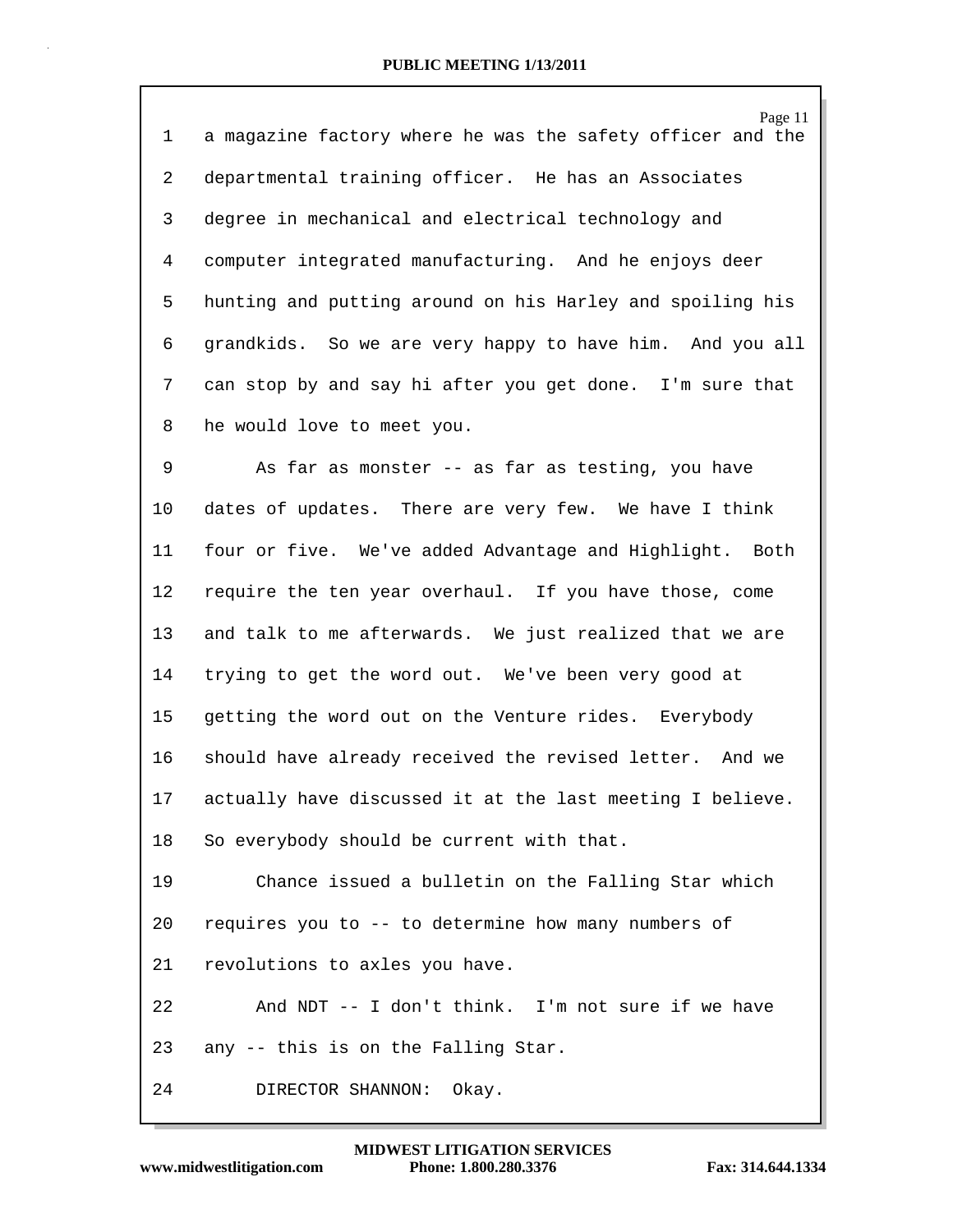|    | Page 12                                                      |
|----|--------------------------------------------------------------|
| 1  | UNIDENTIFIED SPEAKER: We can't hear you. You need            |
| 2  | to speak up.                                                 |
| 3  | MR. RATHBUN: Which is manufactured by Chance. It             |
| 4  | was dated October the 3rd of 2009. It is posted on our       |
| 5  | web site. So if you have the Falling Star, go ahead and      |
| 6  | check that out.                                              |
| 7  | Double Shock. You have to NDT the vehicle attachment         |
| 8  | bolts or replace them every three years.                     |
| 9  | Tacoma put out a bulletin on their suspended lubing          |
| 10 | coaster. Which is -- probably Six Flags would be the only    |
| 11 | one that we have. And that is it.                            |
| 12 | So as always, if you do find that your ride needs an         |
| 13 | NDT and that somehow it's been missed -- which has           |
| 14 | happened in the past -- please let us know and we will       |
| 15 | gladly add it to the list to make sure that other owners     |
| 16 | and operators are aware of it. I will continue working       |
| 17 | with the different groups in other states to keep that       |
| 18 | list as current as we possibly can.                          |
| 19 | One of the things that we've really been working hard        |
| 20 | at is the ski lifts this year. In the past two years,        |
| 21 | there have been major accidents. One of them was in          |
| 22 | That was recently where that cable actually jumped<br>Maine. |
| 23 | off of the pulley and five or six chairs crashed to the      |
| 24 | ground. Eight people were sent to the hospital.              |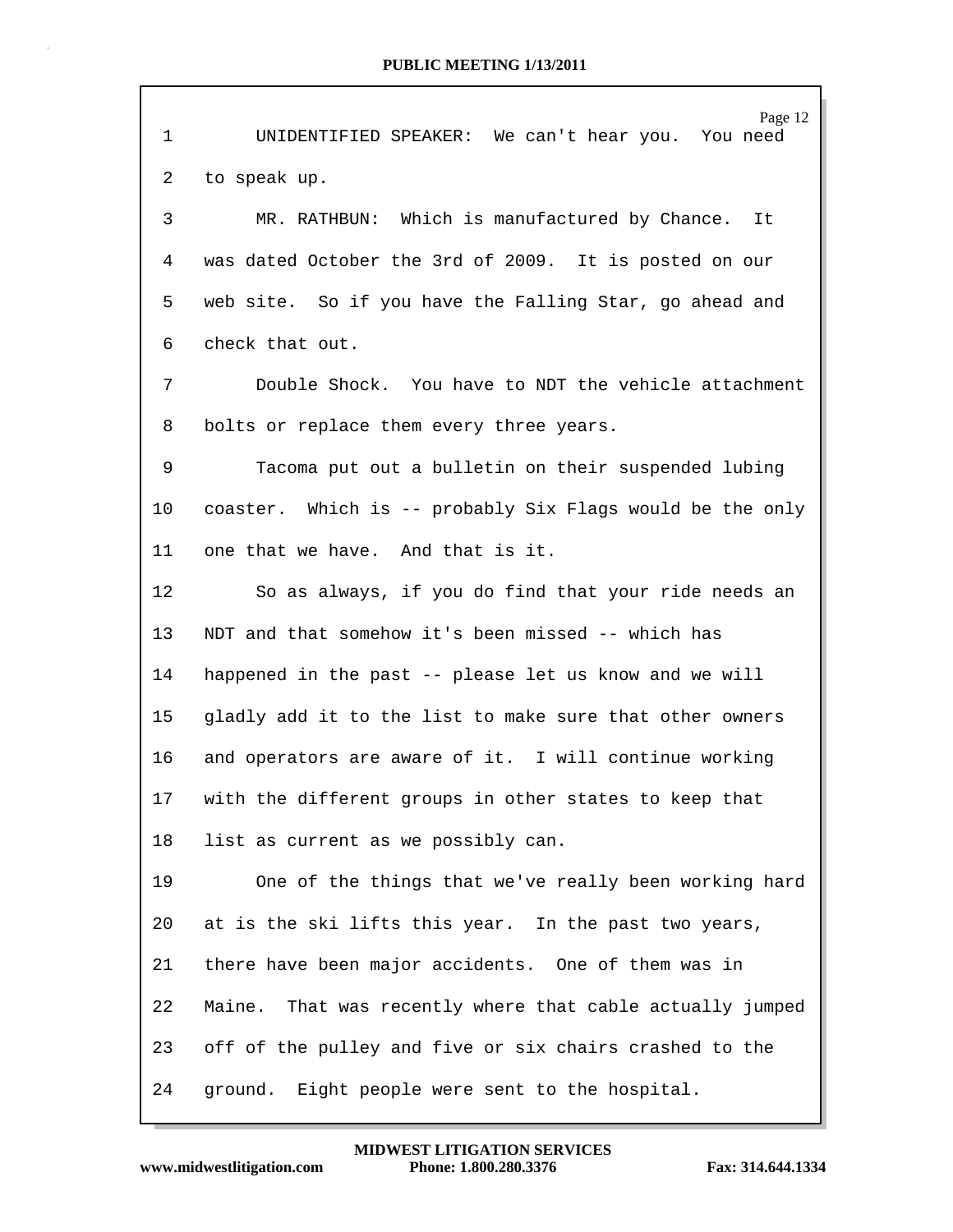| $\mathbf 1$    | Page 13<br>And I realized, you know, that -- I don't see any of |
|----------------|-----------------------------------------------------------------|
| 2              | the ski lift operators here -- but you know that is             |
| 3              | another task that the inspectors are required to do. And        |
| 4              | they do it very well. And we've been very, very fortunate       |
| 5              | that we've got such a good program. We've been working a        |
| 6              | lot with the ski lift operators strengthening their             |
| $7\phantom{.}$ | programs.                                                       |
| 8              | The other accident was at Devils Head in Wisconsin              |
| 9              | where 14 people were hurt. And that was in '09. So              |
| 10             | nationally that hits home. It just demonstrates how good        |
| 11             | a job that the inspectors are doing to work with the ski        |
| 12             | lift operators to -- to keep them up to snuff.                  |
| 13             | And -- and through the fee increase, actually, we've            |
| 14             | had a lot of dialogue with the ski lift operators. And --       |
| 15             | and we've had some good discourse. And we are working           |
| 16             | really well with 'em.                                           |
| 17             | So that being said I will go to the accident report.            |
| 18             | We had nine reportable accidents and two not reportable         |
| 19             | accidents. We had a ferris wheel that had a hydraulic           |
| 20             | line that broke and it sprayed two girls. The hydraulic         |
| 21             | line was in a pretty inaccessible place. And it was             |
| 22             | rather surprising based on the location that the girls          |
| 23             | were actually sprayed. But it was -- it happened.               |
| 24             | We had one train derailment that resulted in a broken           |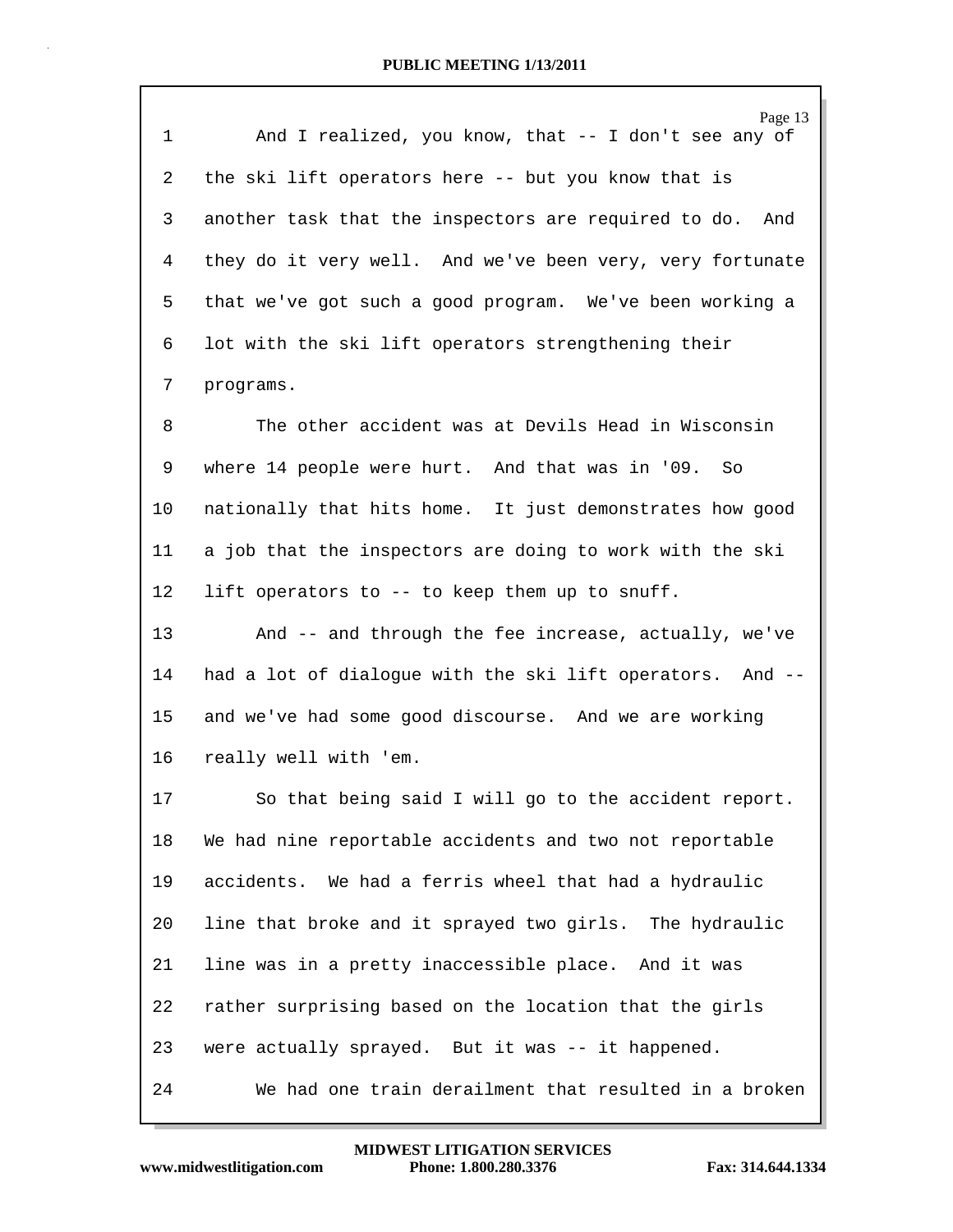|    | Page 14                                                     |
|----|-------------------------------------------------------------|
| 1  | pelvis. That was -- the cause was the fact that the         |
| 2  | splices -- one of the splices had cracked. And it caused    |
| 3  | the car to derail.                                          |
| 4  | We had a kiddie swing where a child walked into a           |
| 5  | swing. That was patron error. And the child got a           |
| 6  | chipped tooth out of it.                                    |
| 7  | We had a slide where the victim slid down the slide         |
| 8  | sideways. That resulted in a broken arm.                    |
| 9  | We, also, had an accident on a Raiders where the            |
| 10 | patron was doing the flip off the back of the ride on to    |
| 11 | the air mattress and ended up with a broken leg.            |
| 12 | We had a lady or a girl -- I believe it was a 22-year       |
| 13 | old that pinched her arm between her body and the lap bar.  |
| 14 | And there is not a lot that you can do about that.          |
| 15 | We had a Go Kart accident where the victim was              |
| 16 | rear-ended which resulted in a broken leg.                  |
| 17 | And then we had a pin fall off of a ferris wheel and        |
| 18 | hit a child in the arm. And that fortunately resulted in    |
| 19 | a bruise.                                                   |
| 20 | The two not reportable accidents was where a light          |
| 21 | cover came off of a ring of fire and hit a patron.<br>That  |
| 22 | was really not an injury, but it was reported to us.<br>And |
| 23 | the other was an electrocution of -- where the ride was     |
| 24 | too close to a power light.                                 |

Г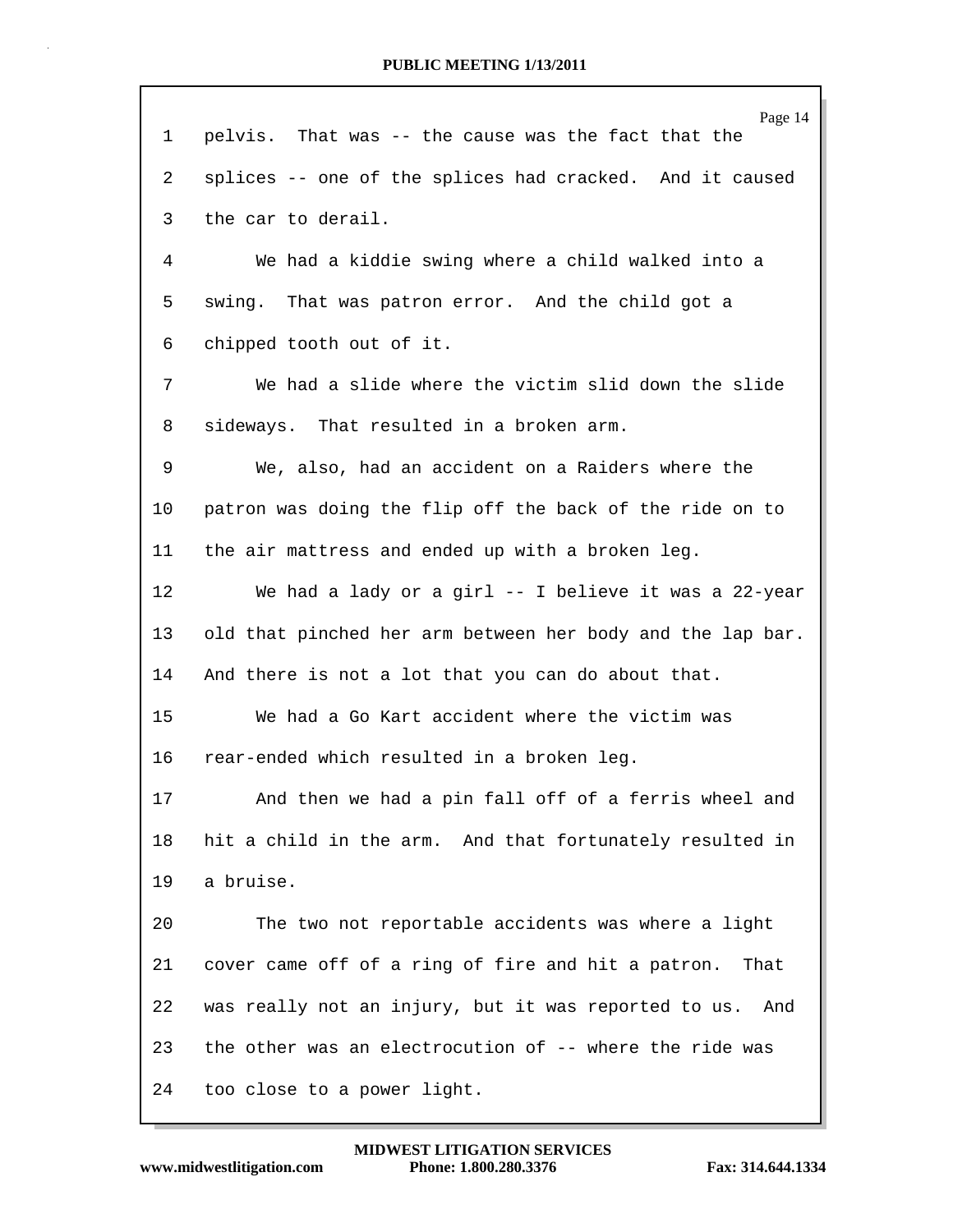Page 15 1 So all in all -- 2 DIRECTOR SHANNON: That was the electrocution of an 3 employee? 4 MR. RATHBUN: It was an employee and not a patron. 5 So -- and you know hopefully you will read these so 6 you don't -- so you know in the back of your head power 7 lights can get ya. 8 DIRECTOR SHANNON: That was OSHA. 9 MR. RATHBUN: OSHA did follow up with an 10 investigation on that. That was -- that was by far -- 11 that accident and the train derailment were by far the two 12 worst this year. I think that the electrocution could 13 have been easily prevented. Whereas the train 14 derailment -- it took us a long time to figure out what 15 the cause of that accident was because the crack was so 16 slight. There was four or five of us scrutinizing it for 17 several hours. We never did find that crack until the 18 next morning when it had cooled off and it had caused the 19 crack to open up. 20 So are there any questions about that? 21 (No response.) 22 MR. RATHBUN: The end of the year statistics -- these 23 are all located in your -- in these little fliers. We had 24 four full-time inspectors last year. We had two -- 375

**www.midwestlitigation.com Phone: 1.800.280.3376 Fax: 314.644.1334 MIDWEST LITIGATION SERVICES**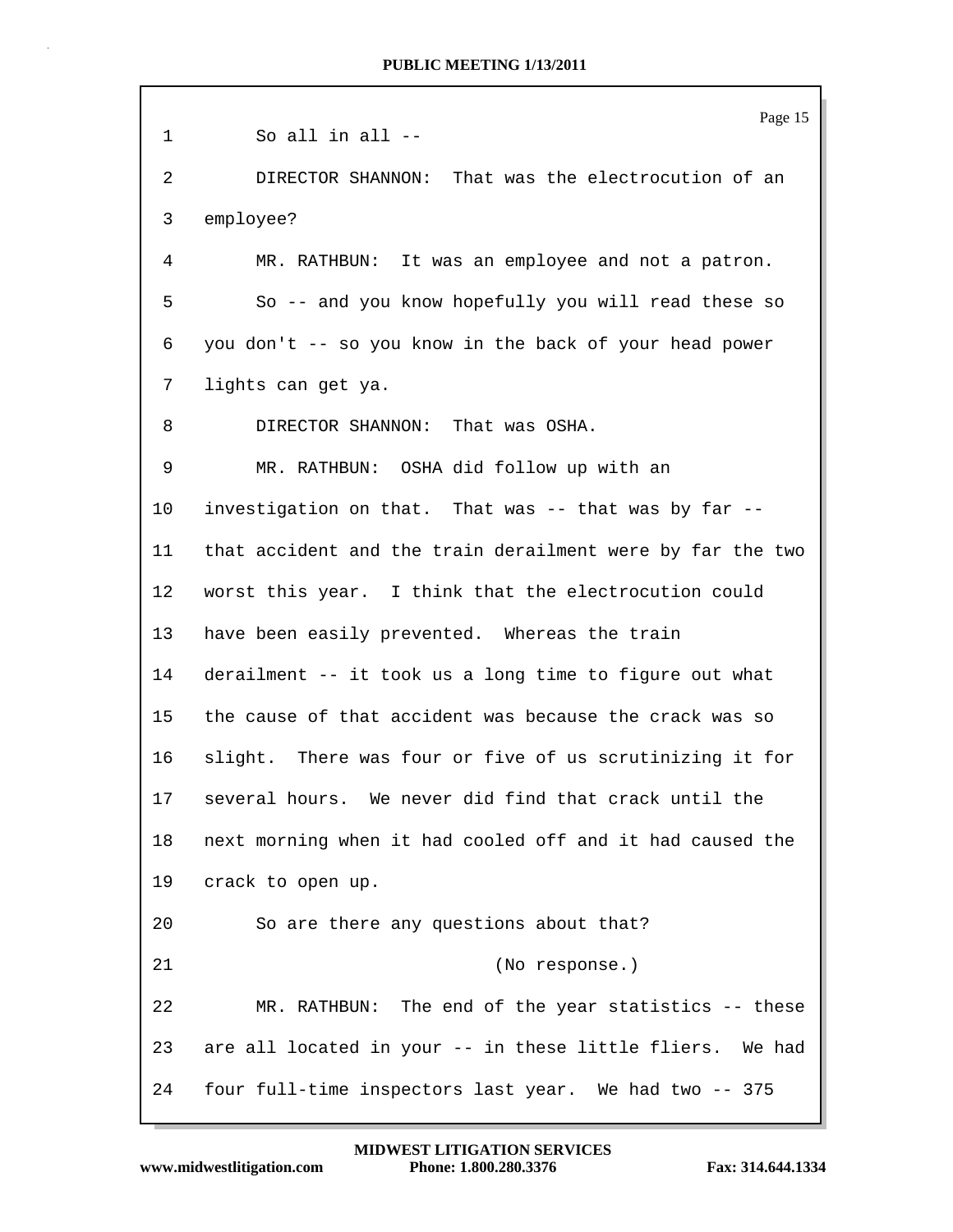| $\mathbf{1}$   | Page 16<br>companies register. And there were 746 inspection |
|----------------|--------------------------------------------------------------|
| $\overline{2}$ | locations. There were 1,542 show dates. There were 2,612     |
| 3              | rides issued permits. We had 4,277 total inspections         |
| 4              | performed. We collected \$145,00 -- 145,540. And the         |
| 5              | fines were 24,250. We issued 20 stop orders that -- it       |
| 6              | says here -- it's actually 21. We went back and              |
| 7              | recalculated and we missed one. And we resolved 12 of        |
| 8              | those which I believe is 13 now. There is 13 resolved.       |
| 9              | There are still eight outstanding.                           |
| 10             | And we issued only five five-day letters. If you             |
| 11             | remember, the five-day letters were instituted when the      |
| 12             | background checks and sex offender register checks were      |
| 13             | first required. We had a lot of individuals who weren't      |
| 14             | familiar with the law and who weren't quite sure about the   |
| 15             | process or the procedures to get that done.                  |
| 16             | This year went very well. It seems like all of you           |
| 17             | have done it long enough now that it's pretty much second    |
| 18             | nature. And really the only people that we are having an     |
| 19             | issue with are new operators that are just getting into      |
| 20             | inflatables or whatever and are totally unfamiliar with      |
| 21             | it. So we're walking 'em through the process and             |
| 22             | procedures. And it's -- it's actually been not much of a     |
| 23             | hassle this year.                                            |
| 24             | Would you agree with that, Bill?                             |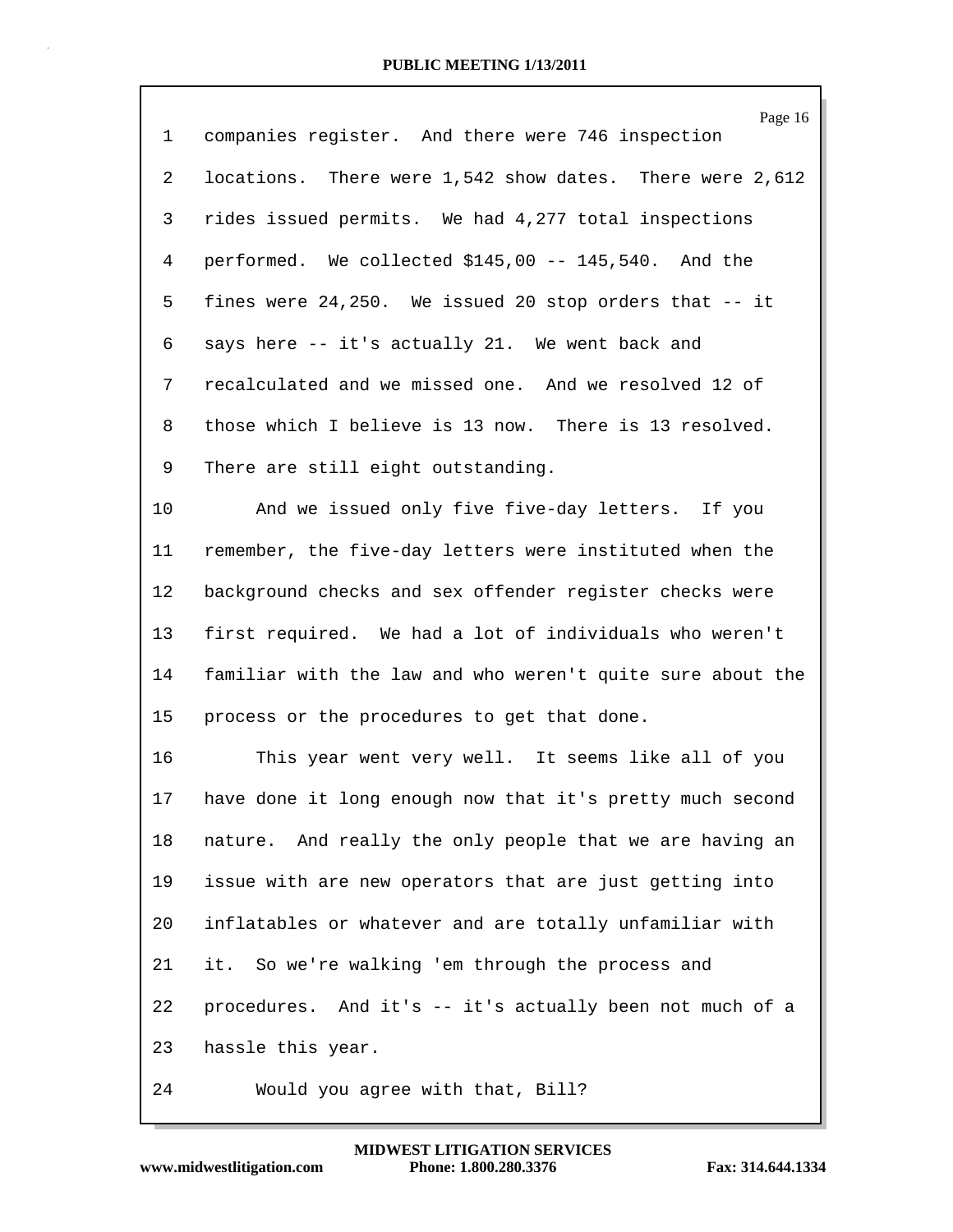|                | Page 17                                                   |
|----------------|-----------------------------------------------------------|
| $\mathbf 1$    | MR. SZERLETICH: (Nods affirmatively.)                     |
| $\overline{a}$ | MR. RATHBUN: And the injuries were zero fatalities,       |
| 3              | one bruise, five broken bones. And three others were      |
| 4              | unknown. We've got five caused by patron error and four   |
| 5              | by mechanical. So as I said, from a -- from a safety      |
| 6              | standpoint, I think that we are doing really well.        |
| 7              | MR. URBIK: Doug, if I could, I think that -- that         |
| 8              | the operators should be congratulated on their commitment |
| 9              | to safety as well as there was not one operator error.    |
| 10             | MR. RATHBUN: That is an excellent point. And we           |
| 11             | have -- we have tried very hard with all of our press     |
| 12             | releases to make it known to the public how much we, as   |
| 13             | the department, appreciate the hard work of the operators |
| 14             | and we do very much. It's obvious that a lot of hard work |
| 15             | has gone into this kind of a safety record. So thank you, |
| 16             | guys.                                                     |
| 17             | Now, as far as safety bulletins go, these are on our      |
| 18             | web site. The biggy as of late has been the -- the --     |
| 19             | there were actually two bulletins put out regarding cliff |
| 20             | hangers. The first was that they had, had an accident in  |
| 21             | New York. And so the company, Dartron sent out a request  |
| 22             | that all owners have the specific region none             |
| 23             | destructively tested to determine how prevalent the       |
| 24             | problem was with the cracking.                            |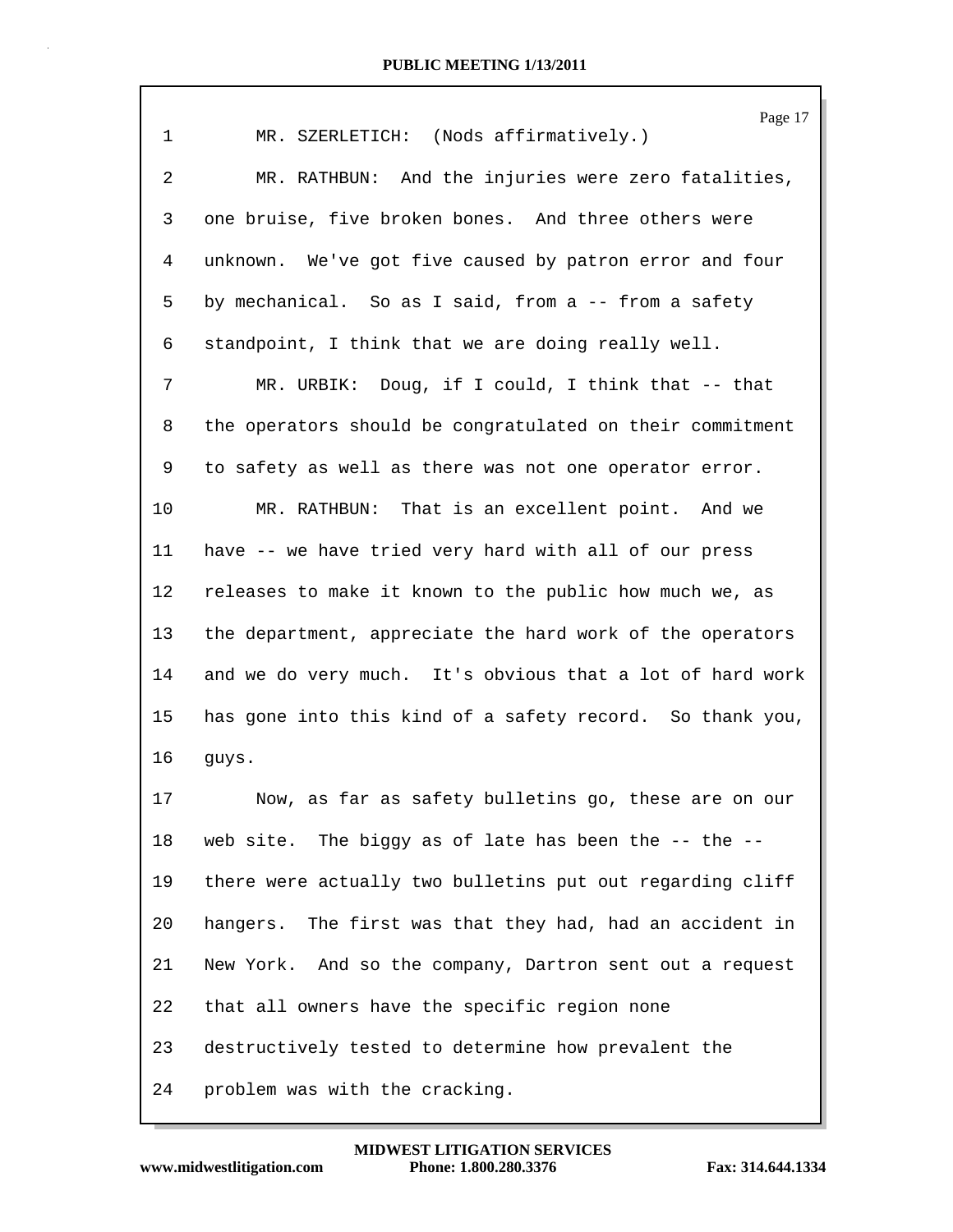| $\mathbf 1$    | Page 18<br>Based on conversations that I had with other states |
|----------------|----------------------------------------------------------------|
| $\overline{2}$ | and obviously the subsequent bulletin, it was very             |
| 3              | problematic. There were quite a few cliff hangers that         |
| 4              | were cracking. So they followed up the first bulletin          |
| 5              | with a second bulletin requiring that reinforcement plates     |
| 6              | be installed in a cliff hanger.                                |
| 7              | Based on the manufacturer's verbiage in the first one          |
| 8              | that basically said all rides are shut down until these        |
| 9              | steps are performed, we went ahead and took the                |
| 10             | precautionary course and issued stop orders. And the           |
| 11             | follow up to that is -- and there were -- I think that         |
| 12             | there were ten companies that got one. Obviously it was        |
| 13             | attached to the letter and not intended to be put on the       |
| 14             | ride.                                                          |
| 15             | And the remedy to that was simply with the secondary           |
| 16             | letter to show that -- excuse me -- the secondary bulletin     |
| 17             | to show that the owner had indeed installed reinforcement      |
| 18             | plates in per the manufacturer's specifications.               |
| 19             | I talked to one operator and he said we're out in              |
| 20             | Oklahoma dealing with it. Currently we have two operators      |
| 21             | that have already installed those reinforcement plates.        |
| 22             | And just, as I said, the manufacturer, Dartron requires        |
| 23             | that you send them a form stating that you have indeed         |
| 24             | installed those reinforcement plates and that you used a       |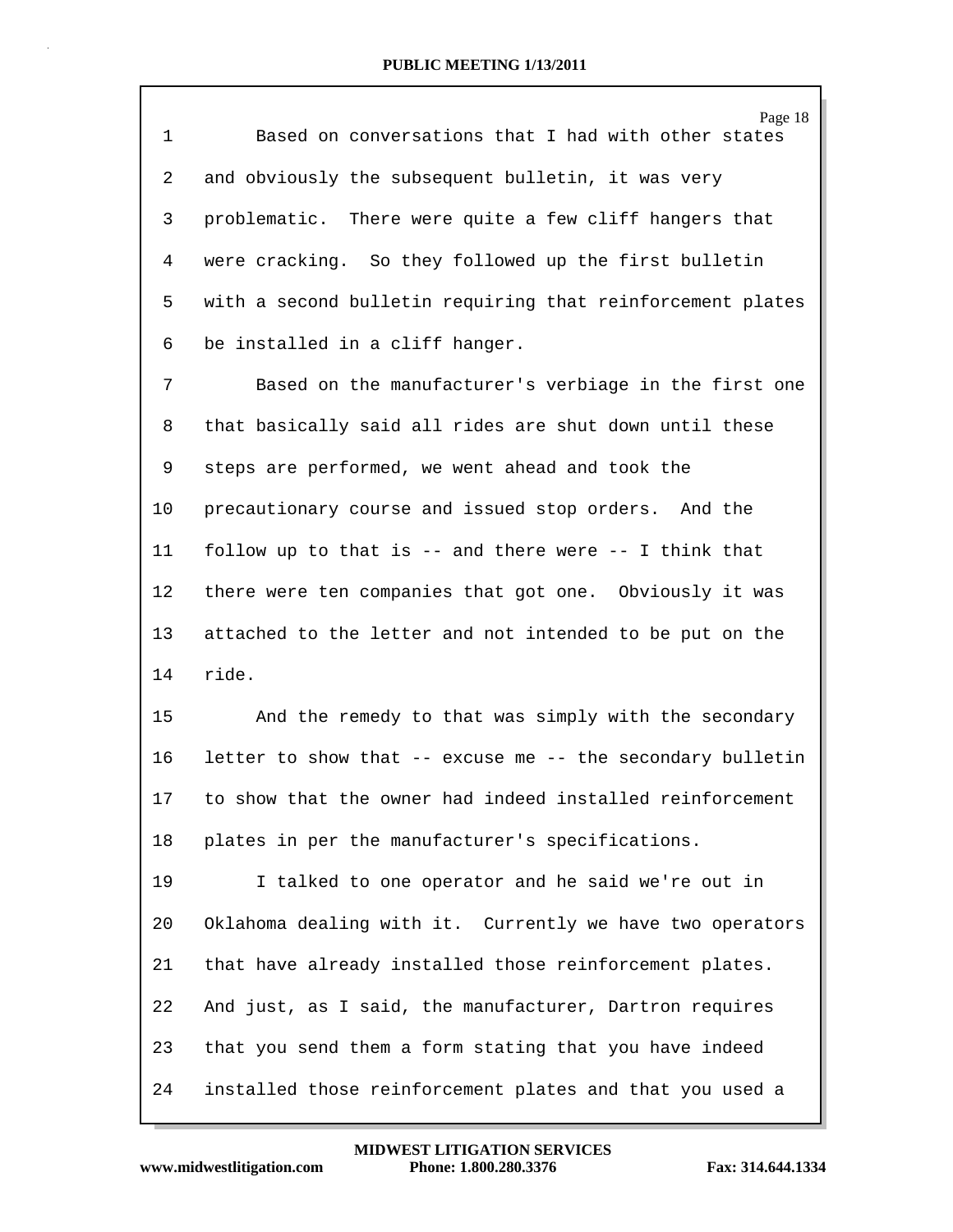1 certified welder to do so.

| 2 | So all the department and I'm asking is that when you      |
|---|------------------------------------------------------------|
|   | send that letter to Dartron stating that you've done it to |
| 4 | send us a copy and then we'll just take you off in the     |
|   | 5 office and -- we will take the stop order off in the     |
|   | 6 office and that's all that you need to do.               |

7 But obviously please verify that we have got the 8 information before you get ready to operate. And our 9 inspectors are aware of it. If they see a cliff hanger, 10 they know to ask if you've had that accomplished already. 11 So if there are any questions about that, you can talk to 12 me afterwards or you can certainly call me. It's pretty 13 straightforward. You have to put the plates on and send 14 me the paper and you will be done with it. It's very 15 simple. It's very easy.

16 There was a bulletin put out to all after burner -- 17 for all owners of after burner rides. There was a visual 18 inspection of the shoulder restraints because they were 19 having problems with them. They had evidently ground the 20 weld down too far. So they wanted a visual on that. 21 And then there was one put out for Dopameyer 22 (phonetic). Who is the manufacturer of ski lifts to 23 provide additional lubrication to the ski lift. 24 Chance put out a bulletin on the Chaos. I think that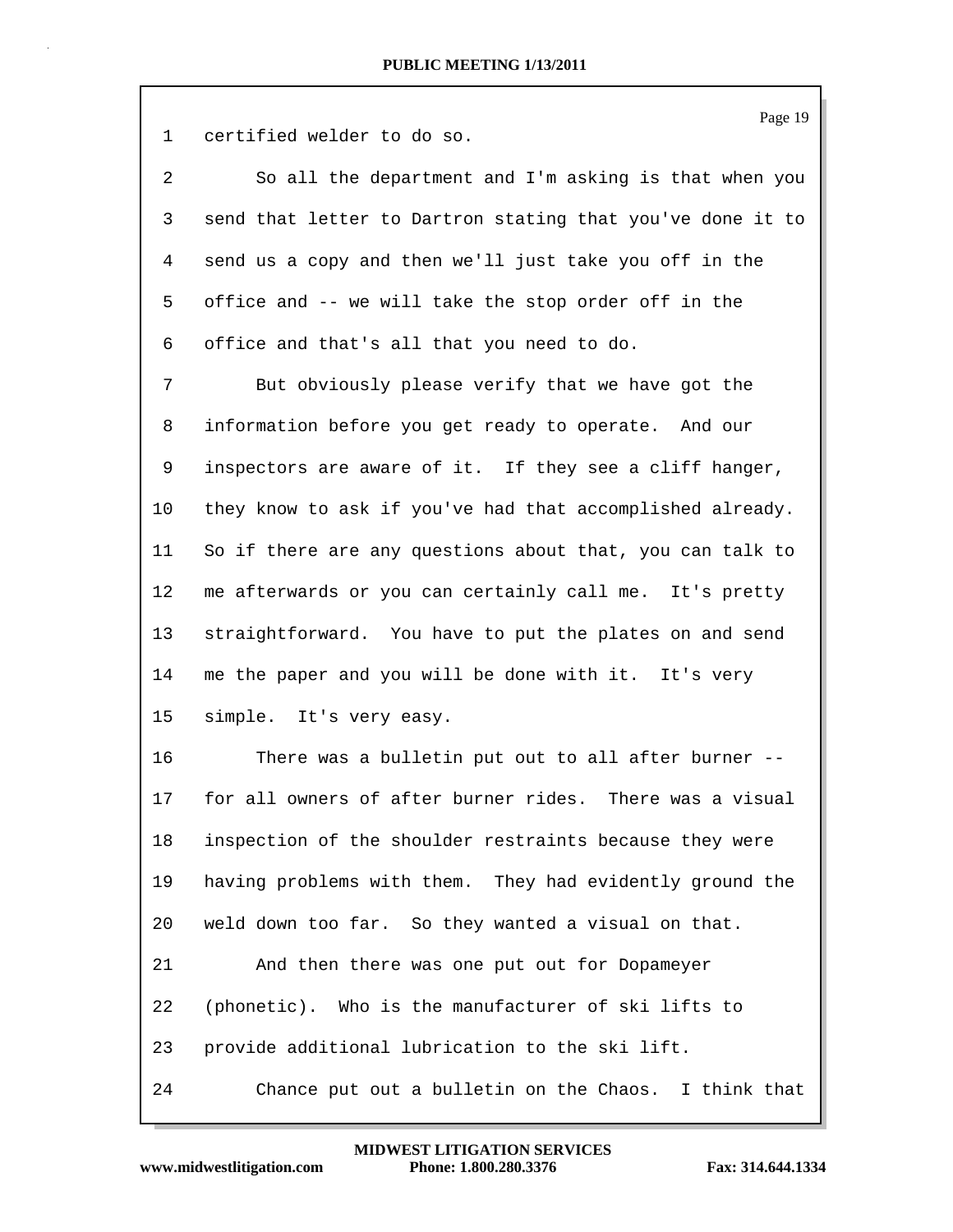| $\mathbf 1$    | Page 20<br>that's Number 368. There is a lot of Chaos bulletins out |  |  |  |  |  |  |
|----------------|---------------------------------------------------------------------|--|--|--|--|--|--|
| $\overline{2}$ | there. Basically the crack developed in the hub tilt                |  |  |  |  |  |  |
| 3              | cylinders. And it can result in injury to passengers.               |  |  |  |  |  |  |
|                |                                                                     |  |  |  |  |  |  |
| 4              | And you are required to inspect the tilt cylinder as                |  |  |  |  |  |  |
| 5              | described in the bulletin. It must be completed within 30           |  |  |  |  |  |  |
| 6              | days and annually thereafter.                                       |  |  |  |  |  |  |
| 7              | And the Chance's Aviator -- which I didn't find one                 |  |  |  |  |  |  |
| 8              | anywhere in the state operating. There is another Chance            |  |  |  |  |  |  |
| 9              | bulletin on this regarding the sweep and hub inspection.            |  |  |  |  |  |  |
| 10             | And then there is a bulletin on the inverted                        |  |  |  |  |  |  |
| 11             | coasters. Which was probably Illinois. And ARM put out a            |  |  |  |  |  |  |
| 12             | safety alert on their Vertigo because there had been an             |  |  |  |  |  |  |
| 13             | accident regarding improper fencing. So -- and -- and let           |  |  |  |  |  |  |
| 14             | that just be a lesson to everyone. When you are setting             |  |  |  |  |  |  |
| 15             | up your ride, make sure that there is sufficient clearance          |  |  |  |  |  |  |
| 16             | all of the way around with your fencing relative to your            |  |  |  |  |  |  |
| 17             | patrons and in proximity to the ride.                               |  |  |  |  |  |  |
| 18             | You want to give enough clearance so that they can                  |  |  |  |  |  |  |
| 19             | get around and not get crowded in. I have seen cases                |  |  |  |  |  |  |
| 20             | where crowds have actually pushed the fence into the ride.          |  |  |  |  |  |  |
| 21             | So you know let's be cognizant of that. Obviously we                |  |  |  |  |  |  |
| 22             | haven't had an issue in the past, but just, you know,               |  |  |  |  |  |  |
| 23             | heads up.                                                           |  |  |  |  |  |  |
| 24             | And that is the extent of the bulletins. Are there                  |  |  |  |  |  |  |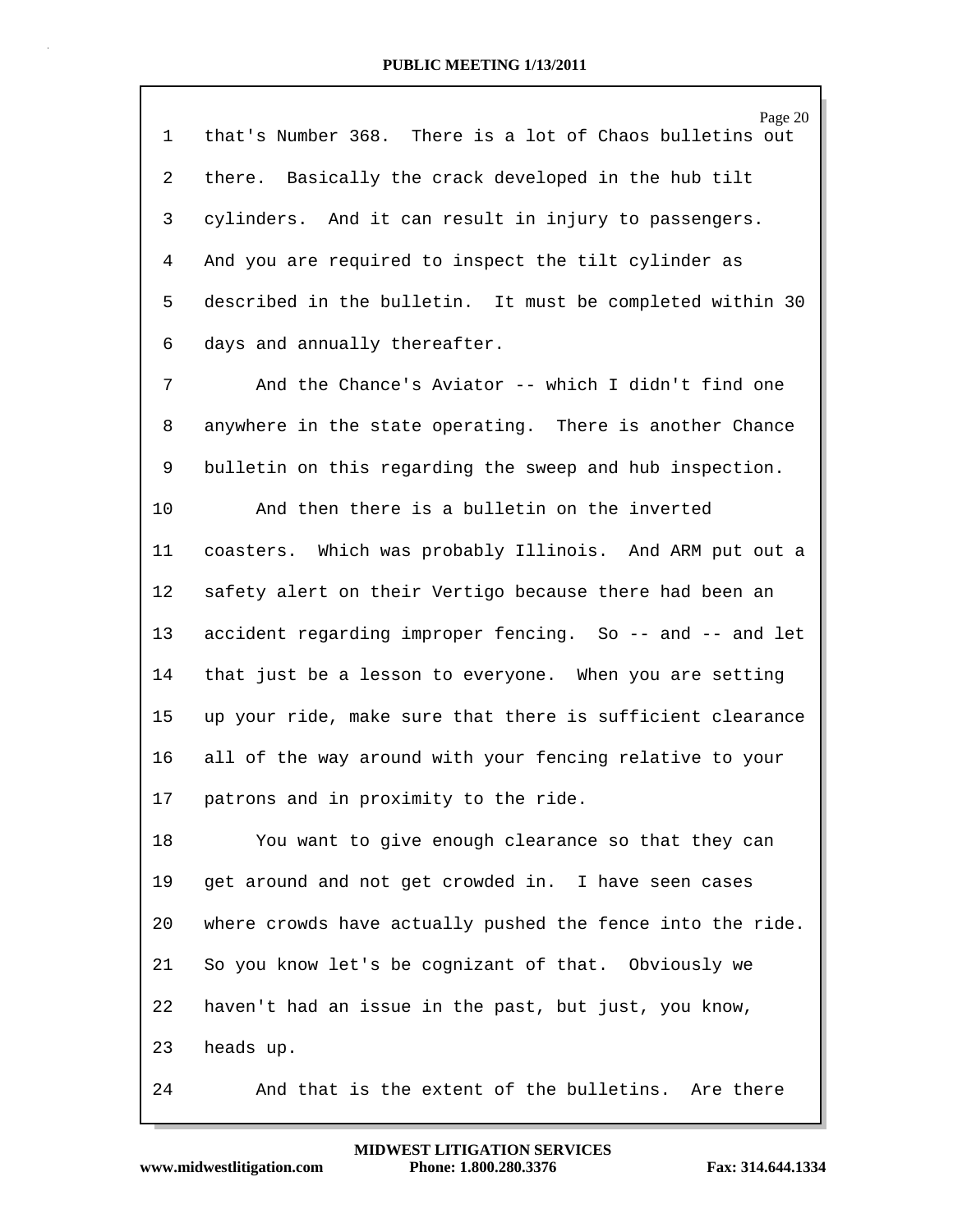| $\mathbf 1$ | Page 21<br>any questions regarding any of that?            |  |  |  |  |  |  |
|-------------|------------------------------------------------------------|--|--|--|--|--|--|
| 2           | UNIDENTIFIED SPEAKER: (Indicates.)                         |  |  |  |  |  |  |
|             |                                                            |  |  |  |  |  |  |
| 3           | MR. RATHBUN: Yes.                                          |  |  |  |  |  |  |
| 4           | Where are we at on the Venture<br>UNIDENTIFIED SPEAKER:    |  |  |  |  |  |  |
| 5           | rides, Doug?                                               |  |  |  |  |  |  |
| 6           | MR. RATHBUN: The Venture should be done. We've             |  |  |  |  |  |  |
| 7           | determined that -- we provided three options. And the      |  |  |  |  |  |  |
| 8           | first one was a qualified factory or you could do them     |  |  |  |  |  |  |
| 9           | yourself -- well, you could send them to the factory. And  |  |  |  |  |  |  |
| 10          | Highlight in Greer, South Carolina I believe or was it     |  |  |  |  |  |  |
| 11          | Greer, Tennesse said that they would do them.              |  |  |  |  |  |  |
| 12          | Obviously that's pretty costly for you. We've said         |  |  |  |  |  |  |
| 13          | that you could send them to a local factory or you could   |  |  |  |  |  |  |
| 14          | do them yourself provided that you had the appropriate     |  |  |  |  |  |  |
| 15          | knowledge, skills and abilities to perform all of the      |  |  |  |  |  |  |
| 16          | functions required of that overhaul.                       |  |  |  |  |  |  |
| 17          | And basically to make a long story short, if you've        |  |  |  |  |  |  |
| 18          | got a Venture ride, you need to bring someone in to NDT it |  |  |  |  |  |  |
| 19          | and to check your wells and to go through what the         |  |  |  |  |  |  |
| 20          | checklist requires. And so if there needs to be welding    |  |  |  |  |  |  |
| 21          | done on that to get it into compliance, then you need to   |  |  |  |  |  |  |
| 22          | bring in a certified welder.                               |  |  |  |  |  |  |
| 23          | If there is an NDT required, you need to bring in a        |  |  |  |  |  |  |
| 24          | certified NDT guy. Other than that, most of the owners I   |  |  |  |  |  |  |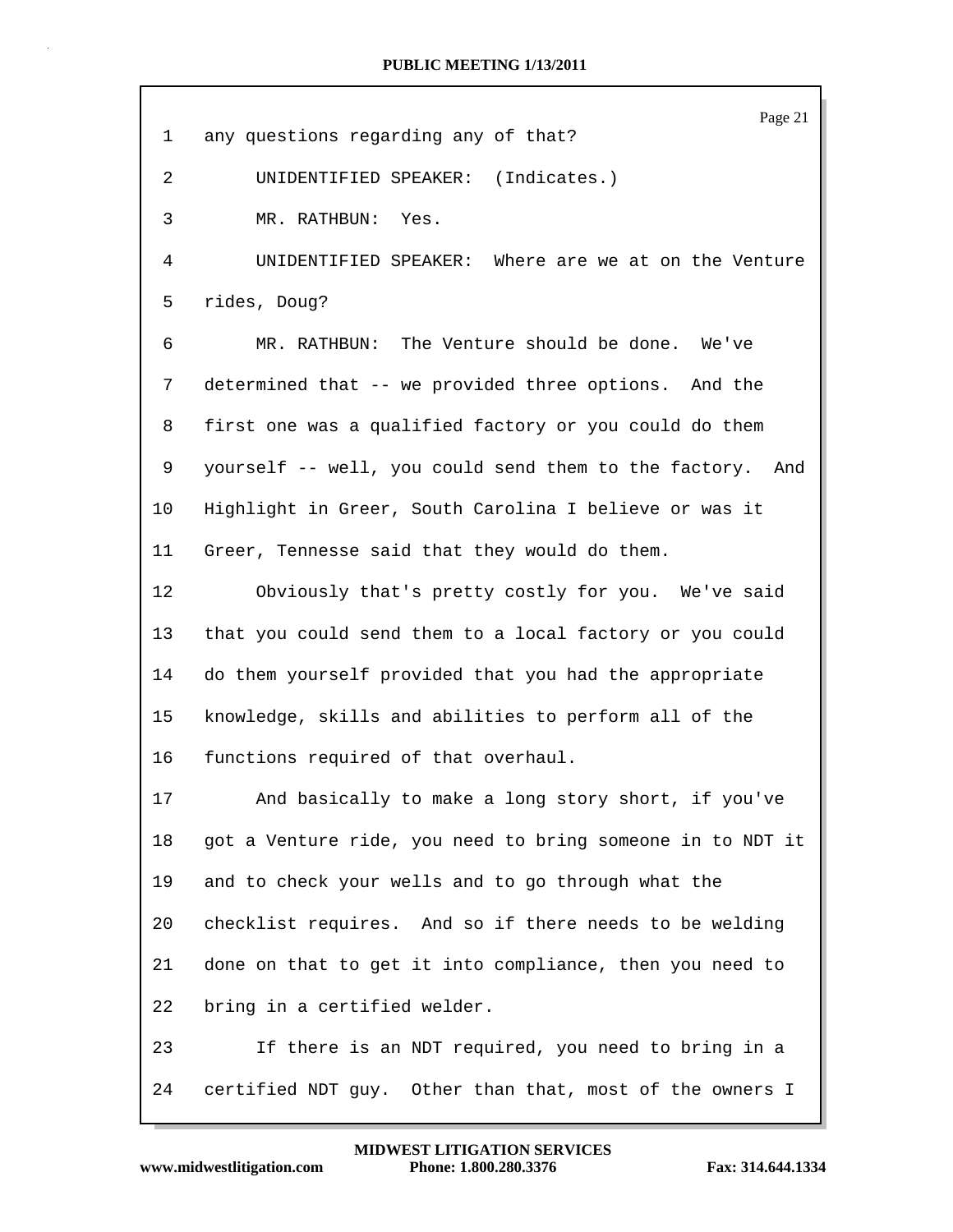|    | Page 22                                                    |
|----|------------------------------------------------------------|
| 1  | know of are really competent and qualified to do           |
| 2  | everything else that's required of them.                   |
| 3  | I do have some specific checklists that -- for I know      |
| 4  | the Cobra and another one that I can't think of off of the |
| 5  | top of my head that can serve as guidance, you know, for a |
| 6  | granny bug. If you have kept that ride in good shape,      |
| 7  | there shouldn't be a lot to it.                            |
| 8  | So we are fully expecting them to be done. Are you         |
| 9  | behind the power curve on this?                            |
| 10 | UNIDENTIFIED SPEAKER: I talked with Mike Howard            |
| 11 | during the summer. I think Mike Howard is from Greer,      |
| 12 | South Carolina at Highlight. And Mike suggested that the   |
| 13 | independent inspector -- that they didn't have anything to |
| 14 | do with our insurance company or this state and they would |
| 15 | inspect the ride and sign off on it. Is that going to be   |
| 16 | satisfactory to you? Mike has qualified people to do that  |
| 17 | inspection.                                                |
| 18 | MR. RATHBUN: I don't see a problem with that.              |
| 19 | UNIDENTIFIED SPEAKER: I have my letters already.           |
| 20 | MR. RATHBUN: I don't see a problem with that. If           |
| 21 | you can get a third party to sign off that it has passed   |
| 22 | that overhaul, I don't see a problem with that.            |
| 23 | UNIDENTIFIED SPEAKER: Right.                               |
| 24 | Mike had two or three people, different ones and           |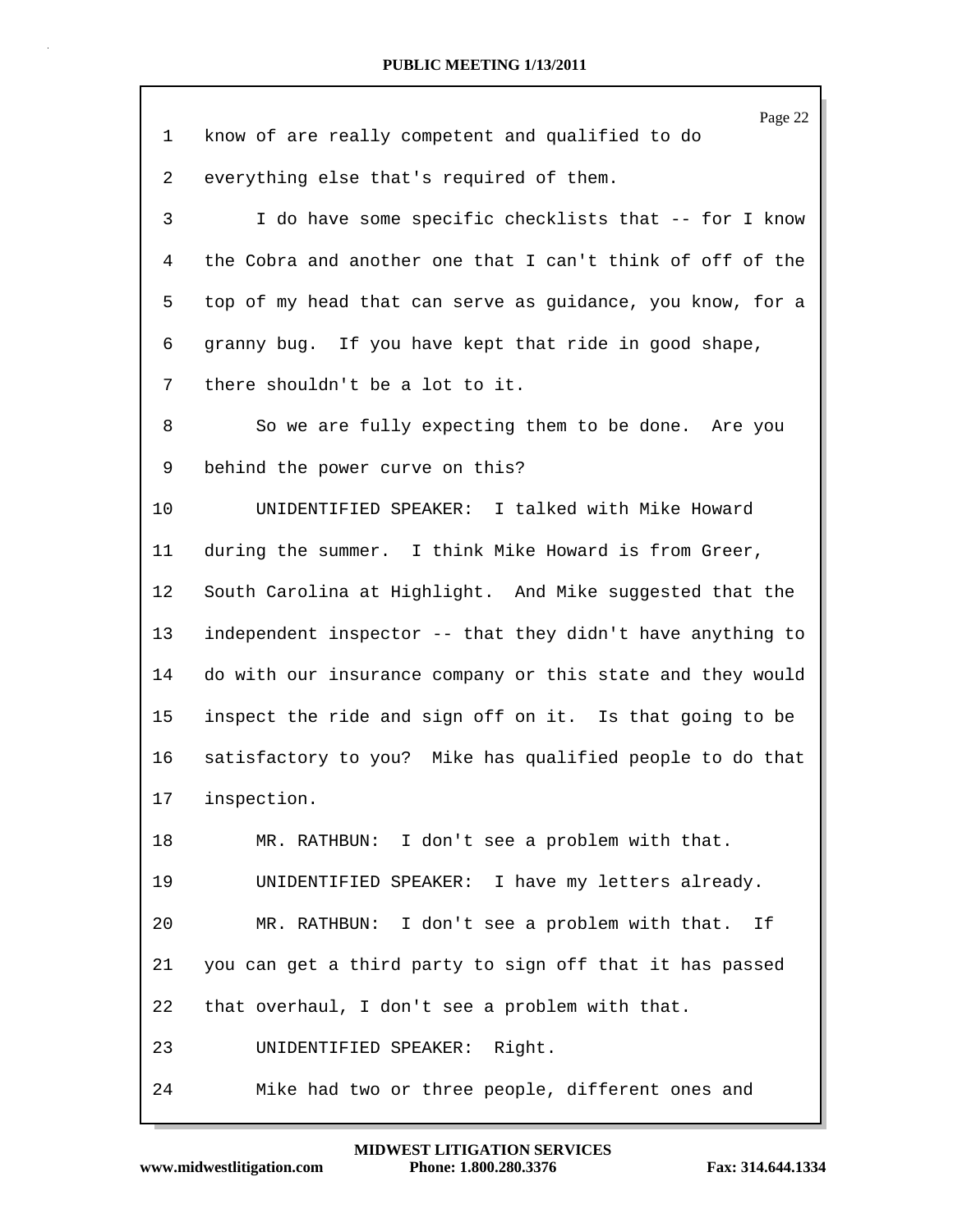| $\mathbf 1$     | Page 23<br>that, that were qualified to do his inspections and -- and |  |  |  |  |  |  |
|-----------------|-----------------------------------------------------------------------|--|--|--|--|--|--|
| 2               | that signed off on 'em. And so if anybody sells that or               |  |  |  |  |  |  |
| 3               | needs that you know, you can have Mike -- he can send you             |  |  |  |  |  |  |
| 4               | the right person to do it. And that way that relieves any             |  |  |  |  |  |  |
| 5               | liability on myself --                                                |  |  |  |  |  |  |
| 6               | MR. RATHBUN: Sure.                                                    |  |  |  |  |  |  |
| 7               | UNIDENTIFIED SPEAKER: -- on the state or on the                       |  |  |  |  |  |  |
| 8               | insurance company. It's a third party.                                |  |  |  |  |  |  |
| 9               | MR. RATHBUN: I think that's great.                                    |  |  |  |  |  |  |
| 10              | UNIDENTIFIED SPEAKER: Thank you.                                      |  |  |  |  |  |  |
| 11              | MR. RATHBUN: Thank you.                                               |  |  |  |  |  |  |
| 12              | If you want to give me those names, I would love to                   |  |  |  |  |  |  |
| 13              | have 'em in the office. That way if --                                |  |  |  |  |  |  |
| 14              | UNIDENTIFIED SPEAKER: They are available. I can get                   |  |  |  |  |  |  |
| 15 <sub>1</sub> | ahold of Mike. I will try to do it this weekend and get               |  |  |  |  |  |  |
| 16              | you those names.                                                      |  |  |  |  |  |  |
| 17              | MR. RATHBUN: I tried to call them last week and I                     |  |  |  |  |  |  |
| 18              | couldn't get through.                                                 |  |  |  |  |  |  |
| 19              | UNIDENTIFIED SPEAKER: There are certain numbers you                   |  |  |  |  |  |  |
| 20              | can call to get ahold of 'em.                                         |  |  |  |  |  |  |
| 21              | MR. RATHBUN: Okay. Are there any other questions?                     |  |  |  |  |  |  |
| 22              | MS. VAUGHN: I don't know if this is something for                     |  |  |  |  |  |  |
| 23              | you, Doug, or not. I was wondering if the engineer                    |  |  |  |  |  |  |
| 24              | position has been filled yet. I know the past three years             |  |  |  |  |  |  |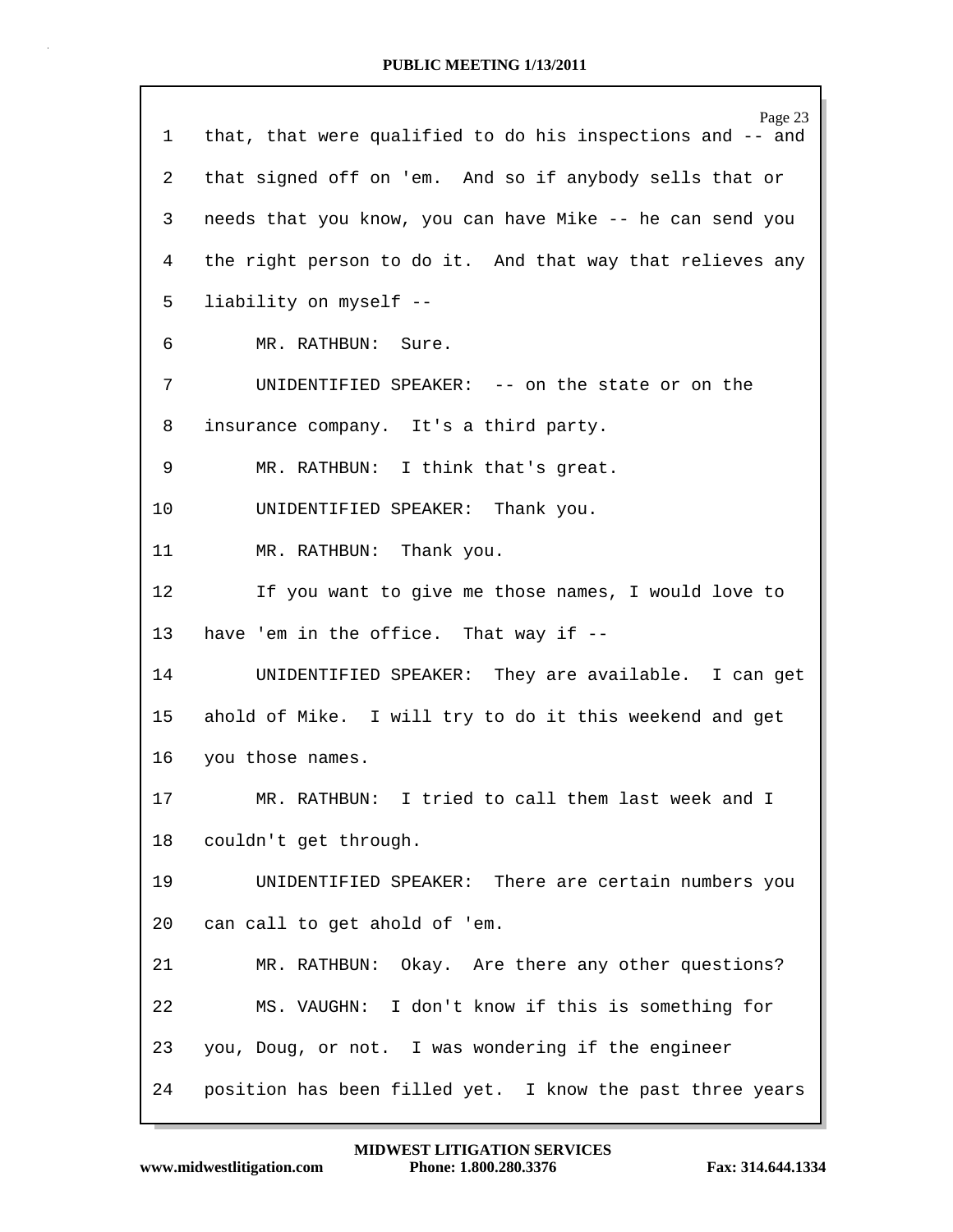| $\mathbf 1$ | Page 24<br>it's been vacant and -- on the advisory board. And we |  |  |  |  |  |
|-------------|------------------------------------------------------------------|--|--|--|--|--|
| 2           | have submitted names. I know that the new Governor is            |  |  |  |  |  |
| 3           | sworn in. And is there some movement in that position?           |  |  |  |  |  |
| 4           | DIRECTOR SHANNON: Are you speaking of this board?                |  |  |  |  |  |
| 5           | MS. VAUGHN: Yes.                                                 |  |  |  |  |  |
| 6           | DIRECTOR SHANNON: No, it has not been filled.                    |  |  |  |  |  |
| 7           | Nothing has changed with respect to the appointment to           |  |  |  |  |  |
| 8           | this board. But we do expect something will happen, you          |  |  |  |  |  |
| 9           | know, in the -- certainly in the next, you know, six             |  |  |  |  |  |
| 10          | months or three months. We don't have another board              |  |  |  |  |  |
| 11          | meeting scheduled right now, but I would assume that the         |  |  |  |  |  |
| 12          | Governor will be acting on all of those board                    |  |  |  |  |  |
| 13          | appointments.                                                    |  |  |  |  |  |
| 14          | MS. VAUGHN: Would they need to resubmit?                         |  |  |  |  |  |
| 15          | DIRECTOR SHANNON: You know some of the members of                |  |  |  |  |  |
| 16          | the board that we currently have have expired terms.<br>And      |  |  |  |  |  |
| 17          | so anybody with an expired term should reapply. There is         |  |  |  |  |  |
| 18          | the appointment web site -- and I can't remember the name        |  |  |  |  |  |
| 19          | of it, but it's --                                               |  |  |  |  |  |
| 20          | MS. VAUGHN: Boards and Commissions?                              |  |  |  |  |  |
| 21          | DIRECTOR SHANNON: Yeah. And I think -- in fact, I                |  |  |  |  |  |
| 22          | think that we have a link to it.                                 |  |  |  |  |  |
| 23          | MS. JOINER: No, it's in here (indicates).                        |  |  |  |  |  |
| 24          | DIRECTOR SHANNON: It's in here (indicates).                      |  |  |  |  |  |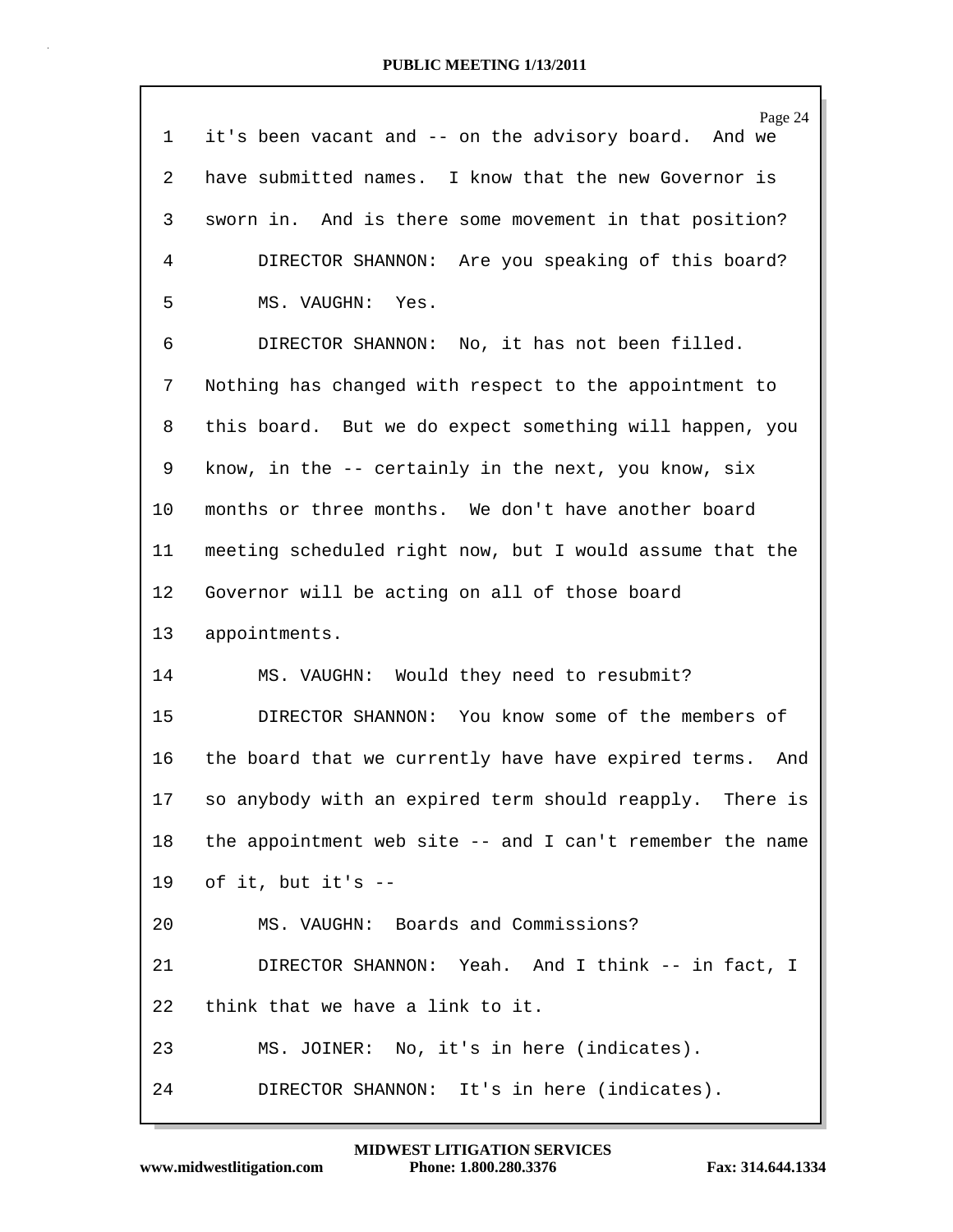|                 | Page 25                                                   |  |  |  |  |  |  |
|-----------------|-----------------------------------------------------------|--|--|--|--|--|--|
| $\mathbf{1}$    | MS. JOINER: (Nods affirmatively.)                         |  |  |  |  |  |  |
| $\overline{2}$  | DIRECTOR SHANNON: We have a link to it on our web         |  |  |  |  |  |  |
| 3               | site. And maybe Marcia will explain that.                 |  |  |  |  |  |  |
| 4               | MS. JOINER: The book --                                   |  |  |  |  |  |  |
| 5               | DIRECTOR SHANNON: Point me in the right direction in      |  |  |  |  |  |  |
| 6               | the book. Oh, in here.                                    |  |  |  |  |  |  |
| 7               | But yeah, anyone who is interested in serving on the      |  |  |  |  |  |  |
| 8               | board -- we have eight spots. One of which is the         |  |  |  |  |  |  |
| 9               | Director of Labor. But we have seven other spots that are |  |  |  |  |  |  |
| 10 <sup>°</sup> | appointed by the Governor. One is a carnival operator.    |  |  |  |  |  |  |
| 11              | And that actually is the position that Dan Driskill --    |  |  |  |  |  |  |
| 12              | Thanks, Marcia.                                           |  |  |  |  |  |  |
| 13              | MS. JOINER: Uh-huh.                                       |  |  |  |  |  |  |
| 14              | DIRECTOR SHANNON: -- currently has. But that term         |  |  |  |  |  |  |
| 15              | has expired. One is the insurance representative. Which   |  |  |  |  |  |  |
| 16              | Mr. Urbik is. And actually your term is expiring in a few |  |  |  |  |  |  |
|                 | 17 days.                                                  |  |  |  |  |  |  |
| 18              | MR. URBIK: It is?                                         |  |  |  |  |  |  |
| 19              | DIRECTOR SHANNON: Yeah. January the 17th. So you          |  |  |  |  |  |  |
| 20              | might want to -- if you are interested and we hope that   |  |  |  |  |  |  |
| 21              | you will be interested in continuing -- you might want to |  |  |  |  |  |  |
| 22              | apply.                                                    |  |  |  |  |  |  |
| 23              | MR. URBIK: That must be a tax savings device.             |  |  |  |  |  |  |
| 24              | I'm notifying you right now.<br>DIRECTOR SHANNON:         |  |  |  |  |  |  |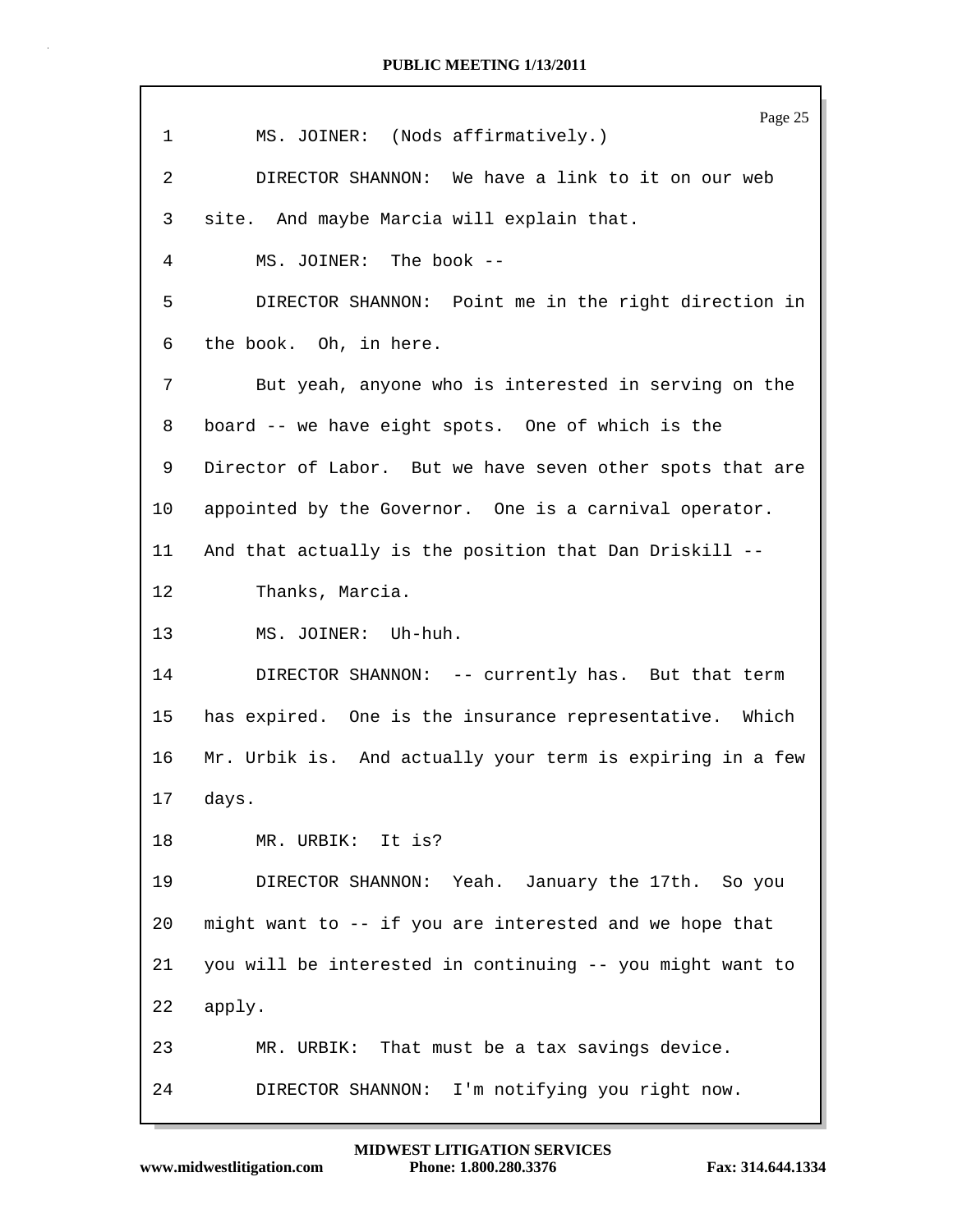| $\mathbf 1$ | Page 26<br>And, Patty, I think that -- you know that yours has |  |  |  |  |  |  |
|-------------|----------------------------------------------------------------|--|--|--|--|--|--|
| 2           | expired. But you know we serve until we've been replaced.      |  |  |  |  |  |  |
| 3           | And I think Patty -- I don't know if you've already            |  |  |  |  |  |  |
| 4           | applied on that or not.                                        |  |  |  |  |  |  |
| 5           | MS. SULLIVAN: I thought that I had.                            |  |  |  |  |  |  |
| 6           | DIRECTOR SHANNON: I think that you have, but we will           |  |  |  |  |  |  |
| 7           | look into it. We will check on that.                           |  |  |  |  |  |  |
| 8           | Bill's term is actually also expiring in four days.            |  |  |  |  |  |  |
| 9           | MR. SPARKS: Yes.                                               |  |  |  |  |  |  |
| $10 \,$     | DIRECTOR SHANNON: Consider that your notice. Again,            |  |  |  |  |  |  |
| 11          | you can apply on line.                                         |  |  |  |  |  |  |
| 12          | And anyway -- yeah, there are the carnival operator,           |  |  |  |  |  |  |
| 13          | the insurance representative, the Director of Labor and        |  |  |  |  |  |  |
| 14          | the registered professional engineer and then four public      |  |  |  |  |  |  |
| 15          | members. And we do have a vacancy for the professional         |  |  |  |  |  |  |
| 16          | engineer.                                                      |  |  |  |  |  |  |
| 17          | MS. VAUGHN: So should this engineer -- should                  |  |  |  |  |  |  |
| 18          | they -- should they resubmit? They've done this several        |  |  |  |  |  |  |
| 19          | times.                                                         |  |  |  |  |  |  |
| 20          | DIRECTOR SHANNON: If they've already submitted it, I           |  |  |  |  |  |  |
| 21          | don't think that they would need to. I mean I don't know       |  |  |  |  |  |  |
| 22          | whether $--$                                                   |  |  |  |  |  |  |
| 23          | MS. VAUGHN: Should they follow up --                           |  |  |  |  |  |  |
| 24          | DIRECTOR SHANNON: -- they throw out the ones that              |  |  |  |  |  |  |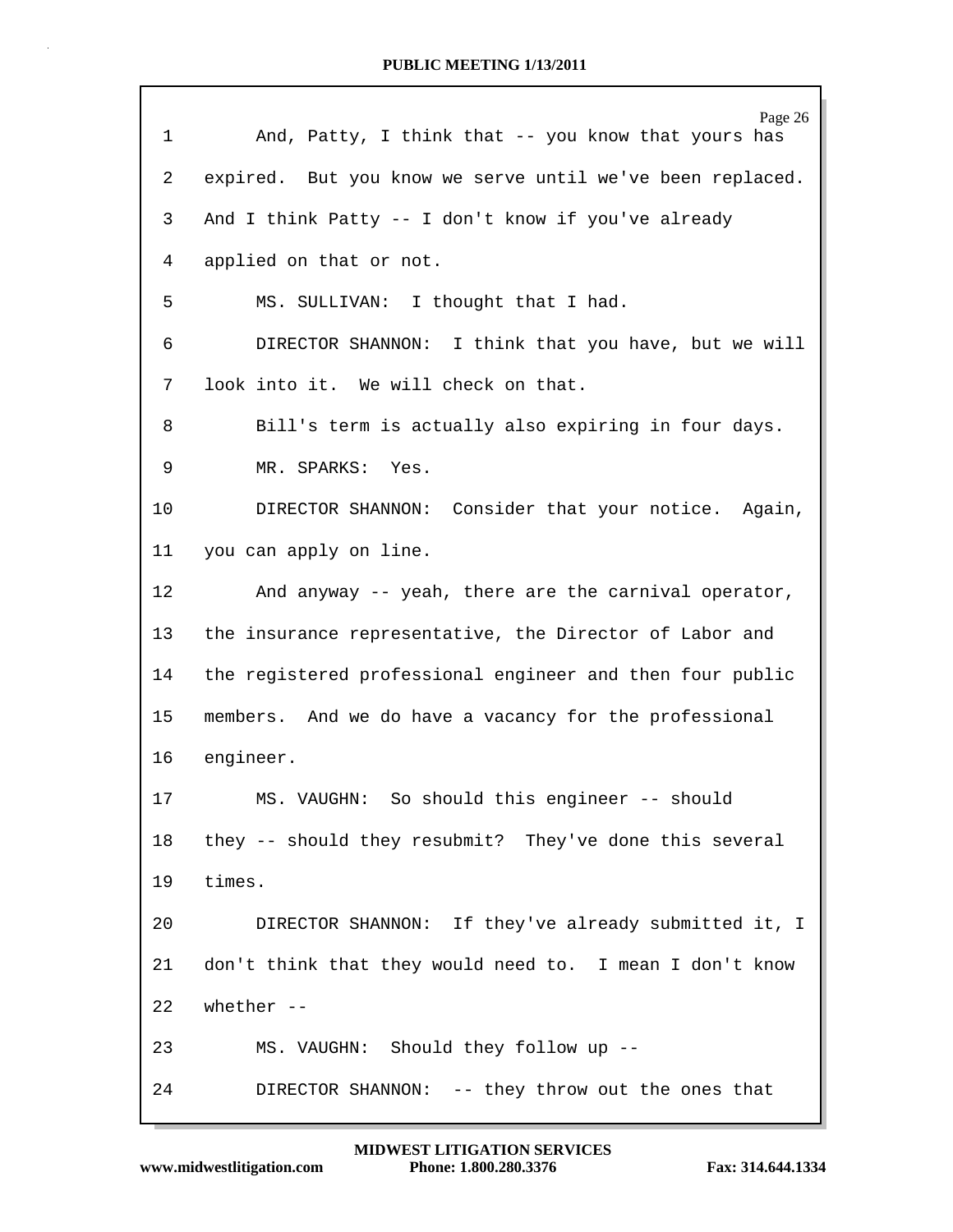|    | Page 27                                                    |  |  |  |  |  |  |
|----|------------------------------------------------------------|--|--|--|--|--|--|
| 1  | have already been there.                                   |  |  |  |  |  |  |
| 2  | MS. VAUGHN: Right.                                         |  |  |  |  |  |  |
| 3  | DIRECTOR SHANNON: It wouldn't hurt to reapply again        |  |  |  |  |  |  |
| 4  | because it is a new administration. And it's               |  |  |  |  |  |  |
| 5  | appointments.Illinois.gov.                                 |  |  |  |  |  |  |
| 6  | MS. VAUGHN: And is Israel Salazar still the contact        |  |  |  |  |  |  |
| 7  | person --                                                  |  |  |  |  |  |  |
| 8  | DIRECTOR SHANNON: Yes, he is. At least he was.             |  |  |  |  |  |  |
| 9  | MS. VAUGHN: -- as of right now?                            |  |  |  |  |  |  |
| 10 | DIRECTOR SHANNON: To my knowledge, yes.                    |  |  |  |  |  |  |
| 11 | And we are planning on contacting Israel Salazar           |  |  |  |  |  |  |
| 12 | later this morning to talk about the need to reappointment |  |  |  |  |  |  |
| 13 | or fill vacancies.                                         |  |  |  |  |  |  |
| 14 | MS. VAUGHN: That engineering position has been             |  |  |  |  |  |  |
| 15 | vacant since -- for several years.                         |  |  |  |  |  |  |
| 16 | DIRECTOR SHANNON: It's been vacant since I've been         |  |  |  |  |  |  |
| 17 | the director.                                              |  |  |  |  |  |  |
| 18 | MS. SULLIVAN: And before.                                  |  |  |  |  |  |  |
| 19 | DIRECTOR SHANNON: Yeah. I can only speak to when           |  |  |  |  |  |  |
| 20 | I've been here and I have been here for four years.        |  |  |  |  |  |  |
| 21 | MS. SULLIVAN: And since our previous Director              |  |  |  |  |  |  |
| 22 | started.                                                   |  |  |  |  |  |  |
| 23 | DIRECTOR SHANNON: So --                                    |  |  |  |  |  |  |
| 24 | MS. VAUGHN: For public safety, I think it's                |  |  |  |  |  |  |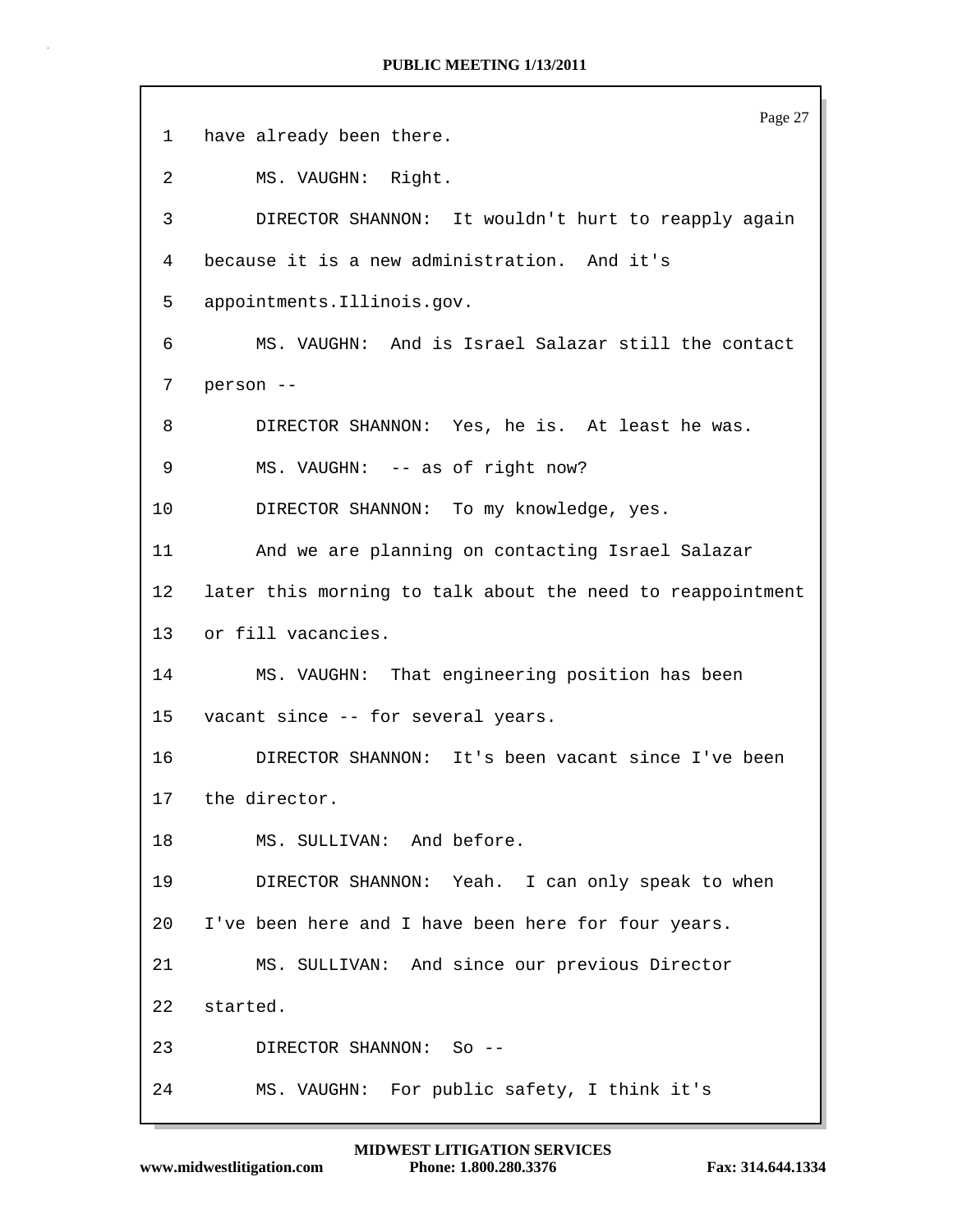Page 28 1 important. It's not like we don't have anyone to fill it. 2 It's important. And it should be addressed. So -- 3 DIRECTOR SHANNON: Were there any other questions? 4 (No response.) 5 DIRECTOR SHANNON: Because now is the opportunity for 6 questions. We are on that part of the agenda for public 7 comment or questions. 8 Marcia, did you have a question? 9 MS. JOINER: I just wanted to point out -- most of 10 you already know that we moved. The new address is on the 11 applications that were mailed out. But we are still 12 getting applications mailed to the old address and 13 insurance certificates faxed with our old address. Our 14 forwarding order will expire at the end of this month. So 15 if you mail your application to the wrong address, it will 16 be returned. 17 DIRECTOR SHANNON: And the brochure has the new 18 address. We -- actually, our lease had expired in 19 October. And as a cost-savings measure, we've saved a 20 tremendous amount of money by moving into a different 21 office space. It's much smaller square footage. And so 22 you know we are doing everything that we can to reduce the 23 state's expenditures. And this was one of those. 24 So we are on Second Street -- not Second Street. We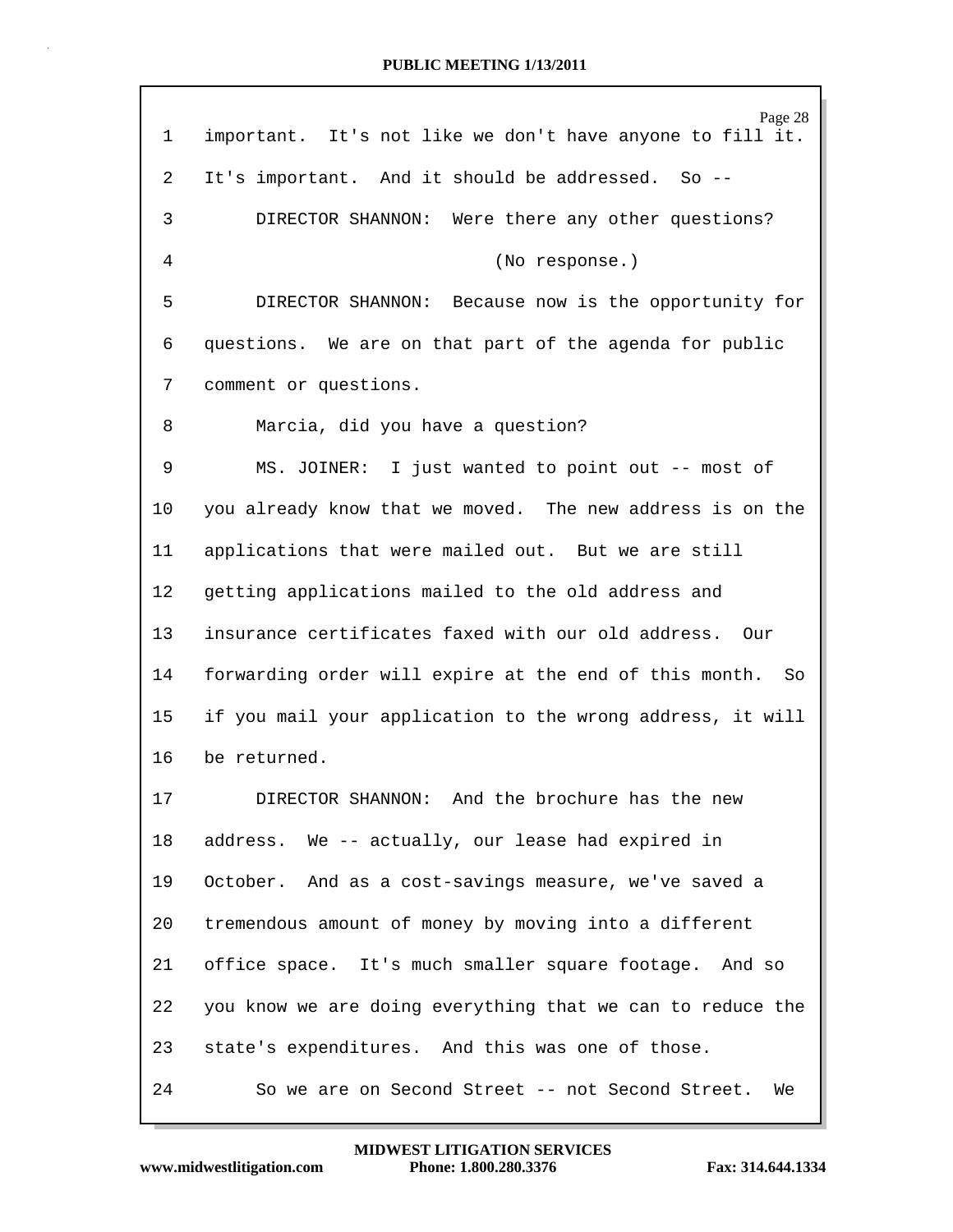| 1               | Page 29<br>are at 900 South Spring Street. And it's on the back of |  |  |  |  |  |  |  |
|-----------------|--------------------------------------------------------------------|--|--|--|--|--|--|--|
| 2               | the brochure. So you know yeah, please do make a note of           |  |  |  |  |  |  |  |
| 3               | that. The phone numbers and fax numbers are all still the          |  |  |  |  |  |  |  |
| 4               | same.                                                              |  |  |  |  |  |  |  |
| 5               | MS. VAUGHN: Is it by the State Board of Elections?                 |  |  |  |  |  |  |  |
| 6               | DIRECTOR SHANNON: Yes. It is about a block away.                   |  |  |  |  |  |  |  |
| 7               | It's right by Bernie and Bettys.                                   |  |  |  |  |  |  |  |
| 8               | MS. JOINER: And there is free parking.                             |  |  |  |  |  |  |  |
| 9               | DIRECTOR SHANNON: Yeah. We're happy with it.                       |  |  |  |  |  |  |  |
| 10              | Actually, it's a lot easier you know because in our old            |  |  |  |  |  |  |  |
| 11              | location, if you were coming to our office, you had to pay         |  |  |  |  |  |  |  |
| 12 <sub>1</sub> | to park or to park on the street. And now it's free                |  |  |  |  |  |  |  |
| 13              | parking. So that's good.                                           |  |  |  |  |  |  |  |
| 14              | MS. VAUGHN: We can have the next meeting at Bernie                 |  |  |  |  |  |  |  |
| 15              | and Betty's then; right?                                           |  |  |  |  |  |  |  |
| 16              | DIRECTOR SHANNON: We did order pizza from Bernie and               |  |  |  |  |  |  |  |
| 17              | Bettys for moving day.                                             |  |  |  |  |  |  |  |
| 18              | Are there any other questions or comments from the                 |  |  |  |  |  |  |  |
| 19              | public?                                                            |  |  |  |  |  |  |  |
| 20              | MR. JOHNSON: (Indicates.)                                          |  |  |  |  |  |  |  |
| 21              | DIRECTOR SHANNON:<br>Yes.                                          |  |  |  |  |  |  |  |
| 22              | MR. JOHNSON: Bill Johnson, Fantasy Amusement.                      |  |  |  |  |  |  |  |
| 23              | I do like the new room, but I think that you need a                |  |  |  |  |  |  |  |
| 24              | microphone because I'm getting older and it's hard to hear         |  |  |  |  |  |  |  |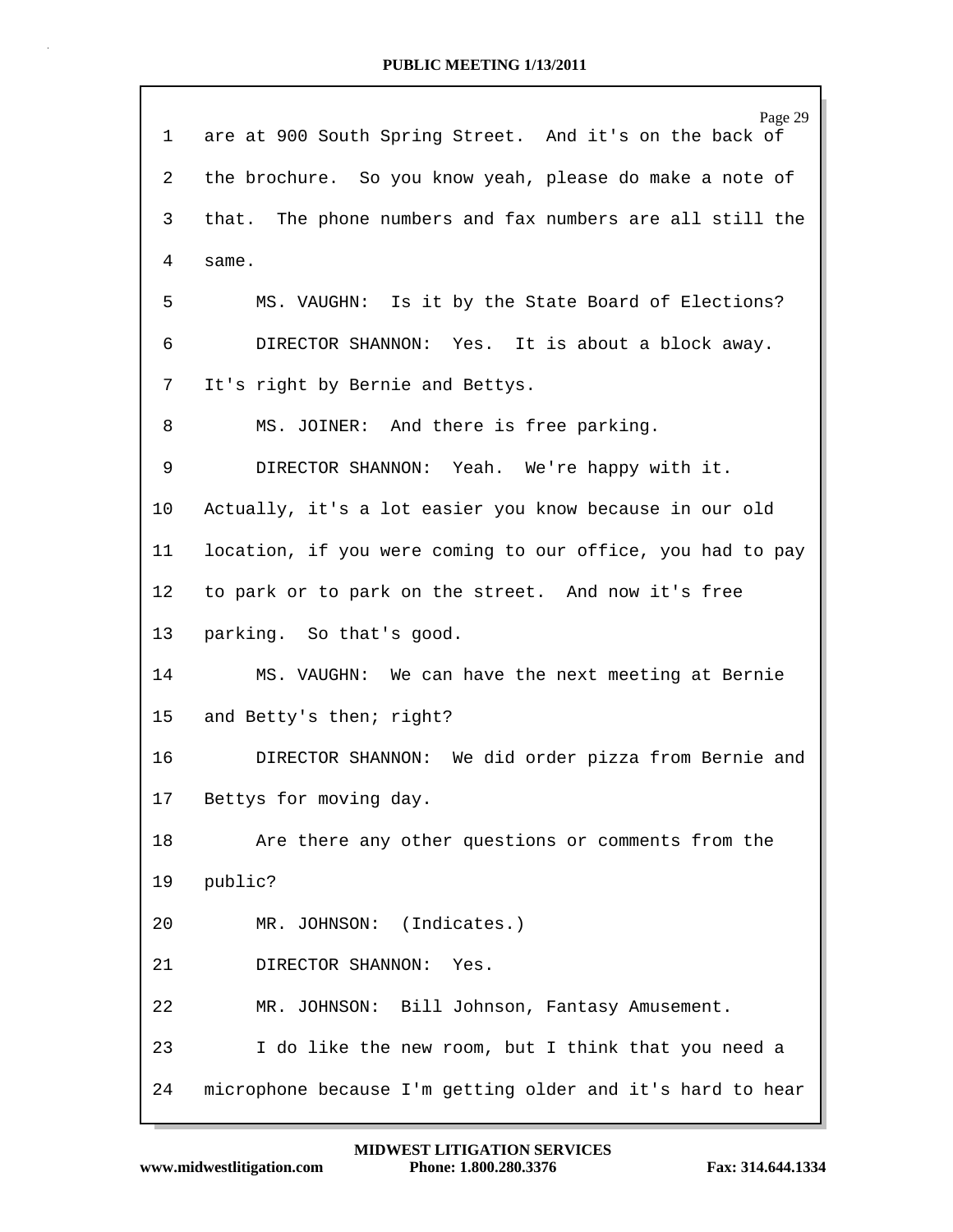1 in here.

2 OABA has moved their seminar this February to the 3 Embassy Suites by Busch Gardens. It's \$119 per room. 4 Free hot breakfast and cocktail hour every night. Free 5 cocktail hour if you stay at the hotel.

6 So hopefully everybody has signed up for the OABA. 7 MS. SULLIVAN: Also, since you didn't comment on it, 8 I wanted to compliment all of the inspectors. This last 9 year whenever I've been visiting the comments have been 10 very positive. And we appreciate what you do. I know 11 it's been a tough year for some of you that are doing 12 double duty. And I think that we all appreciate that. So 13 if you would pass that on to the ones that aren't here. 14 MR. JOHNSON: I was going to mention that. Was that

15 a cost-cutting move?

16 DIRECTOR SHANNON: Yes. As a matter of fact, it was. 17 We are trying to save on any none essential travel. And 18 this was not a meeting that we thought was essential. And 19 you know for Margaret and -- for Margaret and Chuck, it is 20 costly to have them come down and stay in a hotel and have 21 them drive back. So that was exactly why. 22 Now obviously, if we had needed their expertise on

23 something, we would have done it. But the agenda was 24 fairly light. And we will certainly pass along your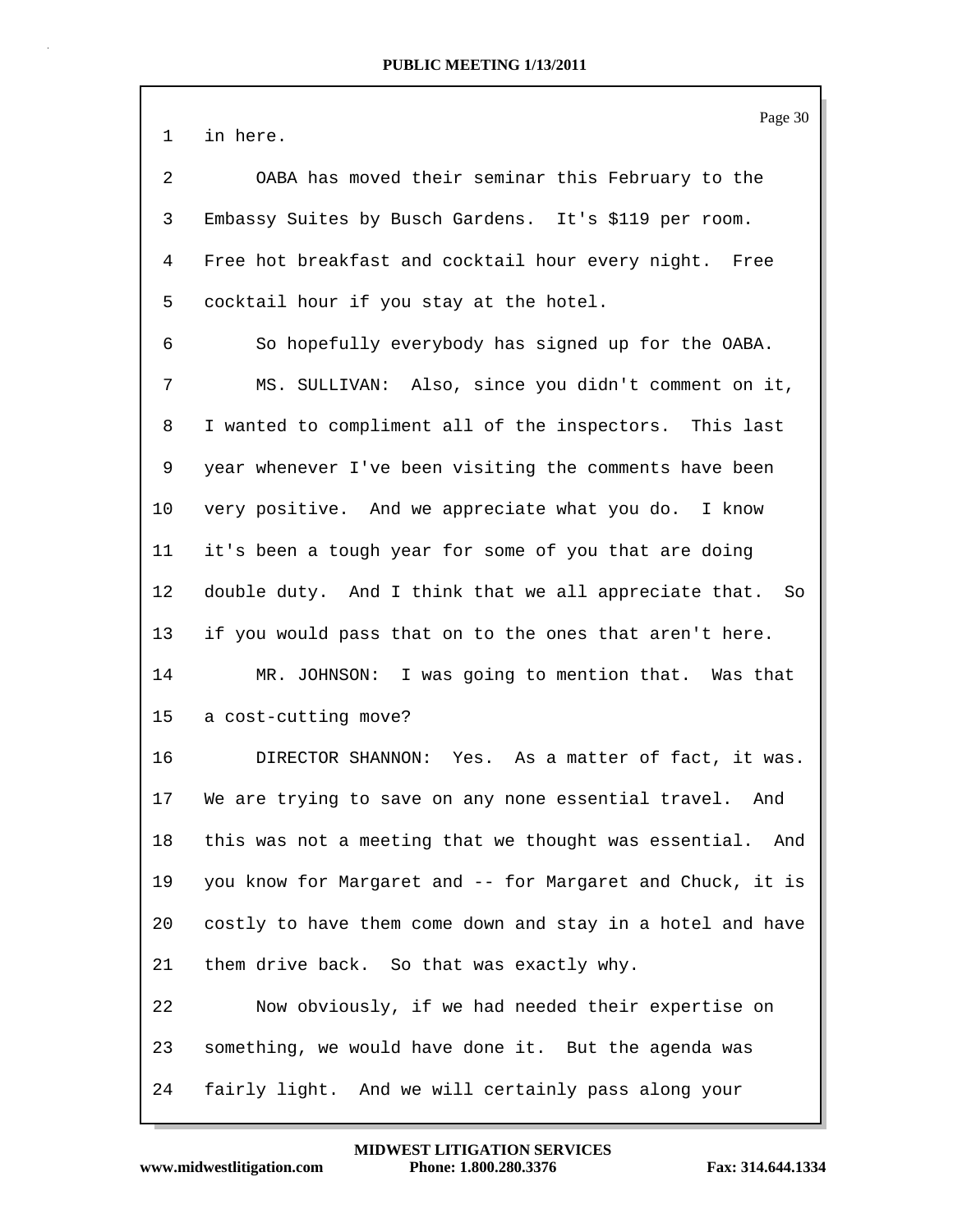Page 31 1 compliments about their inspections. I appreciate that. 2 MR. JOHNSON: They can't help you on monster trucks. 3 I'm just teasing. 4 DIRECTOR SHANNON: Yeah. 5 MR. URBIK: We will move the monster trucks to them. 6 DIRECTOR SHANNON: I think most of the monster truck 7 situations have been downstate anyway. 8 MS. JOINER: Yes. 9 MR. RATHBUN: Yes. 10 MS. VAUGHN: We mentioned that last summer when we 11 had the meeting upstairs and it was crowded. So we 12 appreciate that at this point. 13 DIRECTOR SHANNON: And we will look into microphones 14 for next year. We are sorry about that if you couldn't 15 hear. And feel free to tell us to speak up like you did 16 before if you can't hear. 17 Is there anything else? 18 (No response.) 19 DIRECTOR SHANNON: Are there any questions or 20 comments? 21 (No response.) 22 DIRECTOR SHANNON: If not -- 23 MS. SULLIVAN: I will make a motion to adjourn. 24 DIRECTOR SHANNON: Okay. A motion has been made to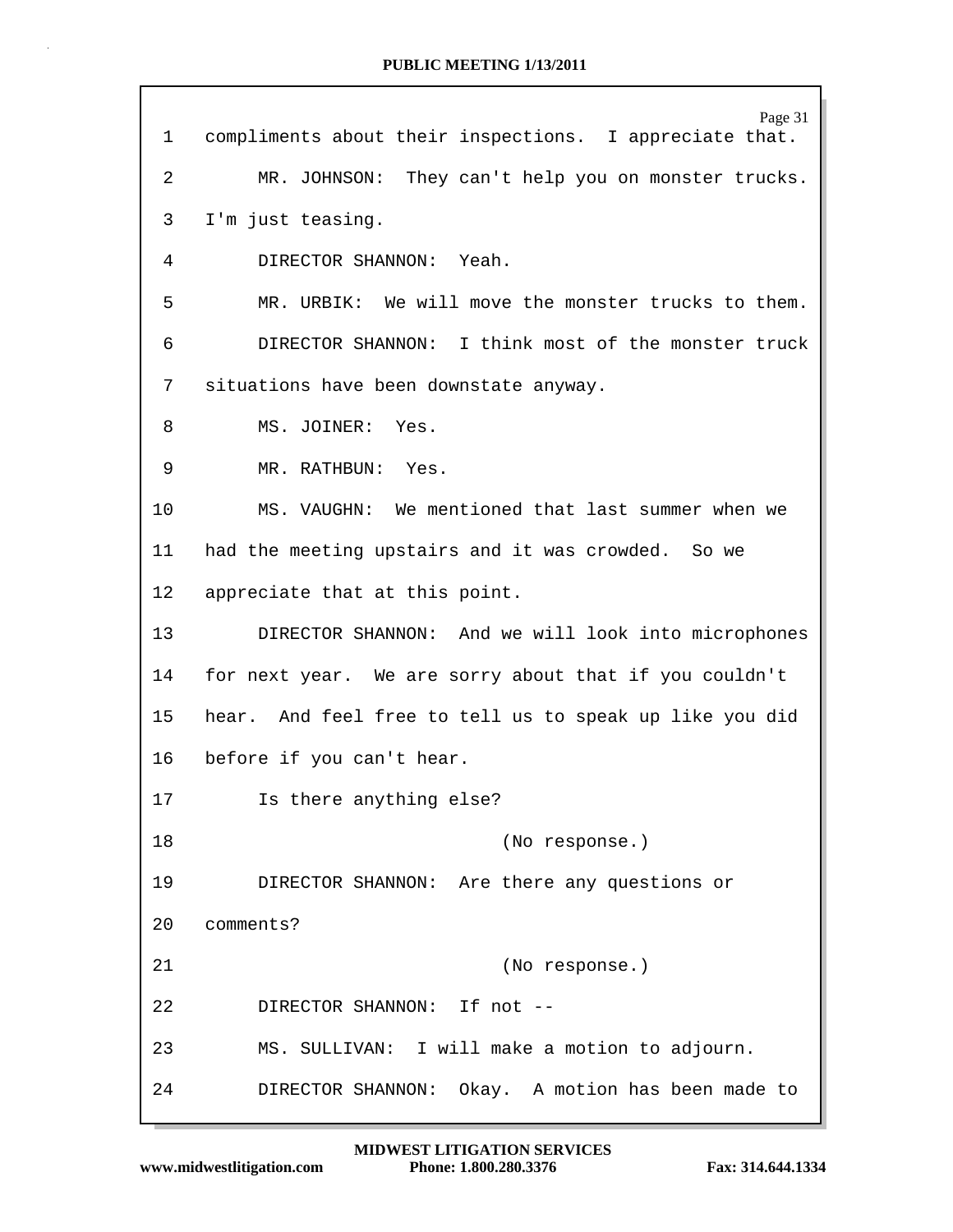```
Page 32
1 adjourn.
2 MR. SPARKS: I will second it.
3 DIRECTOR SHANNON: All those in favor say aye.
4 (Group response.)
5 DIRECTOR SHANNON: All those opposed?
6 (No response.)
7 DIRECTOR SHANNON: They ayes have it.
8 We will meet at 8:30 in the morning not in this room,
9 but on the third floor.
10 And we are adjourned.
11 (Hearing concluded
12 at 7:00 P.M.)
13
14
15
16
17
18
19
20
21
22
23
24
```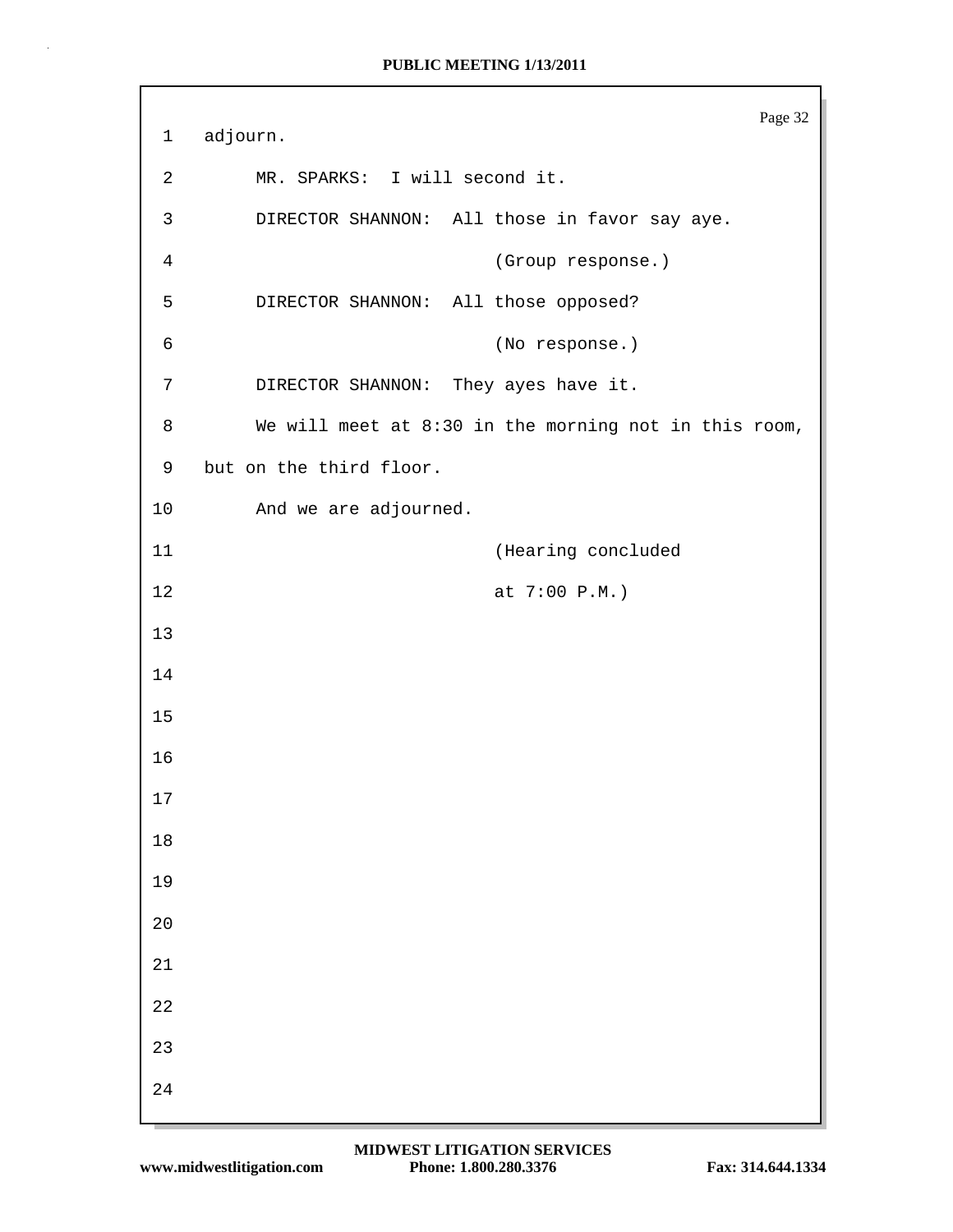| $\mathbf 1$ | STATE OF ILLINOIS                                        | $\mathcal{E}$    | Page 33                                                    |
|-------------|----------------------------------------------------------|------------------|------------------------------------------------------------|
|             |                                                          | $\left( \right)$ | SS.                                                        |
| 2           | COUNTY OF SANGAMON                                       | $\left( \right)$ |                                                            |
| 3           |                                                          |                  |                                                            |
| 4           |                                                          |                  | I, CYNTHIA M. SMITH, do hereby certify that I am           |
| 5           | a Certified Shorthand Reporter and Notary Public in and  |                  |                                                            |
| 6           |                                                          |                  | for the County of Sangamon and State of Illinois, and that |
| 7           |                                                          |                  | I reported in shorthand the proceedings had in connection  |
| 8           | with the above-entitled cause on January 13, 2011, and   |                  |                                                            |
| 9           | that the foregoing is a true and accurate translation of |                  |                                                            |
| 10          | my shorthand notes so taken.                             |                  |                                                            |
| 11          |                                                          |                  |                                                            |
| 12          |                                                          |                  |                                                            |
| 13          |                                                          |                  |                                                            |
| 14          |                                                          |                  |                                                            |
| 15          |                                                          |                  |                                                            |
| 16          |                                                          |                  |                                                            |
| 17          |                                                          |                  | Certified Shorthand Reporter                               |
|             |                                                          |                  | and Notary Public                                          |
| 18          |                                                          |                  | CSR #084-003540                                            |
| 19          |                                                          |                  |                                                            |
| 20          |                                                          |                  |                                                            |
| 21          |                                                          |                  |                                                            |
| 22          |                                                          |                  |                                                            |
| 23          |                                                          |                  |                                                            |
| 24          |                                                          |                  |                                                            |
|             |                                                          |                  |                                                            |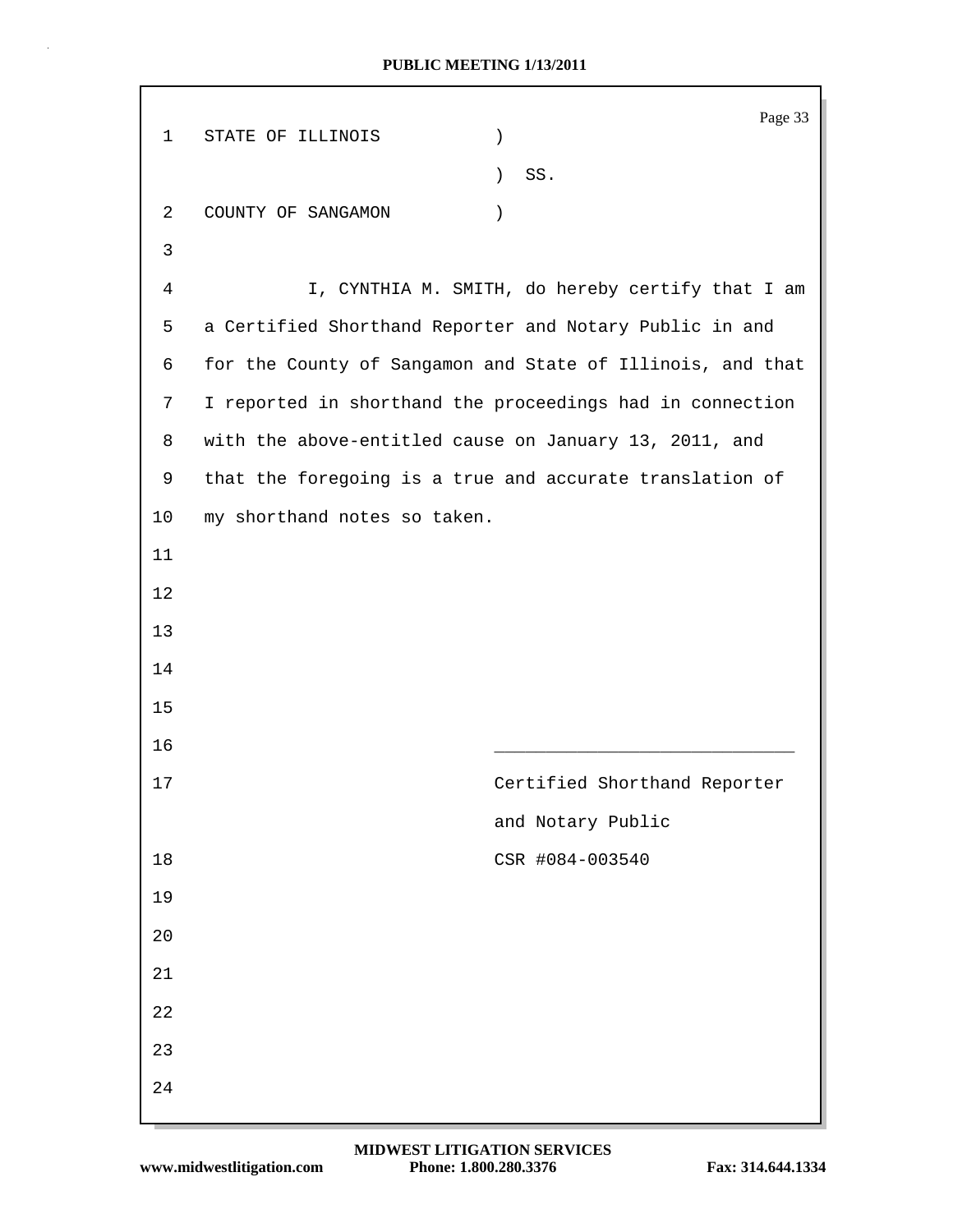|                                  |                               |                                                   |                                          | Page 34                                     |
|----------------------------------|-------------------------------|---------------------------------------------------|------------------------------------------|---------------------------------------------|
| A                                | along 8:8 30:24               | Attractions 7:19 8:6                              | <b>Brian</b> 2:12 4:17,18                | Chaos 19:24 20:1                            |
| abilities 21:15                  | already $6:18:22$             | <b>August</b> 7:23 8:1                            | 10:3,12,13,15,18                         | check 12:6 21:19                            |
| <b>able</b> 6:19                 | 11:16 18:21 19:10             | available 23:14                                   | bring 21:18,22,23                        | 26:7                                        |
|                                  | 22:19 26:3,20                 | <b>Aviator 20:7</b>                               | brochure 9:17                            | checklist 21:20                             |
| about 6:3 7:9,21                 | 27:1 28:10                    | aware 12:16 19:9                                  | 28:17 29:2                               | checklists 22:3                             |
| 9:10 10:13 14:14                 | always 12:12                  | away 29:6                                         | <b>broke</b> 13:20                       | checks 16:12,12                             |
| 15:20 16:14 19:11                | amend 6:5                     | axles $11:21$                                     | <b>broken</b> 13:24 14:8                 | <b>Chicago</b> 2:4 9:24                     |
| 27:12 29:6 31:1<br>31:14         | amount 7:17 28:20             | aye 5:2 32:3                                      | 14:11,16 17:3                            | chief 2:2 4:5                               |
| above-entitled 33:8              | <b>Amusement</b> 1:3 3:5      | ayes 5:6 32:7                                     | <b>Brown</b> 2:12 4:17                   | child 14:4,5,18                             |
| accident 13:8,17                 | 3:11 4:3 8:6 9:20             | A.M 5:19                                          | 10:3                                     | chipped 14:6                                |
| 14:9,15 15:11,15                 | 29:22                         |                                                   | bruise 14:19 17:3                        | Chuck 9:23 30:19                            |
| 17:20 20:13                      | announce 7:4                  | B                                                 | <b>bug</b> 22:6                          | clearance 20:15,18                          |
| accidents 12:21                  | annually 20:6                 | back 14:10 15:6                                   | <b>Building 2:3</b>                      | cliff 17:19 18:3,6                          |
| 13:18,19 14:20                   | <b>another</b> 13:3 20:8      | 16:6 29:1 30:21                                   | <b>bulletin</b> 11:19 12:9               | 19:9                                        |
| accomplished 19:10               | 22:4 24:10                    | background 16:12                                  | 18:2,4,5,16 19:16                        | close 14:24                                 |
| accurate 33:9                    | <b>Anthony</b> 1:16 2:2       | <b>Balls</b> 6:13                                 | 19:24 20:5,9,10                          | coaster $12:10$                             |
| act 7:2                          | 3:224:4                       | bar 14:13                                         | <b>bulletins</b> 17:17,19                | coasters 7:20 8:8,10                        |
| acting $24:12$                   | anybody 23:2 24:17            | based 13:22 18:1,7                                | 20:1,24                                  | 20:11                                       |
| activities 6:11                  | anyone 10:4 25:7              | basically 18:8 20:2                               | burner 19:16,17                          | Cobra $22:4$                                |
| actually 5:9 11:17               | 28:1                          | 21:17                                             | <b>Busch 30:3</b>                        | cocktail 30:4,5                             |
| 12:22 13:13,23                   | anything 22:13                | <b>became</b> 8:19,21                             | business 4:19 6:2,15                     | cognizant 20:21                             |
| 16:6,22 17:19                    | 31:17                         | <b>before</b> 4:21 19:8                           | 6:16                                     | collected 16:4                              |
| 20:20 25:11,16                   | anyway 26:12 31:7             | 27:18 31:16                                       |                                          | color $7:10$                                |
| 26:8 28:18 29:10                 | anywhere 20:8                 | begin $6:18$                                      | $\mathbf C$                              | come 11:12 30:20                            |
| add 12:15                        | <b>APPEARANCES</b>            | begins $5:10$                                     | cable 12:22                              | coming $29:11$                              |
| <b>added</b> 11:11               | 2:1                           | behalf 2:5                                        | call 3:14 19:12                          | comment 8:3 28:7                            |
| additional 19:23                 | Appeared 2:5                  | behind 22:9                                       | 23:17,20                                 | 30:7                                        |
| address 7:13 28:10               | application 7:11              | being $13:17$                                     | came 14:21                               | comments 3:8 6:22                           |
| 28:12,13,15,18                   | 28:15                         | <b>believe</b> 7:17 8:12,12                       | Capital 5:11,13                          | 6:24 7:5 8:23                               |
| addressed 28:2                   | applications 4:8              | 11:17 14:12 16:8<br>21:10                         | Capitol 2:17                             | 29:18 30:9 31:20                            |
| adequate $9:11,12$               | 8:11 28:11,12<br>applied 26:4 |                                                   | car 14:3                                 | <b>Commissions</b> 24:20<br>commitment 17:8 |
| adjourn 6:16 31:23               | apply 25:22 26:11             | <b>Bernie</b> 29:7,14,16<br><b>Bettys</b> 29:7,17 | carnival 1:3 3:5,11<br>4:3,12 9:20 25:10 | Committee 8:16,22                           |
| 32:1                             | appointed 25:10               | <b>Betty's 29:15</b>                              | 26:12                                    | companies 16:1                              |
| adjourned 32:10                  | appointment 24:7              | between 14:13                                     | Carolina 21:10                           | 18:12                                       |
| administration 27:4              | 24:18                         | biggy $17:18$                                     | 22:12                                    | company 17:21                               |
| administrative 2:13              | appointments 24:13            | <b>Bilandic 2:3</b>                               | cases 20:19                              | 22:14 23:8                                  |
| 4:78:17                          | appointments.Illi             | Bill 1:17 2:12 3:16                               | <b>Catherine</b> 1:15 3:10               | competent 22:1                              |
| adopted 7:23                     | 27:5                          | 4:11,13,16 10:2                                   | cause 14:1 15:15                         | completed 20:5                              |
| Advantage 11:11<br>advisory 24:1 | appreciate 17:13              | 10:12,13,15 16:24                                 | 33:8                                     | compliance 21:21                            |
| Aerial 8:7                       | 30:10,12 31:1,12              | 29:22                                             | caused 14:2 15:18                        | compliment 30:8                             |
| affirmatively 3:17               | appreciated 7:7               | <b>Bill's 26:8</b>                                | 17:4                                     | compliments 31:1                            |
| 9:5 17:1 25:1                    | appropriate 21:14             | <b>binders</b> 4:20 5:22                          | cell 9:21                                | computer 11:4                               |
| after 5:22 11:7                  | approval 5:21                 | bit $6:2$                                         | <b>Central</b> 10:1,2                    | concluded 32:11                             |
| 19:16,17                         | <b>approve</b> 4:19,22        | <b>block</b> 29:6                                 | certain 23:19                            | congratulated 17:8                          |
| afterwards 11:13                 | approved 5:7                  | <b>board</b> 1:18 3:5,12                          | certainly 19:12 24:9                     | connection 33:7                             |
| 19:12                            | area 9:23,24                  | 3:14,24 4:9,20,21                                 | 30:24                                    | Consider 26:10                              |
| again 6:7 7:21                   | arm 14:8,13,18                | 5:9 6:16 7:9 10:5                                 | certificates 28:13                       | considered 8:22                             |
| 26:10 27:3                       | 20:11                         | 24:1,4,8,10,12,16                                 | certified 19:1 21:22                     | contact 27:6                                |
| agenda 4:20,20,22                | around 11:5 20:16             | 25:8 29:5                                         | 21:24 33:5,17                            | contacting 27:11                            |
| 5:6,8,20 6:17 28:6               | 20:19                         | <b>Boards</b> 24:20                               | certify 33:4                             | continue 9:11 12:16                         |
| 30:23                            | asking 19:2                   | <b>body</b> 14:13                                 | cetera 7:20                              | continuing 25:21                            |
| agree 16:24                      | assistant $2:134:7$           | <b>bolts</b> $12:8$                               | chair $3:11$                             | conversations 18:1                          |
| ahead 12:5 18:9                  | <b>Associates 11:2</b>        | bones $17:3$                                      | chairs 12:23                             | cooled 15:18                                |
| ahold 23:15,20                   | assume 24:11                  | <b>book</b> 25:4,6                                | <b>Chance 11:19 12:3</b>                 | copies 9:18                                 |
| air 14:11                        | attached 18:13                | <b>born</b> 10:20                                 | 19:24 20:8                               | copy 19:4                                   |
| alert 20:12                      | attachment 12:7               | both 8:18 11:11                                   | Chance's 20:7                            | Correct 9:3                                 |
|                                  | attendance 4:1                | breakfast 30:4                                    | changed 24:7                             | cost 7:15                                   |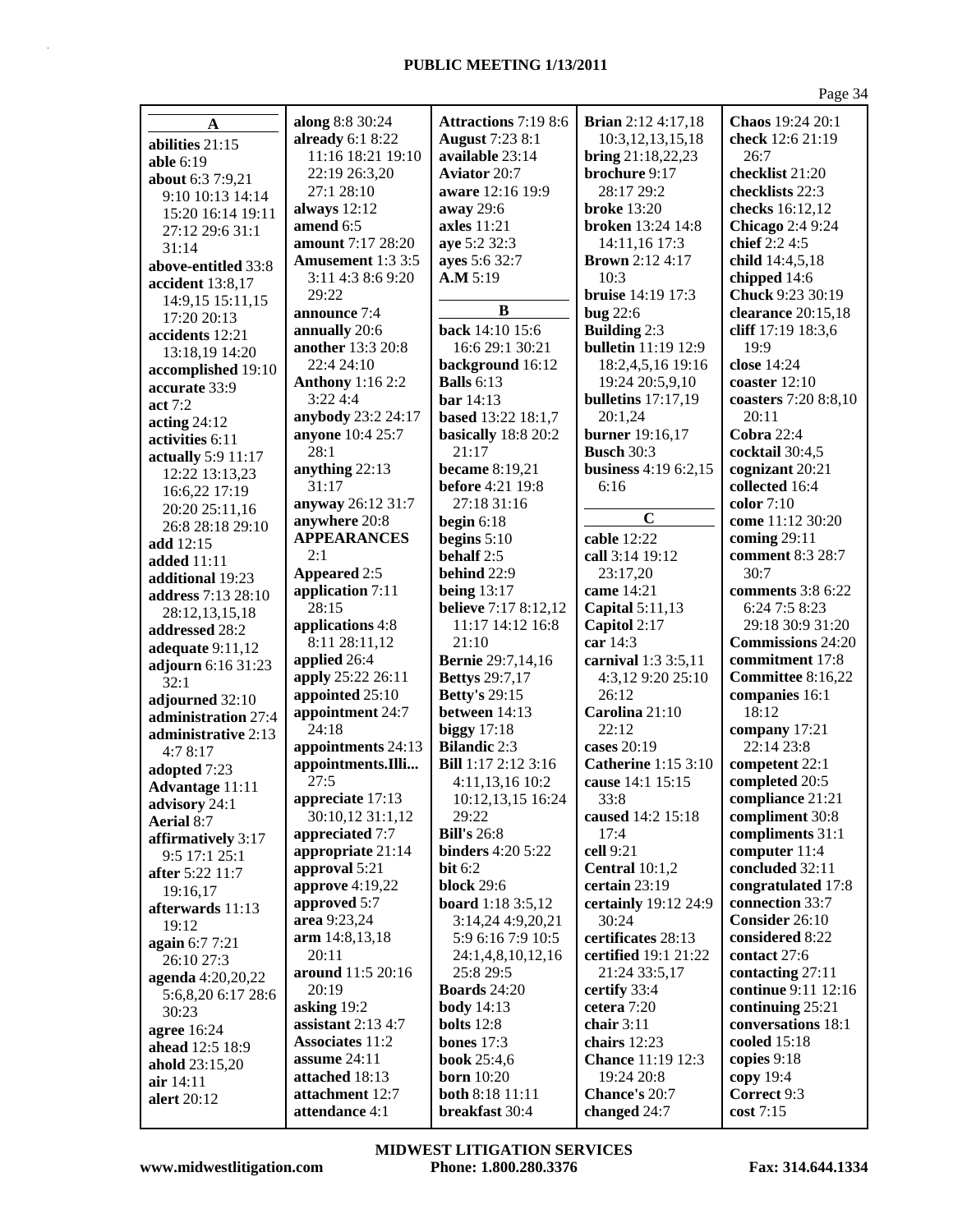|                                  |                               |                          |                                    | Page 35                             |
|----------------------------------|-------------------------------|--------------------------|------------------------------------|-------------------------------------|
| costly 21:12 30:20               | developed 20:2                | easy 5:16 9:6 19:15      | faces 10:11                        | follow 15:9 18:11                   |
| cost-cutting 30:15               | device 25:23                  | effect 8:24              | fact 7:13 14:1 24:21               | 26:23                               |
| cost-savings 28:19               | Devils 13:8                   | effective 8:4,19,20      | 30:16                              | followed 18:4                       |
| counsel 2:2 4:5                  | dialogue 13:14                | 8:21                     | factory 11:1 21:8,9                | footage 28:21                       |
| <b>County 33:2,6</b>             | different 12:17               | Effingham 10:21          | 21:13                              | foregoing 33:9                      |
| course 18:10                     | 22:24 28:20                   | eight 12:24 16:9         | fairly 6:17 9:1                    | form 18:23                          |
| Court 7:3                        | direction 25:5                | 25:8                     | 30:24                              | formal 5:9                          |
| cover 7:14 9:21,22               | director 1:15 3:3,10          | <b>Elections 29:5</b>    | fall 14:17                         | fortunate 13:4                      |
| 9:23 10:13 14:21                 | 3:18,20,22,24                 | electrical 11:3          | <b>Falling</b> 11:19,23            | fortunately 14:18                   |
| covering 10:3                    | 4:15 5:2,4,6,18               | electrocution 14:23      | 12:5                               | forwarding 28:14                    |
| covers $10:1,2$                  | 6:4 8:14 9:6 10:7             | 15:2,12                  | familiar 10:10                     | found 3:4                           |
| crack 15:15,17,19                | 11:24 15:2,8 24:4             | elevators 5:17           | 16:14                              | four 11:11 15:16,24                 |
| 20:2                             | 24:6,15,21,24                 | em 13:16 16:21 23:2      | Fantasy 29:22                      | 17:4 26:8,14                        |
| cracked 14:2                     | 25:2,5,9,14,19,24             | 23:13,20                 | far 9:1,3 11:9,9                   | 27:20                               |
| cracking 17:24 18:4              | 26:6, 10, 13, 20, 24          | <b>Embassy 30:3</b>      | 15:10,11 17:17                     | free 29:8,12 30:4,4                 |
| crashed 12:23                    | 27:3,8,10,16,17               | emergency 8:18,19        | 19:20                              | 31:15                               |
| crowded 20:19                    | 27:19,21,23 28:3              | employee 15:3,4          | farm 10:21                         | from $8:6,7,8,10$                   |
| 31:11                            | 28:5,17 29:6,9,16             | end 15:22 28:14          | fatalities 17:2                    | 10:5 17:5,5 22:11                   |
| crowds 20:20                     | 29:21 30:16 31:4              | ended 14:11              | father $10:20$                     | 29:16,18                            |
| Crowne 1:8                       | 31:6,13,19,22,24              | engine $10:22$           | favor 5:2 32:3                     | front $4:12$                        |
| CSR 2:20 33:18                   | 32:3,5,7                      | engineer 23:23           | fax 29:3                           | <b>fully</b> 22:8                   |
| current 7:24 11:18               | Dirksen 1:9                   | 26:14,16,17              | faxed 28:13                        | full-time 15:24                     |
| 12:18                            | discourse 13:15               | engineering 27:14        | <b>February 8:20 30:2</b>          | functions 21:16                     |
| currently 18:20                  | discuss $6:7$                 | enjoys 11:4              | fee 6:3,5,21 7:24                  | F-14 10:23                          |
| 24:16 25:14                      | discussed 7:18,21             | enough 10:19 16:17       | 13:13                              |                                     |
| curve 22:9                       | 10:7 11:17                    | 20:18                    | feel 31:15                         | G                                   |
| cylinder 20:4                    | discussing $6:8,10$           | entertain 4:22           | fees 7:13,19 8:4 9:3               | Gardens 30:3                        |
| cylinders 20:3                   | discussion 6:16               | error 14:5 17:4,9        | 9:7,11 10:4                        | generally 7:6                       |
| <b>Cynthia</b> 2:20 33:4         | division $1:34:3$             | essential 30:17,18       | fence 20:20                        | getting 10:13 11:15                 |
| $C-13002:4$                      | 6:10 7:14 9:15,19             | et $7:20$                | fencing 20:13,16                   | 16:19 28:12 29:24                   |
|                                  | 9:20                          | evening 3:19 5:24        | <b>ferris</b> 13:19 14:17          | girl 14:12                          |
| D                                | division's 7:15               | 6:18                     | few 10:17 11:10                    | girls 13:20,22                      |
| Dan 25:11                        | doing 6:13 13:11              | every 12:8 30:4          | 18:3 25:16                         | give 6:10,11,20,21                  |
| <b>Daniel 1:17 3:18</b>          | 14:10 17:6 28:22              | everybody 11:15,18       | field $10:18$                      | 20:18 23:12                         |
| Dartron 17:21                    | 30:11                         | 30:6                     | fifth 9:9                          | giving 4:17 6:18                    |
| 18:22 19:3                       | done 6:1 11:7 16:15           | everyone 3:4 20:14       | figure $15:14$<br>filed 8:16,17,18 | gladly $12:15$<br>go 5:8 12:5 13:17 |
| dated $12:4$<br>dates 11:10 16:2 | 16:17 19:3,14<br>21:6,21 22:8 | everything 22:2<br>28:22 | fill 27:13 28:1                    | 14:15 17:17 21:19                   |
| day 29:17                        | 26:18 30:23                   | evidently 19:19          | <b>filled</b> 23:24 24:6           | going 6:4,18,20                     |
| days 10:18 20:6                  | Dopameyer 19:21               | exactly 30:21            | finally 7:23                       | 22:15 30:14                         |
| 25:17 26:8                       | <b>double</b> 12:7 30:12      | excellent 17:10          | find $5:16$ 12:12                  | gone 8:5,7,8,10 9:1                 |
| deal 9:10                        | Doug 2:11 4:2 6:7             | exciting 6:13            | 15:17 20:7                         | 9:3 17:15                           |
| dealing 18:20                    | 6:10,21 9:2,15                | excuse 18:16             | fine $6:1$                         | good 3:19 11:14                     |
| deer $11:4$                      | 10:8 17:7 21:5                | expect 24:8              | fines $16:5$                       | 13:5, 10, 15 22:6                   |
| degree 11:3                      | 23:23                         | expecting 22:8           | fire 14:21                         | 29:13                               |
| demonstrates 13:10               | Doug's $4:17$                 | expenditures 28:23       | first 1:9 3:9,13 4:19              | <b>Governor</b> 24:2,12             |
| department 1:3 2:3               | down 14:7 18:8                | expenses $7:15,16$       | 5:8 7:8,21 16:13                   | 25:10                               |
| 2:5 3:10 17:13                   | 19:20 30:20                   | expertise 30:22          | 17:20 18:4,7 21:8                  | grandfather 10:20                   |
| 19:2                             | downstate 31:7                | expire 28:14             | five 3:24 9:15 11:11               | grandkids 11:6                      |
| departmental 11:2                | Driskill 25:11                | expired 24:16,17         | 12:23 15:16 16:10                  | granny 22:6                         |
| derail 14:3                      | drive 30:21                   | 25:15 26:2 28:18         | 17:3,4                             | $gr$ eat 23:9                       |
| derailment 13:24                 | during $22:11$                | expiring 25:16 26:8      | five-day 16:10,11                  | Greer 21:10,11                      |
| 15:11,14                         | duty 30:12                    | explain 25:3             | <b>Flags</b> 12:10                 | 22:11                               |
| described 20:5                   |                               | extent 20:24             | fliers $15:23$                     | ground 12:24 19:19                  |
| destructively 17:23              | $\bf{E}$                      | extra 9:18               | flip $14:10$                       | Group 5:3 32:4                      |
| determine 11:20                  | each 9:19                     |                          | floor 1:9 5:11,13                  | groups $12:17$                      |
| 17:23                            | easier 29:10                  | F                        | 32:9                               | guidance 22:5                       |
| determined 21:7                  | easily 15:13                  | F1:9                     | folks $4:13$                       | guy 21:24                           |

**www.midwestlitigation.com Phone: 1.800.280.3376 Fax: 314.644.1334 MIDWEST LITIGATION SERVICES**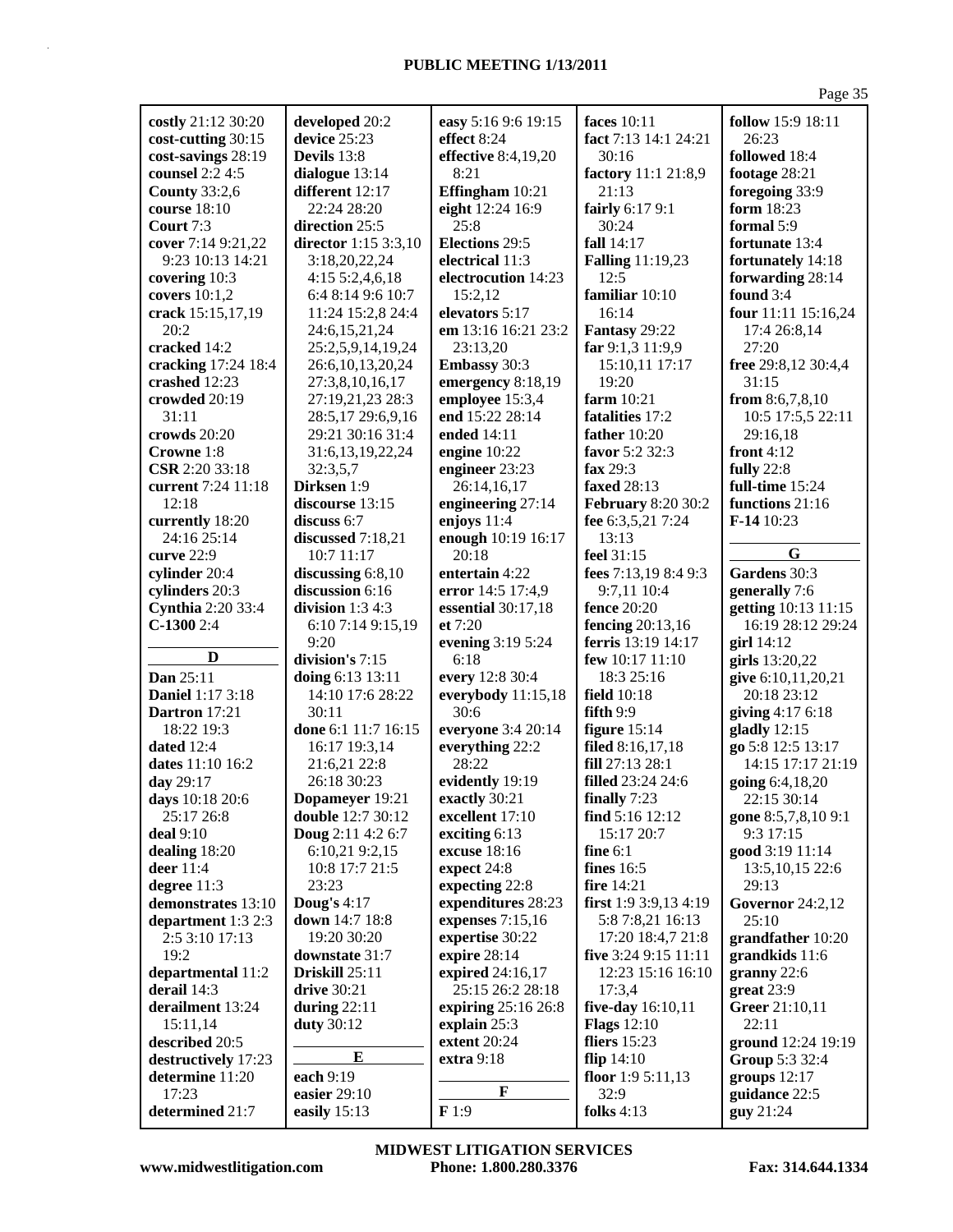| guys 17:16                   | implementation 6:3                 | <b>January</b> 1:8 7:21                 | least $27:8$                                 | manufactured 12:3            |
|------------------------------|------------------------------------|-----------------------------------------|----------------------------------------------|------------------------------|
|                              | important 28:1,2                   | 8:5,21 25:19 33:8                       | left $3:184:2$                               | manufacturer                 |
| H                            | improper 20:13                     | <b>JCAR 8:16</b>                        | $leg$ 14:11,16                               | 18:22 19:22                  |
| half $6:8$                   | inaccessible 13:21                 | jet 10:22                               | legal $2:24:5$                               | manufacturer's               |
| handling 4:8                 | included 8:11                      | job 10:13 13:11                         | legislative 6:4                              | 18:7,18                      |
| hanger 18:6 19:9             | increase 6:3,6,21                  | <b>Johnson</b> 29:20,22                 | lesson $20:14$                               | manufacturing                |
| hangers 17:20 18:3           | 7:18 13:13                         | 29:22 30:14 31:2                        | let 4:18 12:14 20:13                         | 11:4                         |
| happen 24:8                  | increased 8:4 9:3,7                | <b>Joiner</b> 2:13 4:6 5:15             | <b>letter</b> 11:16 18:13                    | many 7:11,20 8:2             |
| happened 12:14               | increasing 9:10                    | 8:13 9:4 24:23                          | 18:16 19:3                                   | 11:20                        |
| 13:23                        | <b>indeed</b> 18:17,23             | 25:1,4,13 28:9                          | letters 16:10,11                             | Marcia 2:13 4:6              |
| happier 10:12                | independent 22:13                  | 29:8 31:8                               | 22:19                                        | 5:14 9:2,17 25:3             |
| happy 11:6 29:9              | indicated 9:2                      | <b>Joint 8:16,22</b>                    | let's $20:21$                                | 25:12 28:8                   |
| hard 12:19 17:11,13          | indicates 3:21,23                  | jumped 12:22                            | liability 23:5                               | <b>Margaret 9:23</b>         |
| 17:14 29:24                  | 4:14 21:2 24:23                    | <b>June 7:22</b>                        | License 2:20                                 | 30:19,19<br><b>Math 9:24</b> |
| Harley 11:5                  | 24:24 29:20                        | just 6:18,20 11:13<br>13:10 16:19 18:22 | lift 13:2,6,12,14<br>19:23                   |                              |
| hassle $16:23$               | individuals 16:13                  |                                         |                                              | <b>matter</b> 30:16          |
| haunted 6:12                 | inflatables 7:19 8:5<br>16:20      | 19:4 20:14,22                           | lifts 8:7 12:20 19:22<br>light 6:17 14:20,24 | mattress 14:11               |
| having 5:23 16:18<br>19:19   | information 19:8                   | 28:9 31:3                               | 30:24                                        | may 6:19 7:22                |
| head 13:8 15:6 22:5          |                                    | K                                       |                                              | maybe 7:1 25:3<br>mean 26:21 |
| heads $20:23$                | injuries 17:2<br>injury 14:22 20:3 | <b>Kart</b> 14:15                       | lights $15:7$<br>like 3:9,13 4:1 16:16       | measure 28:19                |
| hear $12:129:24$             | <b>inspect</b> 20:4 22:15          | Katherine 2:2 4:4                       | 28:1 29:23 31:15                             | mechanic 10:22,23            |
| 31:15,16                     | inspection 1:3 4:3                 | keep 7:3,4 12:17                        | line 13:20,21 26:11                          | mechanical 11:3              |
| <b>hearing</b> 1:8 3:1 7:23  | 16:1 19:18 20:9                    | 13:12                                   | link 24:22 25:2                              | 17:5                         |
| 32:11                        | 22:17                              | <b>kept</b> 22:6                        | list 9:18 12:15,18                           | meet 11:8 32:8               |
| held 1:8 5:11                | inspections 9:14,16                | kiddie 7:19 8:4,5                       | <b>LITIGATION 2:17</b>                       | meeting 1:5 3:6,6            |
| help $31:2$                  | 16:3 23:1 31:1                     | 14:4                                    | little 6:2 7:17 15:23                        | 5:9, 10, 11, 13 7: 15        |
| her 14:13,13                 | inspector $2:12,12$                | kind 17:15                              | <b>local</b> 21:13                           | 7:24 11:17 24:11             |
| $hi$ 11:7                    | 4:16 9:9 22:13                     | <b>Kirschner</b> 1:17 3:18              | located 15:23                                | 29:14 30:18 31:11            |
| Highlight 11:11              | inspectors 4:12 9:15               | 3:19 10:6                               | location 13:22                               | meetings $7:20,22$           |
| 21:10 22:12                  | 13:3,11 15:24                      | know 7:1,12 8:2,15                      | 29:11                                        | members 1:18 3:14            |
| him 4:18 10:17 11:6          | 19:9 30:8                          | 9:6,12 10:12                            | locations 16:2                               | 3:24 4:21 7:9 10:5           |
| historically 9:13            | <b>installed</b> 18:6,17,21        | 12:14 13:1,2 15:5                       | long 15:14 16:17                             | 24:15 26:15                  |
| hit 14:18,21                 | 18:24                              | 15:6 19:10 20:21                        | 21:17                                        | mention 30:14                |
| hits $13:10$                 | instituted 16:11                   | 20:22 22:1,3,5                          | look 26:7 31:13                              | mentioned 31:10              |
| <b>home</b> 13:10            | insurance 22:14                    | 23:3,22,24 24:2,9                       | lot 7:2 10:7,15 13:6                         | metro 9:24                   |
| hope 25:20                   | 23:8 25:15 26:13                   | 24:9,15 26:1,2,3                        | 13:14 14:14 16:13                            | <b>Michael 2:3</b>           |
| hopefully 3:4 15:5           | 28:13                              | 26:21 28:10,22                          | 17:14 20:1 22:7                              | microphone 29:24             |
| 30:6                         | integrated 11:4                    | 29:2,10 30:10,19                        | 29:10                                        | microphones 31:13            |
| hospital 12:24               | <b>intended</b> 18:13              | knowledge 21:15                         | love $11:823:12$                             | <b>MIDWEST 2:17</b>          |
| hot 30:4                     | interested 25:7,20                 | 27:10                                   | lubing 12:9                                  | might 25:20,21               |
| hotel 30:5,20                | 25:21                              | known 17:12                             | lubrication 19:23                            | Mike 22:10,11,12             |
| hour $1:1030:4,5$            | <b>Intermediate 8:9</b>            |                                         |                                              | 22:16,24 23:3,15             |
| hours $15:17$                | <b>introduce</b> 3:13 4:1          | L                                       | M                                            | minutes 5:22,22,24           |
| house $6:12$                 | introduction 4:18                  | Labor 1:3 2:3,5                         | M 1:15 2:20 33:4                             | 7:5                          |
| <b>Howard</b> 22:10,11       | inverted 20:10                     | 3:11 25:9 26:13                         | machine 10:24                                | missed 12:13 16:7            |
| hub $20:2,9$                 | investigation 15:10                | lady $14:12$                            | made 31:24                                   | money 28:20                  |
| hunting $11:5$               | <b>Israel</b> 27:6,11              | lap $14:13$                             | magazine 11:1                                | <b>monster</b> 6:7 11:9      |
| hurt 13:9 27:3               | issue 6:8 7:12 16:19               | large 8:8                               | mail 28:15                                   | 31:2,5,6                     |
| hydraulic 10:23              | 20:22                              | LaSalle 2:4                             | mailed 28:11,12                              | month 28:14                  |
| 13:19,20                     | <b>issued</b> 11:19 16:3,5         | last 5:12 6:8 7:12,18                   | <b>Maine</b> 12:22                           | months 24:10,10              |
|                              | 16:10 18:10                        | 7:21 10:15 11:17                        | major 7:19 8:6                               | morning 6:17 15:18           |
| I                            | item 3:13 4:19 5:8                 | 15:24 23:17 30:8                        | 12:21                                        | 27:12 32:8                   |
| idea 5:15                    | 7:8                                | 31:10                                   | make 3:7 12:15                               | most 21:24 28:9              |
| <b>Illinois</b> 1:2,10 2:3,4 | items 5:20 6:12                    | late 17:18                              | 17:12 20:15 21:17                            | 31:6                         |
| 2:18,20 9:14 10:1            |                                    | later 27:12                             | 29:2 31:23                                   | motion 4:22 31:23            |
| 10:1,2,3 20:11               | ${\bf J}$                          | law $16:14$                             | manager 2:11 4:2                             | 31:24                        |
| 33:1,6                       | J1:16                              | lease 28:18                             | 9:16                                         | move 30:15 31:5              |

**www.midwestlitigation.com Phone: 1.800.280.3376 Fax: 314.644.1334 MIDWEST LITIGATION SERVICES**

Page 36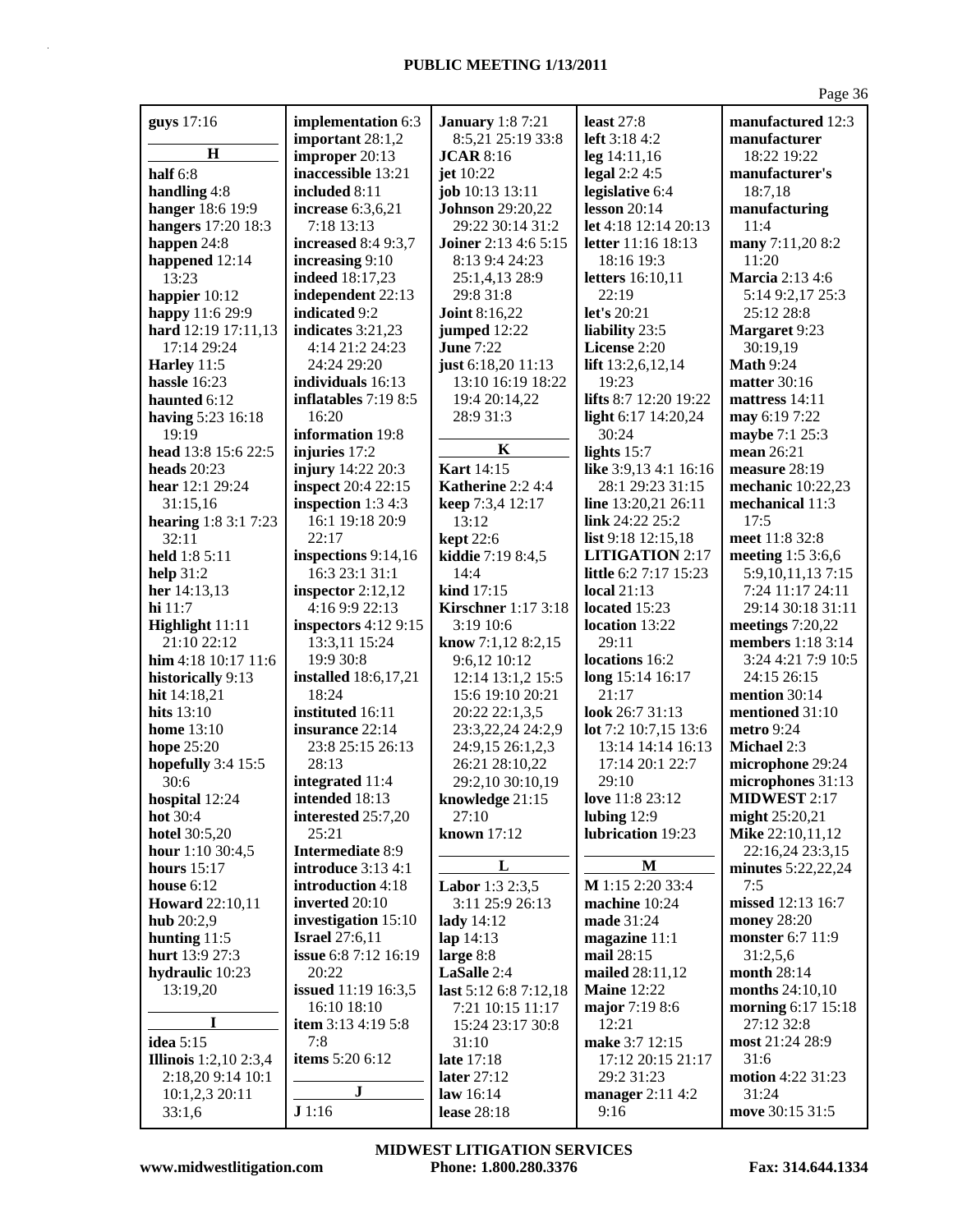| moved 4:24 28:10                       | 19:7 20:21 21:12                      | 17:21 18:19 19:16             | 28:9 31:12                          | questions 3:7 6:23                    |
|----------------------------------------|---------------------------------------|-------------------------------|-------------------------------------|---------------------------------------|
| 30:2                                   | 30:22                                 | 19:21,24 20:1,11              | position 23:24 24:3                 | 7:1 10:4,5 15:20                      |
| movement 24:3                          | <b>October</b> 12:4 28:19             | 26:24 28:9,11                 | 25:11 27:14                         | 19:11 21:1 23:21                      |
| moving 28:20 29:17                     | off 5:16 7:16 12:23                   | outside 10:21                 | positive 30:10                      | 28:3,6,7 29:18                        |
| much 4:8 16:17,22                      | 14:10,17,21 15:18                     | outstanding 16:9              | possibly 12:18                      | 31:19                                 |
| 17:12,14 28:21                         | 19:4,5 22:4,15,21                     | over 5:8 7:17 10:9            | posted 12:4                         | quite 10:19 16:14                     |
| must 20:5 25:23                        | 23:2                                  | 10:19                         | power 14:24 15:6                    | 18:3                                  |
| myself 23:5                            | offender 16:12                        | overhaul 11:12                | 22:9                                |                                       |
|                                        | office 19:5,6 23:13                   | 21:16 22:22                   | precautionary                       | $\bf R$                               |
| N                                      | 28:21 29:11                           | owner 18:17                   | 18:10                               | Raiders 14:9                          |
| name 7:4 24:18                         | officer 11:1,2                        | owners 12:15 17:22            | preparing 4:9                       | raised 10:21                          |
| names 23:12,16                         | Oh 25:6                               | 19:17 21:24                   | <b>PRESENT</b> 1:14                 | <b>Rathbun</b> 2:11 4:2               |
| 24:2                                   | Okay 10:10 11:24                      | $\mathbf{P}$                  | 2:10                                | 6:7 9:5,15 10:10                      |
| nationally 13:10                       | 23:21 31:24                           |                               | presented 4:23                      | 12:3 15:4,9,22                        |
| nature 16:18                           | Oklahoma 18:20                        | packets 4:10                  | press 17:11                         | 17:2,10 21:3,6                        |
| <b>Navy</b> 10:22                      | old 2:17 6:2 10:19                    | paper 19:14                   | pretty 6:13 13:21                   | 22:18,20 23:6,9                       |
| <b>NDT</b> 11:22 12:7,13               | 14:13 28:12,13                        | park 29:12,12                 | 16:17 19:12 21:12                   | 23:11,17,21 31:9                      |
| 21:18,23,24                            | 29:10                                 | parking 29:8,13               | prevalent 17:23                     | rather $13:22$                        |
| need 12:1 19:6                         | older 29:24<br>one 4:11 10:22,23      | Parkway 1:9                   | prevented 15:13                     | read $15:5$                           |
| 21:18,21,23 24:14<br>26:21 27:12 29:23 | 12:11,19,21 13:24                     | part 28:6<br>party 22:21 23:8 | previous 27:21<br>probably 10:15    | ready 3:4 19:8<br>realized 11:13 13:1 |
| needed 7:12,16                         | 14:2 16:7 17:3,9                      | pass 30:13,24                 | 12:10 20:11                         | really 9:10 10:12                     |
| 30:22                                  | 18:7, 12, 19 19:21                    | passed 22:21                  | problem 7:6 17:24                   | 12:19 13:16 14:22                     |
| needs 9:8 12:12                        | 20:7 21:8 22:4                        | passengers 20:3               | 22:18,20,22                         | 16:18 17:6 22:1                       |
| 21:20 23:3                             | 25:8,10,15 28:23                      | past 12:14,20 20:22           | problematic 18:3                    | reapply 24:17 27:3                    |
| never 9:6 15:17                        | ones 22:24 26:24                      | 23:24                         | problems 19:19                      | reappointment                         |
| new 4:5 6:12,15                        | 30:13                                 | patron 14:5,10,21             | procedures 16:15                    | 27:12                                 |
| 16:19 17:21 24:2                       | only 12:10 16:10,18                   | 15:4 17:4                     | 16:22                               | rear-ended 14:16                      |
| 27:4 28:10,17                          | 27:19                                 | patrons 20:17                 | proceedings 33:7                    | reasonable 9:8                        |
| 29:23                                  | open 15:19                            | Patty 1:18 3:20 26:1          | process 16:15,21                    | recalculated 16:7                     |
| newest $4:16$                          | operate 10:14 19:8                    | 26:3                          | professional 26:14                  | received 8:23 11:16                   |
| next 4:15 15:18                        | operating 20:8                        | pay 29:11                     | 26:15                               | recently 12:22                        |
| 24:9 29:14 31:14                       | operation 10:9                        | pelvis 14:1                   | program 13:5                        | record $17:15$                        |
| nice 10:10,18                          | operational 6:21                      | people 3:7 7:2 8:2            | programs 13:7                       | <b>red</b> 4:6                        |
| night $30:4$                           | operator 10:24 17:9                   | 12:24 13:9 16:18              | proposal 7:18,24                    | reduce 28:22                          |
| nine 10:20 13:18                       | 18:19 25:10 26:12                     | 22:16,24                      | proposed 8:19,21                    | regarding 10:4                        |
| Nods 3:17 9:5 17:1                     | operators 12:16                       | per 18:18 30:3                | 8:23                                | 17:19 20:9,13                         |
| 25:1                                   | 13:2,6,12,14                          | perform 21:15                 | provide 8:3 19:23                   | 21:1                                  |
| none 17:22 30:17                       | 16:19 17:8,13                         | performed 16:4                | provided 21:7,14                    | region 4:16 9:10,22                   |
| North $2:4$                            | 18:20                                 | 18:9                          | proximity 20:17                     | $9:24$ 17:22                          |
| <b>Northern</b> 9:22,24                | opportunities 8:2                     | permits 16:3                  | <b>public</b> 1:5 3:6 4:20          | register $16:1,12$                    |
| 10:1                                   | opportunity 3:7                       | person 23:4 27:7              | 6:22,24 7:23 8:23                   | registered 26:14                      |
| <b>Notary</b> 33:5,17                  | 10:17 28:5                            | phone 29:3                    | 17:12 26:14 27:24                   | reinforcement 18:5                    |
| note 29:2                              | opposed 32:5                          | phones 9:21                   | 28:6 29:19 33:5                     | 18:17,21,24                           |
| notes 33:10                            | options 21:7                          | phonetic 19:22                | 33:17                               | relative 20:16                        |
| Nothing 24:7                           | order 4:19 19:5                       | pin 14:17                     | published 8:17                      | releases 17:12                        |
| <b>notice</b> 26:10                    | 28:14 29:16                           | pinched 14:13                 | pulley $12:23$                      | relieves 23:4                         |
| notifying 25:24                        | orders 16:5 18:10                     | pink 7:9                      | <b>pushed</b> 20:20                 | remarks 7:5                           |
| <b>November 8:12,14</b><br>Number 20:1 | <b>OSHA</b> 15:8,9<br>other 5:20 6:16 | pizza 29:16                   | put 12:9 17:19<br>18:13 19:13,16,21 | remedy 18:15<br>remember 16:11        |
| numbers 11:20                          | 10:23 12:15,17                        | place 13:21<br>planning 27:11 | 19:24 20:11                         | 24:18                                 |
| 23:19 29:3,3                           | 13:8 14:23 18:1                       | plates 18:5,18,21,24          | putting 11:5                        | replace 12:8                          |
|                                        | 21:24 23:21 25:9                      | 19:13                         | P.M 1:10 3:2 32:12                  | replaced 26:2                         |
| $\bf{0}$                               | 28:3 29:18                            | Plaza 1:9,9 2:17              |                                     | <b>report</b> 4:17 6:10               |
| <b>OABA</b> 30:2,6                     | others 17:3                           | please 7:1,4 12:14            | Q                                   | 13:17                                 |
| objectives 6:11                        | out 7:11 8:12 10:18                   | 19:7 29:2                     | qualified 21:8 22:1                 | reportable 13:18,18                   |
| obvious 17:14                          | 11:14,15 12:6,9                       | plus 9:15 10:24               | 22:16 23:1                          | 14:20                                 |
| obviously 18:2,12                      | 14:6 15:14 17:19                      | point 17:10 25:5              | question 28:8                       | reported 14:22 33:7                   |
|                                        |                                       |                               |                                     |                                       |

**www.midwestlitigation.com Phone: 1.800.280.3376 Fax: 314.644.1334 MIDWEST LITIGATION SERVICES**

Page 37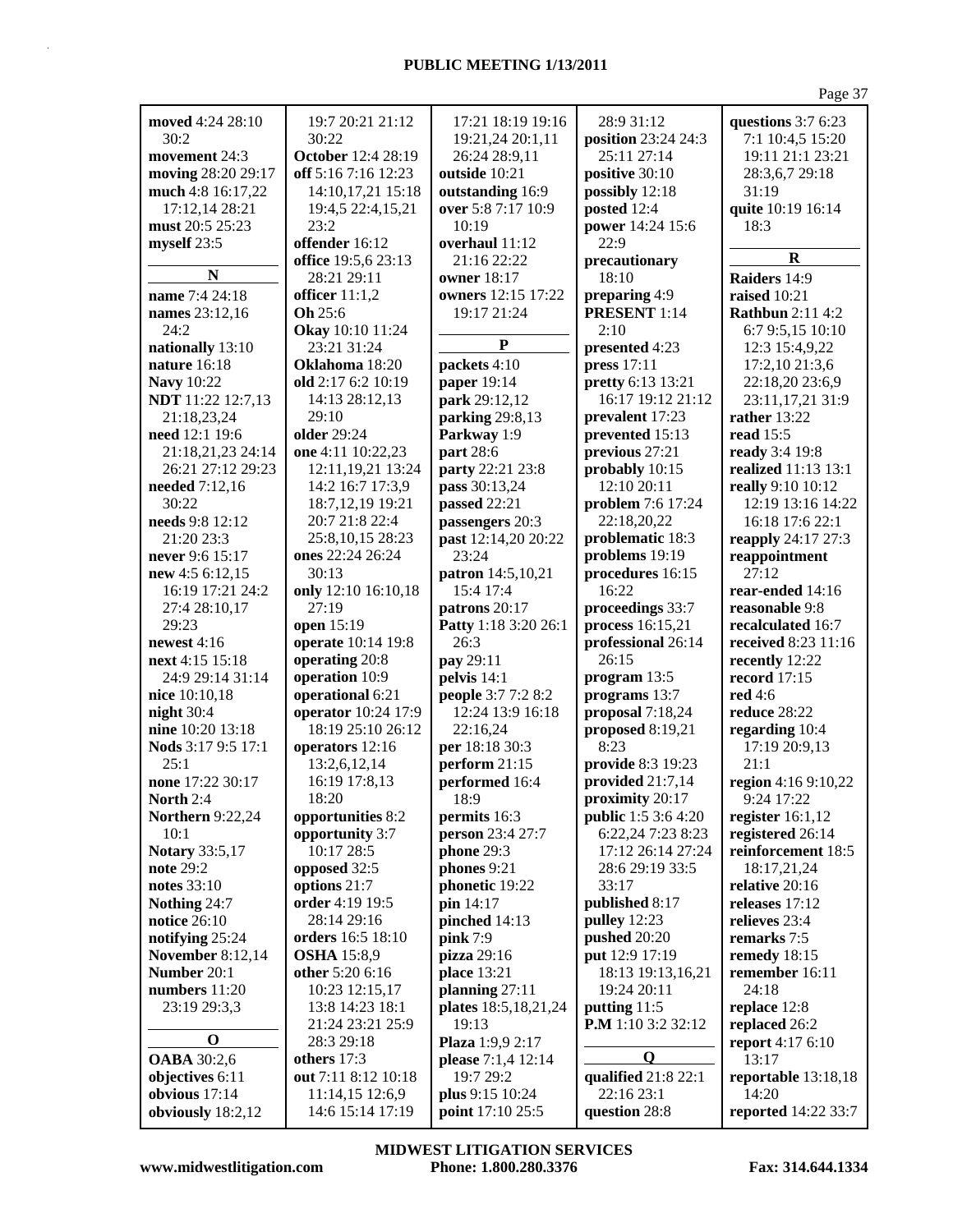|                                    |                                       |                                 |                                     | Page 38                      |
|------------------------------------|---------------------------------------|---------------------------------|-------------------------------------|------------------------------|
| <b>Reporter 7:3 33:5</b>           | Sangamon 33:2,6                       | show 16:2 18:16,17              | Springfield 1:10                    | tabbed 5:22                  |
| 33:17                              | Sara 6:4                              | shut 18:8                       | 2:18                                | table 9:18                   |
| representative                     | satisfactory 22:16                    | sideways 14:8                   | square 28:21                        | Tacoma 12:9                  |
| 25:15 26:13                        | save 30:17                            | sign 22:15,21                   | <b>SS</b> 33:1                      | take 6:22 19:4,5             |
| request 17:21                      | saved 28:19                           | signed 23:2 30:6                | staff 4:1 9:11,12,13                | <b>taken</b> 33:10           |
| require 11:12                      | savings 25:23                         | simple $19:15$                  | 9:19,20                             | taking $7:14$                |
| required 13:3 16:13                | says 16:6                             | simply 18:15                    | stand 7:1                           | talk 6:2 7:8 11:13           |
| 20:4 21:16,23                      | scheduled 1:10                        | since 27:15,16,21               | standpoint 17:6                     | 19:11 27:12                  |
| 22:2                               | 24:11                                 | 30:7                            | stands 7:11                         | talked 18:19 22:10           |
| requires 11:20                     | Scherer 6:4                           | site 12:5 17:18                 | Star 11:19,23 12:5                  | task $13:3$                  |
| 18:22 21:20                        | scrutinizing 15:16                    | 24:18 25:3                      | started 3:1,4 27:22                 | $\textbf{tax } 25:23$        |
| requiring 18:5                     | seated 4:2,4,12,15                    | situations 31:7                 | state 1:2 2:17 9:14                 | teasing $31:3$               |
| resolved 16:7,8                    | second 5:1 16:17                      | six 12:10,23 24:9               | 20:8 22:14 23:7                     | technology 11:3              |
| respect 24:7                       | 18:5 28:24,24                         | ski 8:7 12:20 13:2,6            | 29:5 33:1,6                         | tell 31:15                   |
| response 5:3,5                     | 32:2                                  | 13:11,14 19:22,23               | states 12:17 18:1                   | ten 11:12 18:12              |
| 15:21 28:4 31:18                   | secondary 18:15,16                    | skills $21:15$                  | state's 28:23                       | Tennesse 21:11               |
|                                    | <b>Section 4:21 5:23</b>              |                                 | stating 18:23 19:3                  | term 24:17 25:14,16          |
| 31:21 32:4,6                       |                                       | sleeping 5:23<br>slid $14:7$    |                                     | 26:8                         |
| restraints 19:18<br>resubmit 24:14 | see 10:10,15 13:1<br>19:9 22:18,20,22 | slide 14:7,7                    | statistics 15:22                    | terms 7:16 24:16             |
| 26:18                              |                                       |                                 | stay 30:5,20                        | territories 9:21             |
| result 8:3 9:9 20:3                | seems 16:16<br>seen 20:19             | slight $15:16$<br>smaller 28:21 | steps 18:9<br>still 16:9 27:6 28:11 | territory 10:14              |
| resulted 13:24 14:8                | sells $23:2$                          | <b>Smith 2:20 33:4</b>          | 29:3                                |                              |
| 14:16,18                           | seminar 30:2                          | smoothly $9:1,3$                | stop 11:7 16:5 18:10                | tested 17:23<br>testing 11:9 |
| <b>retire</b> 10:19                |                                       | snuff 13:12                     | 19:5                                | thank 17:15 23:10            |
| returned 28:16                     | send 18:23 19:3,4                     | solution 9:8                    | story 21:17                         | 23:11                        |
| review 4:21 5:24                   | 19:13 21:9,13<br>23:3                 | some 5:20 6:11,12               | straight 7:4                        | <b>Thanks 25:12</b>          |
| revised 11:16                      | sent 8:12 12:24                       | 6:19 10:10 13:15                | straightforward                     | their 9:21 12:9 13:6         |
| revolutions 11:21                  | 17:21                                 | 22:3 24:3,15                    | 19:13                               | 17:8 20:12 30:2              |
| ride 1:3 9:20 12:12                | September 8:18,20                     | 30:11                           | street 2:4 28:24,24                 | 30:22 31:1                   |
| 14:10,23 18:14                     | serve 22:5 26:2                       | somehow 7:2 12:13               | 29:1,12                             | thing 3:9 8:9                |
| 20:15,17,20 21:18                  | <b>SERVICES 2:17</b>                  | someone 21:18                   | strengthening 13:6                  | things $12:19$               |
| 22:6,15                            | serving 25:7                          | something 23:22                 | submitted 24:2                      | think 3:3 7:5,10,24          |
| rides 7:19 8:4,5,6                 | setting $20:14$                       | 24:8 30:23                      | 26:20                               | $9:1,1,7,17$ 10:8            |
| 11:15 16:3 18:8                    | seven $25:9$                          | sorry 31:14                     | subsequent 18:2                     | 11:10,22 15:12               |
| 19:17 21:5                         | several 15:17 26:18                   | sounds $6:13$                   | sufficient 20:15                    | 17:6,7 18:11                 |
| right 3:3 4:4,21                   | 27:15                                 | south 1:9 2:17                  | suggested 22:12                     | 19:24 22:4,11                |
| 5:17 9:12 10:8                     | sex 16:12                             | 10:14 21:10 22:12               | Suite 2:4                           | 23:9 24:21,22                |
| 22:23 23:4 24:11                   | <b>Shannon</b> 1:15 3:3               | 29:1                            | Suites 30:3                         | 26:1,3,6,21 27:24            |
| 25:5,24 27:2,9                     | 3:10,18,20,22,24                      | <b>Southern 4:16 9:9</b>        | <b>Sullivan</b> 1:18 3:20           | 29:23 30:12 31:6             |
| 29:7,15                            | 4:15 5:2,4,6,18                       | 10:3                            | 3:21 4:24 26:5                      | third 5:11,12 22:21          |
| ring $14:21$                       | 8:14 9:6 10:7                         | space 28:21                     | 27:18,21 30:7                       | 23:8 32:9                    |
| Rohman 9:24                        | 11:24 15:2,8 24:4                     | Sparks 1:17 3:16,17             | 31:23                               | thirty $10:24$               |
| <b>roll</b> 3:14                   | 24:6,15,21,24                         | 26:9 32:2                       | summer 22:11                        | thought 26:5 30:18           |
| <b>Roller 7:20 8:10</b>            | 25:2,5,14,19,24                       | speak 12:2 27:19                | 31:10                               | three 10:20 12:8             |
| room 5:11,13 29:23                 | 26:6,10,20,24                         | 31:15                           | support 4:8                         | 17:3 21:7 22:24              |
| 30:3 32:8                          | 27:3,8,10,16,19                       | <b>SPEAKER 12:1</b>             | sure 11:7,22 12:15                  | 23:24 24:10                  |
| row $4:12$                         | 27:23 28:3,5,17                       | 21:2,4 22:10,19                 | 16:14 20:15 23:6                    | through $13:13$              |
| rule $6:5$                         | 29:6,9,16,21                          | 22:23 23:7,10,14                | surprising 13:22                    | 16:21 21:19 23:18            |
| rules 6:5 8:15,17,17               | 30:16 31:4,6,13                       | 23:19                           | suspended 12:9                      | throughout 9:14              |
| 8:19,19,21,23,24                   | 31:19,22,24 32:3                      | speaking 7:3 24:4               | sweater 4:6                         | <b>throw</b> 26:24           |
|                                    | 32:5,7                                | specific 17:22 22:3             | sweatshirt 3:15                     | tilt $20:2,4$                |
| S                                  | shape 22:6                            | specifications 18:18            | sweep $20:9$                        | time $15:14$                 |
| S 1:17                             | sheet $7:10$                          | spent 10:21                     | swing 14:4,5                        | times $26:19$                |
| safety 3:5,11 9:20                 | <b>Shock</b> 12:7                     | splices $14:2,2$                | sworn $24:3$                        | <b>Tomcat</b> 10:24          |
| 11:1 17:5,9,15,17                  | short 21:17                           | spoiling $11:5$                 | <b>Szerletich 2:12 4:11</b>         | tomorrow 5:9,10,18           |
| 20:12 27:24                        | shorthand 33:5,7                      | spots $25:8,9$                  | 4:14 10:2 17:1                      | 5:21 6:17,20                 |
| <b>Salazar</b> 27:6,11             | 33:10,17                              | sprayed 13:20,23                |                                     | <b>tooth</b> 14:6            |
| same 8:9 29:4                      | shoulder 19:18                        | Spring 29:1                     | T                                   | top 22:5                     |